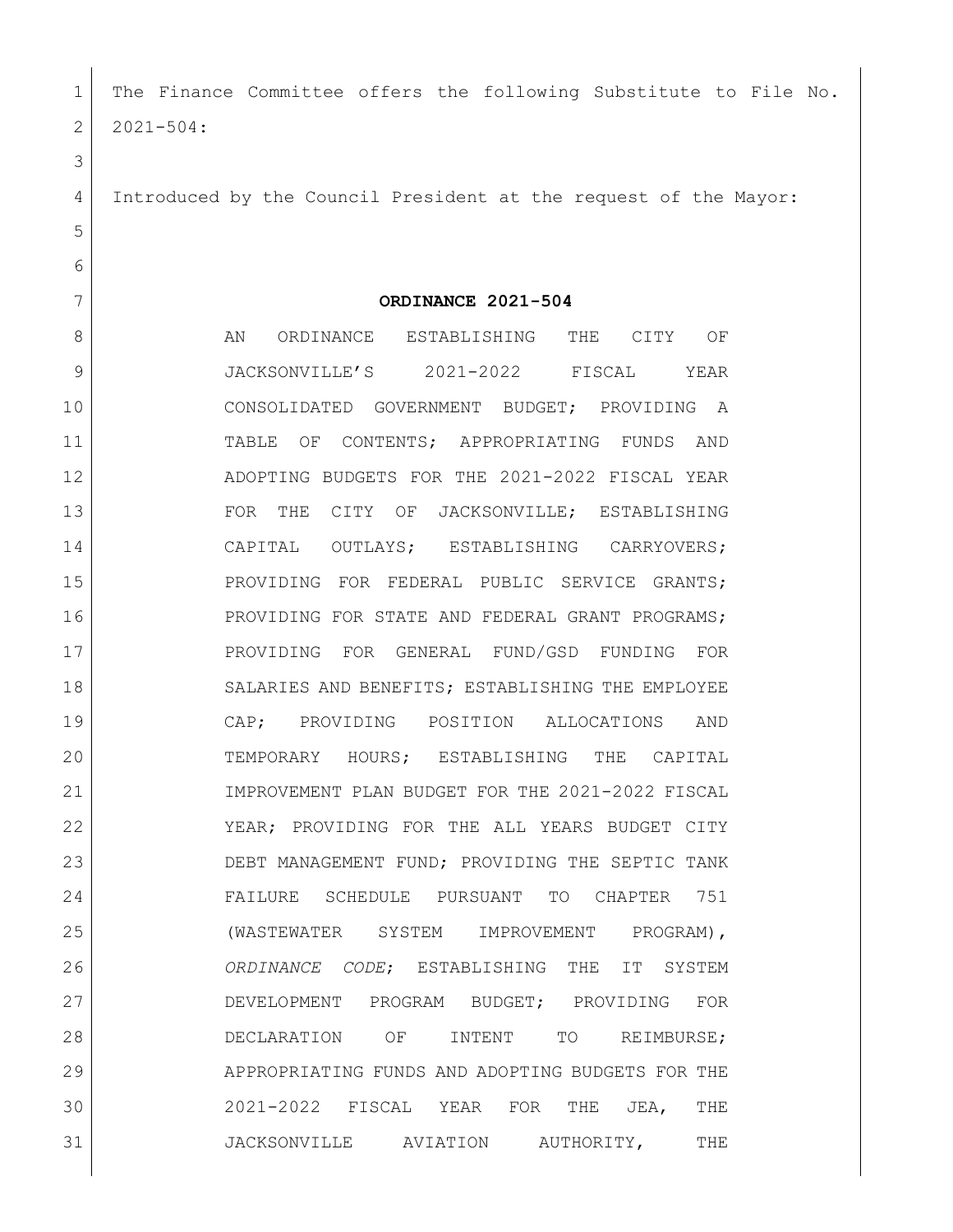1 JACKSONVILLE PORT AUTHORITY, THE JACKSONVILLE 2 TRANSPORTATION AUTHORITY, THE POLICE AND FIRE 3 PENSION FUND, THE JACKSONVILLE HOUSING FINANCE 4 AUTHORITY AND THE DOWNTOWN VISION BUSINESS IMPROVEMENT DISTRICT; PROVIDING FOR THE APPROVAL OF NON-AD VALOREM ASSESSMENT FOR THE DOWNTOWN VISION BUSINESS IMPROVEMENT DISTRICT AND AN 8 ANNUAL HEARING BEFORE CITY COUNCIL: ESTABLISHING 9 BUDGET RESTRICTIONS; PROVIDING FOR CAPITAL PROJECTS; PROVIDING FOR AUTO ALLOWANCE RESTRICTIONS; PROVIDING FOR PENSION CONTRIBUTIONS; PROVIDING FOR THE APPROVAL OF NON-AD VALOREM ASSESSMENT FOR STORMWATER MANAGEMENT AND AN ANNUAL HEARING BEFORE CITY COUNCIL; PROVIDING FOR APPROVAL OF NON-AD VALOREM ASSESSMENT FOR SOLID WASTE SERVICES AND 17 AN ANNUAL HEARING BEFORE CITY COUNCIL; WAIVING SECTION 10.105 (POSTAGE AND COMMUNICATION EXPENSES OF COUNCIL MEMBERS), *ORDINANCE CODE*, AS TO POSTAGE AND COMMUNICATION EXPENSES OF COUNCIL MEMBERS; WAIVING SECTION 126.605 (MINIMUM PROGRAM FUNDING REQUIREMENT), *ORDINANCE CODE*, AS 23 TO JSEB/MBE FUNDING REOUIREMENTS; WAIVING SECTION 111.183 (TAYÉ BROWN REGIONAL PARK IMPROVEMENT TRUST FUND), *ORDINANCE CODE*, TO ALLOW TRUST FUNDS TO BE USED FOR OPERATIONAL 27 COSTS AT THE EOUESTRIAN CENTER; WAIVING THE PROVISIONS OF CHAPTER 126 (PROCUREMENT CODE), *ORDINANCE CODE*, AS TO ASM GLOBAL PROCUREMENT POLICIES; PROVIDING FOR WAIVER OF ORDINANCE 2000-1079-E, AS AMENDED BY ORDINANCE 2001-795-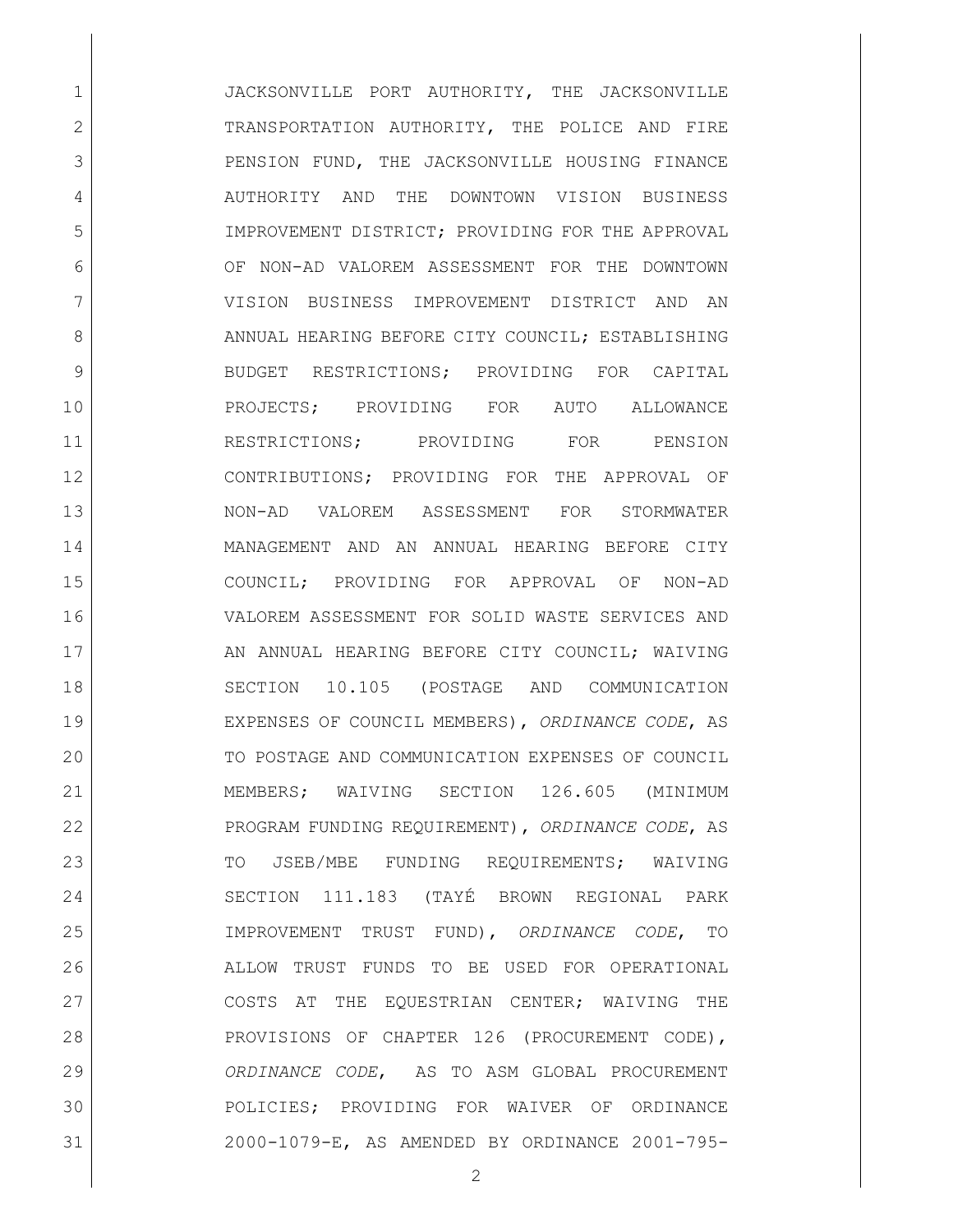1 E, AND RELATED EXHIBITS, TO ALLOW FUNDS RECEIVED 2 FOR CERTAIN LOAN REPAYMENTS OF VCP-LYNCH, LTD. 3 TO BE DEPOSITED INTO THE NORTHEAST TAX INCREMENT DISTRICT – USD1C, FUND 10801; PROVIDING FOR WAIVER OF 715.208 (ANNUAL ADOPTION PROCEDURES), *ORDINANCE CODE*, AS TO THE REQUIREMENT OF A 7 PRELIMINARY RATE ORDINANCE; PROVIDING FOR A 8 WAIVER FOR SCHEDULE B-3, GENERAL FUND REVENUE 9 AND EXPENDITURE PROJECTIONS; PROVIDING FOR PUBLIC WORKS CHARGE BACK LIMITATIONS; ESTABLISHING A MUNICIPAL PURPOSE IN COMPLIANCE WITH SECTION 106.203(B), REGARDING FOOD AND BEVERAGE PURCHASING; PROVIDING FOR LIMITS ON 14 PAYMENTS TO JACKSONVILLE AREA LEGAL AID; PROVIDING FOR EXPENDITURES OF STORMWATER FEE FOR TIME, EQUIPMENT, MATERIAL AND PERSONNEL; 17 PROVIDING FOR PAYMENT BY THE CITY OF JACKSONVILLE TO SHANDS JACKSONVILLE IN THE AMOUNT NOT TO EXCEED \$30,275,594 FOR INDIGENT CARE FOR 2021-2022; PROVIDING FOR TRANSMITTAL OF COMMUNITY REDEVELOPMENT AREA BOARD RESOLUTIONS 22 TO THE CHIEF ADMINISTRATIVE OFFICER FOR THE CITY; PROVIDING FOR 2021-2022 RECAPTURE REVIEW FOR CONTRIBUTION TO FUNDS WITH NEGATIVE CASH BALANCES; PROVIDING FOR USE OF EMERGENCY FUNDS FROM PUBLIC BUILDINGS; PROVIDING FOR ALLOTMENT 27 OF CITY COUNCIL POSTAGE; PROVIDING FOR APPROVAL 28 OF AGREEMENTS BETWEEN THE CITY OF JACKSONVILLE OFFICE OF GENERAL COUNSEL AND CONFLICT COUNSEL FOR JACKSONVILLE SHERIFF'S OFFICE; PROVIDING FOR AN AMENDMENT TO THE FLORIDA THEATRE PERFORMING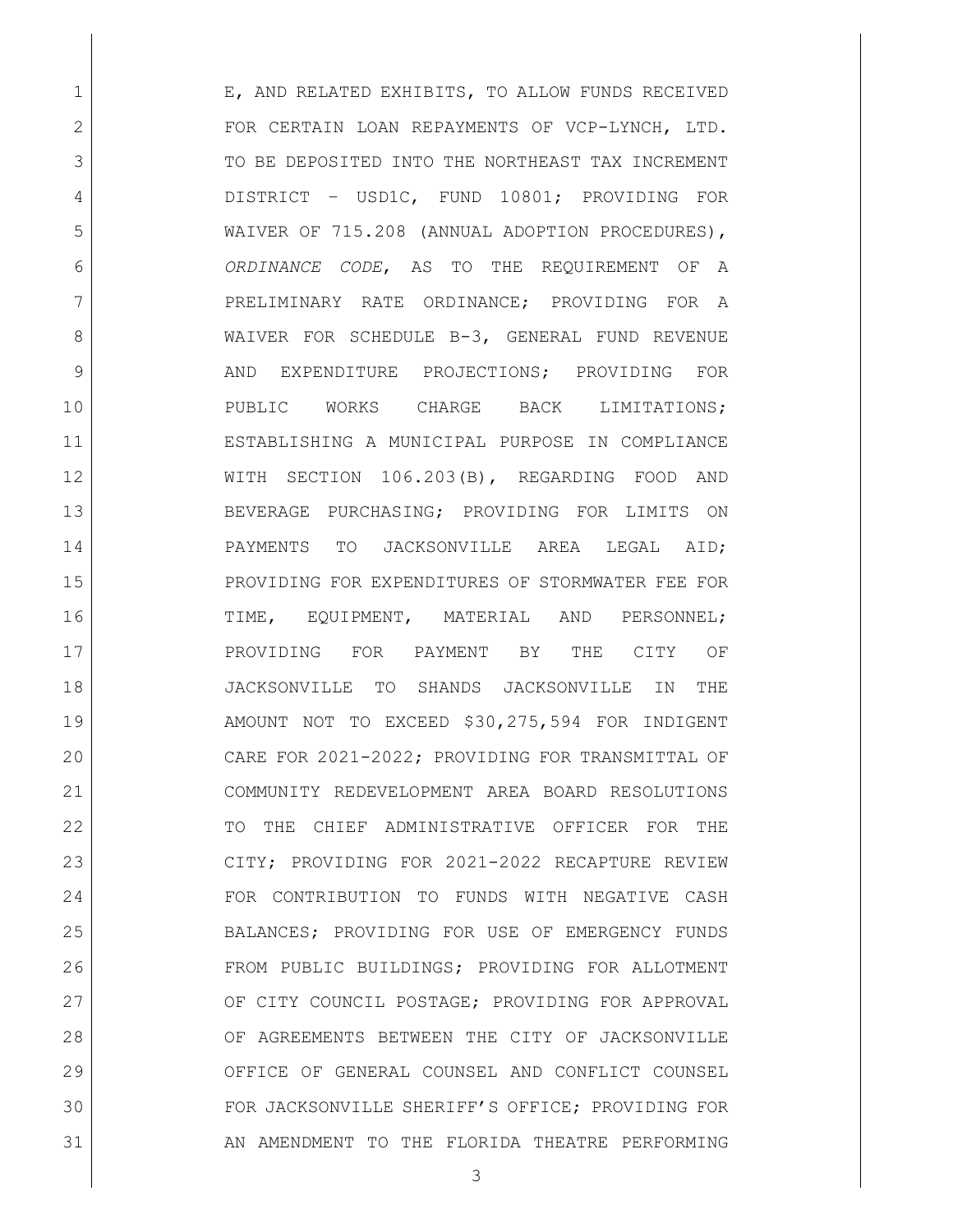1 ARTS CENTER, INC. AGREEMENT; PROVIDING FOR THE 2 ARP ACT FUNDING TABLE; PROVIDING FOR LISTING OF 3 VETERANS MEMORIAL ARENA TRUST FUND RECIPIENTS; 4 PROVIDING \$1,128,348 TO GATEWAY COMMUNITY 5 SERVICES AND UP TO SEVEN EMERGENCY DEPARTMENTS, 6 AUTHORIZING DIRECT CONTRACTING AND INVOKING THE EXCEPTION TO 126.107(G), *ORDINANCE CODE*, AND DESIGNATING THE JACKSONVILLE FIRE AND RESCUE DEPARTMENT AND THE CHIEF FINANCIAL OFFICER TO OVERSEE THE AGREEMENTS; PROVIDING \$400,000 TO 11 PRISONERS OF CHRIST, INC., AUTHORIZING DIRECT CONTRACTING AND INVOKING THE EXCEPTION TO 126.107(G), *ORDINANCE CODE,* AND DESIGNATING THE OFFICE OF GRANTS AND CONTRACT COMPLIANCE TO OVERSEE THE PROJECT; PROVIDING \$100,000 TO NEW HOPE EDUCATION AND ADDICTION SERVICES, INC., 17 AUTHORIZING DIRECT CONTRACTING AND INVOKING THE EXCEPTION TO 126.107(G), *ORDINANCE CODE,* AND DESIGNATING THE OFFICE OF GRANTS AND CONTRACT COMPLIANCE TO OVERSEE THE PROJECT; PROVIDING 21 | \$600,000 TO OPERATION NEW HOPE, AUTHORIZING DIRECT CONTRACTING AND INVOKING THE EXCEPTION TO 126.107(G), *ORDINANCE CODE,* AND DESIGNATING THE OFFICE OF GRANTS AND CONTRACT COMPLIANCE TO OVERSEE THE PROJECT; PROVIDING \$161,300 TO EDWARD WATERS UNIVERSITY FOR THE NEW TOWN 27 SUCCESS ZONE, AUTHORIZING DIRECT CONTRACTING AND INVOKING THE EXCEPTION TO 126.107(G), *ORDINANCE CODE,* AND DESIGNATING THE OFFICE OF GRANTS AND CONTRACT COMPLIANCE TO OVERSEE THE PROJECT; PROVIDING \$50,000 TO GROUNDWORK JACKSONVILLE,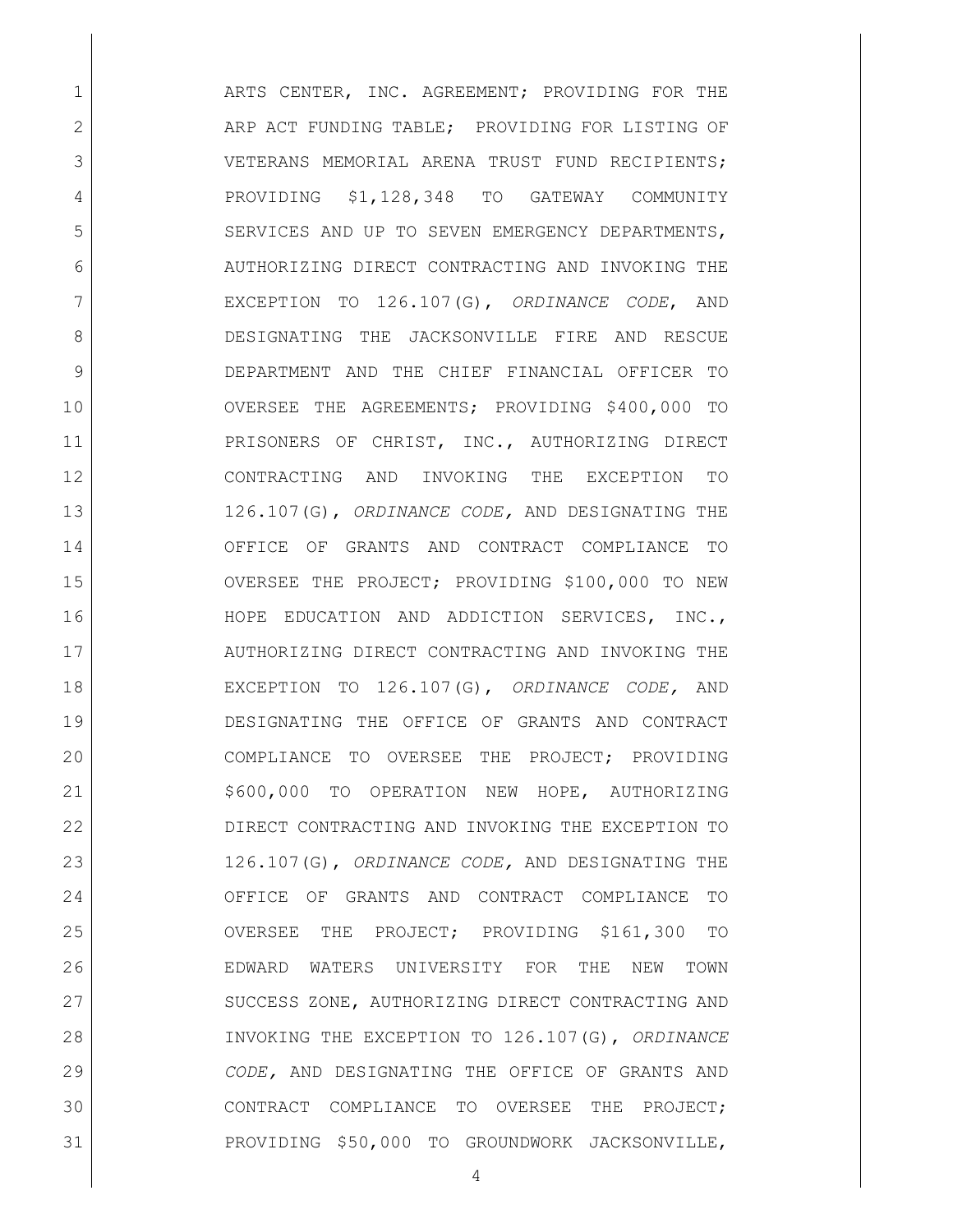1 AUTHORIZING DIRECT CONTRACTING AND INVOKING THE EXCEPTION TO 126.107(G), *ORDINANCE CODE,* AND DESIGNATING THE PUBLIC WORKS DEPARTMENT TO 4 OVERSEE THE PROJECT; PROVIDING \$150,000 TO UNITED WAY, AUTHORIZING DIRECT CONTRACTING AND INVOKING THE EXCEPTION TO 126.107(G), *ORDINANCE CODE,* AND DESIGNATING THE OFFICE OF GRANTS AND 8 CONTRACT COMPLIANCE TO OVERSEE THE PROJECT: 9 PROVIDING \$160,000 TO AGAPE COMMUNITY HEALTH 10 CENTER, INC., AUTHORIZING DIRECT CONTRACTING AND INVOKING THE EXCEPTION TO 126.107(G), *ORDINANCE CODE,* DESIGNATING THE OFFICE OF GRANTS AND CONTRACT COMPLIANCE TO OVERSEE THE PROJECT; PROVIDING \$270,000 TO I.M. SULZBACHER CENTER FOR 15 THE HOMELESS, INC. FOR THE URBAN REST PROGRAM, AUTHORIZING DIRECT CONTRACTING, INVOKING THE EXCEPTION TO 126.107(G), *ORDINANCE CODE*, DESIGNATING THE OFFICE OF GRANTS AND CONTRACT COMPLIANCE TO OVERSEE THE PROJECT, AND WAIVING CONFLICTING PROVISIONS OF SECTION 118.805 (ELIGIBILITY TO APPLY FOR PUBLIC SERVICE GRANTS), *ORDINANCE CODE*; PROVIDING \$300,000 TO I.M. SULZBACHER CENTER FOR THE HOMELESS, INC. 24 FOR CHARITY CARE HEALTH SERVICES, PROVIDING FOR AUTHORIZATION TO EXECUTE AN AGREEMENT WITH THE STATE OF FLORIDA AGENCY FOR HEALTH CARE ADMINISTRATION ("AHCA") AND A GRANT AGREEMENT BETWEEN THE CITY AND I.M. SULZBACHER CENTER FOR 29 THE HOMELESS, INC. ("SULZBACHER") AND ALLOWING UP TO \$300,000 OF CITY FUNDS TO BE REMITTED TO 31 AHCA FOR SULZBACHER PROGRAMS; PROVIDING \$773,322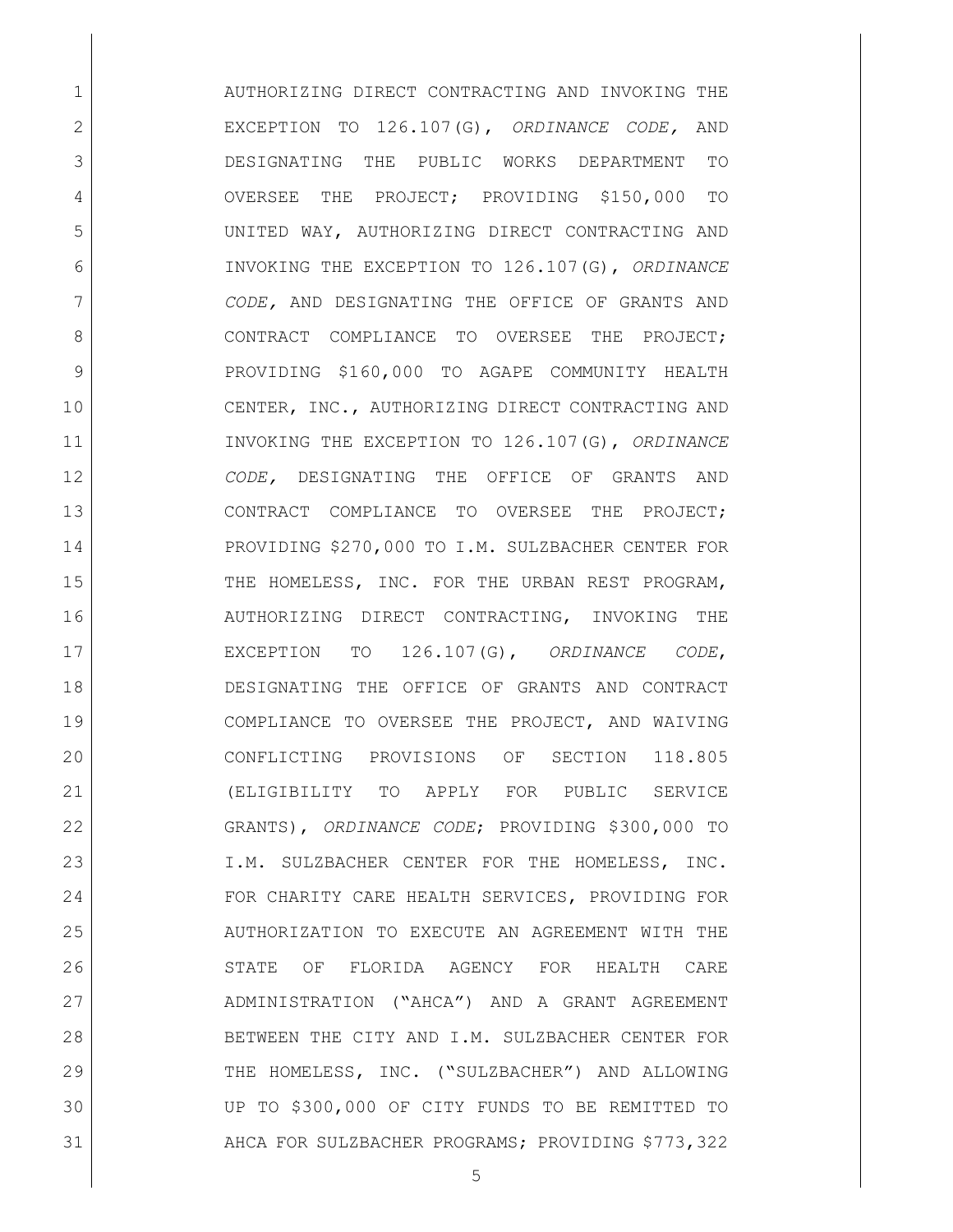1 TO MENTAL HEALTH RESOURCE CENTER, INC. FOR 2 MENTAL HEALTH RESOURCE CENTER, INC. PROGRAMS, PROVIDING FOR AUTHORIZATION TO EXECUTE AN 4 AGREEMENT WITH THE STATE OF FLORIDA AGENCY FOR HEALTH CARE ADMINISTRATION ("AHCA") AND A GRANT 6 AGREEMENT BETWEEN THE CITY AND MENTAL HEALTH RESOURCE CENTER ("MHRC") AND ALLOWING UP TO 8 | S773,322 OF CITY FUNDS TO BE REMITTED TO AHCA 9 FOR MHRC PROGRAMS, DESIGNATING THE SOCIAL 10 SERVICES DIVISION OF THE DEPARTMENT OF PARKS, RECREATION AND COMMUNITY SERVICES AND THE OFFICE 12 OF GRANTS AND CONTRACT COMPLIANCE OF THE DEPARTMENT OF FINANCE AND ADMINISTRATION TO OVERSEE THE PROJECT; PROVIDING \$225,000 TO GOODWILL INDUSTRIES OF NORTH FLORIDA, INC., AUTHORIZING DIRECT CONTRACTING AND INVOKING THE EXCEPTION TO 126.107(G), *ORDINANCE CODE,*  DESIGNATING THE OFFICE OF GRANTS AND CONTRACT COMPLIANCE TO OVERSEE THE PROJECT; PROVIDING 20 | S150,000 TO FIRST COAST CRIME STOPPERS, INC., 21 AUTHORIZING DIRECT CONTRACTING AND INVOKING THE EXCEPTION TO 126.107(G), *ORDINANCE CODE,*  DESIGNATING THE OFFICE OF GRANTS AND CONTRACT COMPLIANCE TO OVERSEE THE PROJECT AND WAIVING CONFLICTING PROVISIONS OF SECTION 118.805 (ELIGIBILITY TO APPLY FOR PUBLIC SERVICE GRANTS), *ORDINANCE CODE*; PROVIDING \$2,730,000 TO 28 THE CURE VIOLENCE PROGRAM AND FIVE CONTRACTORS, AUTHORIZING DIRECT CONTRACTING AND INVOKING THE EXCEPTION TO 126.107(G), *ORDINANCE CODE,*  DESIGNATING THE OFFICE OF GRANTS AND CONTRACT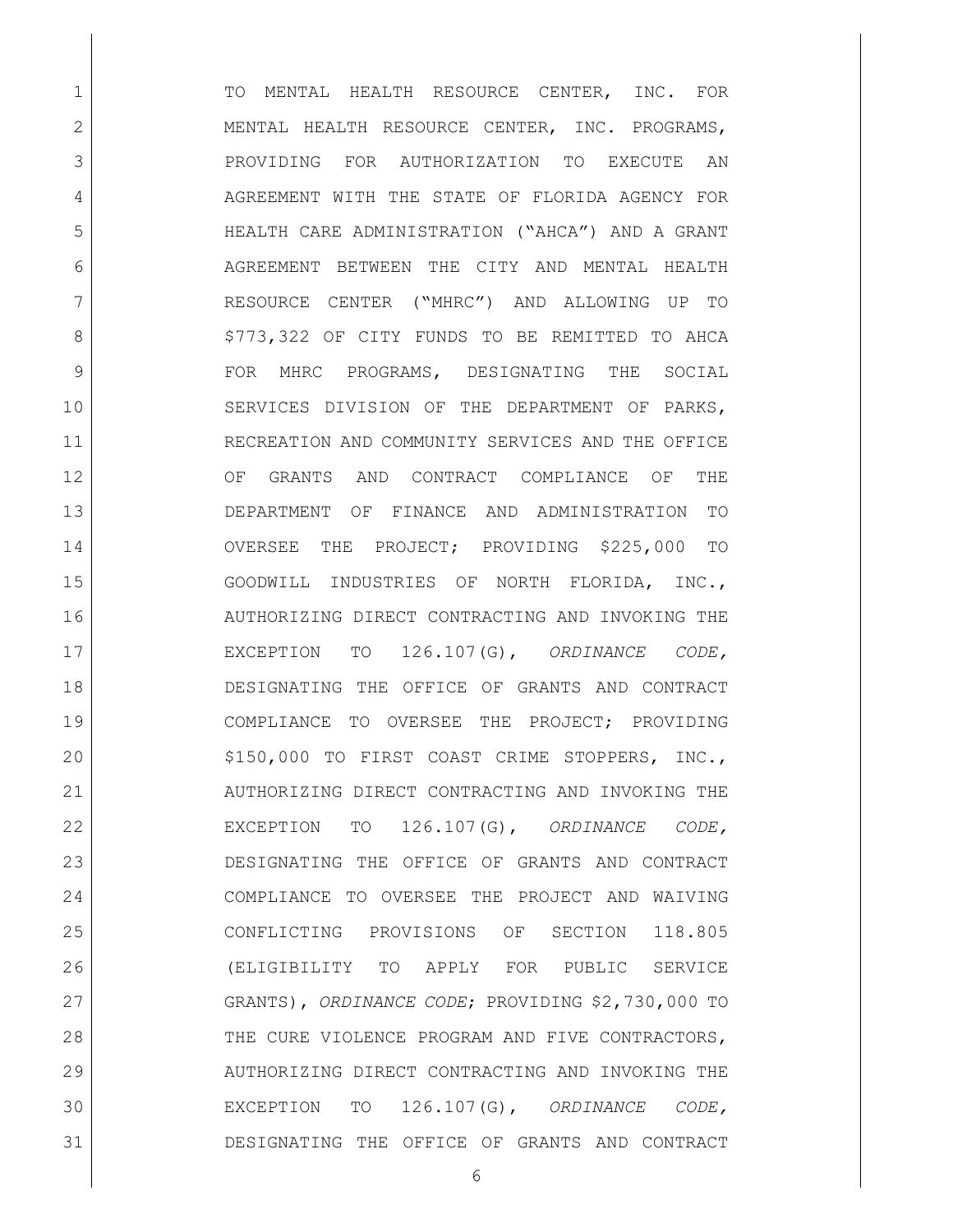1 COMPLIANCE TO OVERSEE THE PROJECT, AND PROVIDING 2 FOR EXPENDITURE OF PUBLIC FUNDS ON FOOD PURSUANT TO SECTION 106.203(B), *ORDINANCE CODE*; PROVIDING 4 | S1,000,000 TO THE JACKSONVILLE LOCAL INITIATIVES SUPPORT CORPORATION ("LISC") FOR ITS SMALL BUSINESS GRANT PROGRAM ("PROGRAM"), AUTHORIZING DIRECT CONTRACTING AND INVOKING THE EXCEPTION TO 126.107(G), *ORDINANCE CODE,* DESIGNATING THE OFFICE OF GRANTS AND CONTRACT COMPLIANCE TO OVERSEE THE PROJECT AND WAIVING CONFLICTING PROVISIONS OF SECTION 118.805 (ELIGIBILITY TO APPLY FOR PUBLIC SERVICE GRANTS), *ORDINANCE CODE*; PROVIDING \$144,065 TO THE VOLUNTEERS IN 14 MEDICINE JACKSONVILLE, INC., AUTHORIZING DIRECT CONTRACTING AND INVOKING THE EXCEPTION TO 126.107(G), *ORDINANCE CODE,* DESIGNATING THE OFFICE OF GRANTS AND CONTRACT COMPLIANCE TO OVERSEE THE PROJECT AND WAIVING CONFLICTING PROVISIONS OF SECTION 118.805 (ELIGIBILITY TO APPLY FOR PUBLIC SERVICE GRANTS), *ORDINANCE CODE*; PROVIDING \$100,000 TO THE FIRE WATCH PROJECT, INC. ("PROJECT"), AUTHORIZING DIRECT CONTRACTING AND INVOKING THE EXCEPTION TO 126.107(G), *ORDINANCE CODE,* DESIGNATING THE OFFICE OF GRANTS AND CONTRACT COMPLIANCE TO OVERSEE THE PROJECT AND WAIVING CONFLICTING 27 PROVISIONS OF SECTION 118.805 (ELIGIBILITY TO APPLY FOR PUBLIC SERVICE GRANTS), *ORDINANCE CODE*; PROVIDING \$25,000 TO THE POLLOCK GROUP, LLC FOR THE FLORIDA BLACK EXPO ("PROGRAM"), AUTHORIZING DIRECT CONTRACTING AND INVOKING THE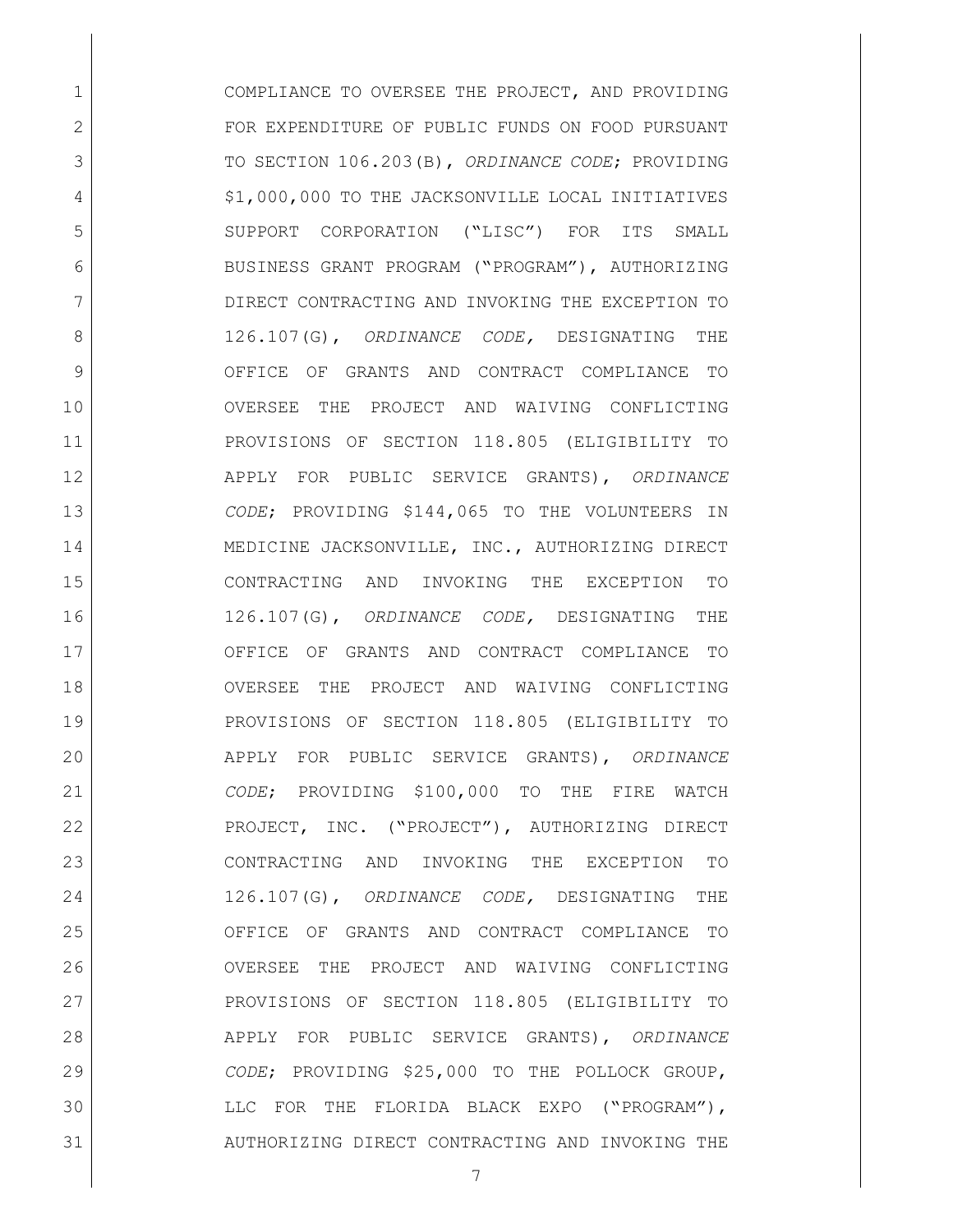EXCEPTION TO 126.107(G), *ORDINANCE CODE,* DESIGNATING THE OFFICE OF GRANTS AND CONTRACT COMPLIANCE TO OVERSEE THE PROJECT AND WAIVING CONFLICTING PROVISIONS OF SECTION 118.805 (ELIGIBILITY TO APPLY FOR PUBLIC SERVICE GRANTS), *ORDINANCE CODE*; PROVIDING \$1,100,000 TO 7 FARM SHARE, INC., AUTHORIZING DIRECT CONTRACTING 8 AND INVOKING THE EXCEPTION TO 126.107(G), *ORDINANCE CODE,* AND DESIGNATING THE OFFICE OF ECONOMIC DEVELOPMENT TO OVERSEE THE PROJECT; PROVIDING \$1,200,000 TO REGIONAL FOOD BANK OF NORTHEAST FLORIDA, INC. D/B/A FEEDING NORTHEAST FLORIDA, AUTHORIZING DIRECT CONTRACTING AND INVOKING THE EXCEPTION TO 126.107(G), *ORDINANCE CODE,* AND DESIGNATING THE OFFICE OF ECONOMIC DEVELOPMENT TO OVERSEE THE PROJECT; PROVIDING 17 | \$25,000 TO THE FRIENDS OF BRENTWOOD PUBLIC 18 | LIBRARY, INC. FOR THE JAMES WELDON JOHNSON WRITER'S FESTIVAL, AUTHORIZING DIRECT CONTRACTING AND INVOKING THE EXCEPTION TO 126.107(G), *ORDINANCE CODE,* PROVIDING FOR EXPENDITURE OF PUBLIC FUNDS ON FOOD PURSUANT TO SECTION 106.203(B), *ORDINANCE CODE;* DESIGNATING THE JACKSONVILLE PUBLIC LIBRARY TO OVERSEE THE PROJECT AND WAIVING CONFLICTING PROVISIONS OF SECTION 118.805 (ELIGIBILITY TO APPLY FOR PUBLIC SERVICE GRANTS), *ORDINANCE CODE;* PROVIDING 28 | S25,000 TO NE FLORIDA SOBER LIVING ALLIANCE, INC. FOR THE JUMP START PROGRAM, AUTHORIZING DIRECT CONTRACTING AND INVOKING THE EXCEPTION TO 126.107(G), *ORDINANCE CODE,* DESIGNATING THE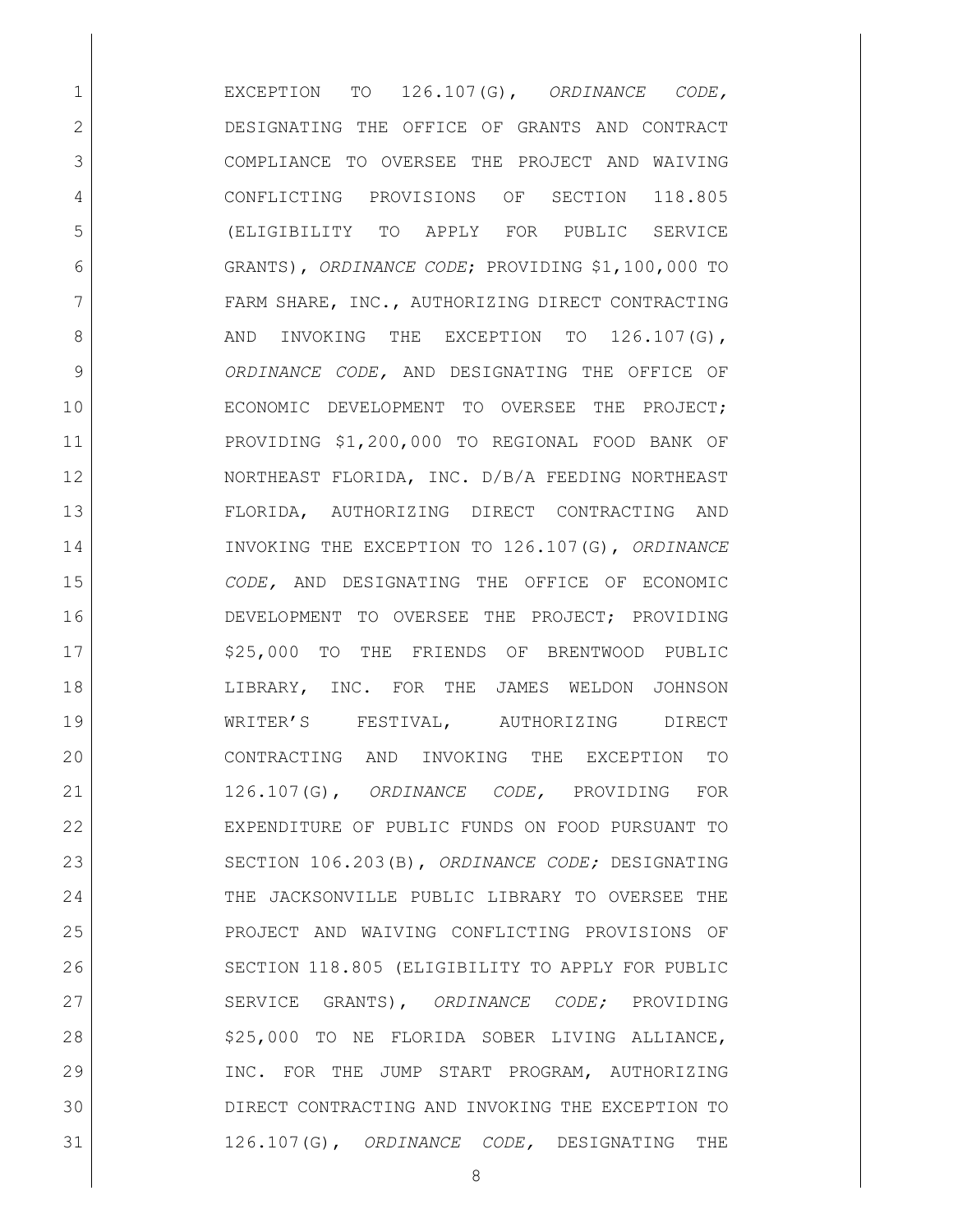OFFICE OF GRANTS AND CONTRACT COMPLIANCE TO 2 OVERSEE THE PROJECT AND WAIVING CONFLICTING PROVISIONS OF SECTION 118.805 (ELIGIBILITY TO APPLY FOR PUBLIC SERVICE GRANTS), *ORDINANCE CODE*; PROVIDING \$15,000 TO M.A.D. D.A.D.S., JACKSONVILLE CHAPTER, INC. FOR THE SANKOFA 7 PROGRAM, AUTHORIZING DIRECT CONTRACTING AND INVOKING THE EXCEPTION TO 126.107(G), *ORDINANCE CODE,* PROVIDING FOR EXPENDITURE OF PUBLIC FUNDS 10 ON FOOD PURSUANT TO SECTION 106.203(B), *ORDINANCE CODE,* DESIGNATING THE OFFICE OF GRANTS 12 AND CONTRACT COMPLIANCE TO OVERSEE THE PROJECT 13 AND WAIVING CONFLICTING PROVISIONS OF SECTION 118.805 (ELIGIBILITY TO APPLY FOR PUBLIC SERVICE GRANTS), *ORDINANCE CODE*; PROVIDING \$100,000 TO ANGELA SPEARS COMMUNICATION, LLC. FOR A PUBLIC 17 | AWARENESS CAMPAIGN ENTITLED "VIOLENT CRIME, TRAUMA AND MENTAL HEALTH: IMPACT ON THE COMMUNITY", AUTHORIZING DIRECT CONTRACTING AND INVOKING THE EXCEPTION TO 126.107(G), *ORDINANCE CODE,* PROVIDING FOR EXPENDITURE OF PUBLIC FUNDS 22 ON FOOD PURSUANT TO SECTION 106.203(B), *ORDINANCE CODE,* DESIGNATING THE OFFICE OF GRANTS 24 AND CONTRACT COMPLIANCE TO OVERSEE THE PROJECT; 25 APPROPRIATING FUNDS AND ADOPTING BUDGETS FOR THE 2021-2022 FISCAL YEAR FOR THE COMMUNITY REDEVELOPMENT AGENCY BUDGETS (RENEW ARLINGTON, 28 | KINGSOUTEL CROSSING, JACKSONVILLE INTERNATIONAL AIRPORT AND DIA COMMUNITY REDEVELOPMENT AGENCIES); APPROPRIATING FUNDS AND ADOPTING THE BUDGET FOR THE 2021-2022 FISCAL YEAR FOR THE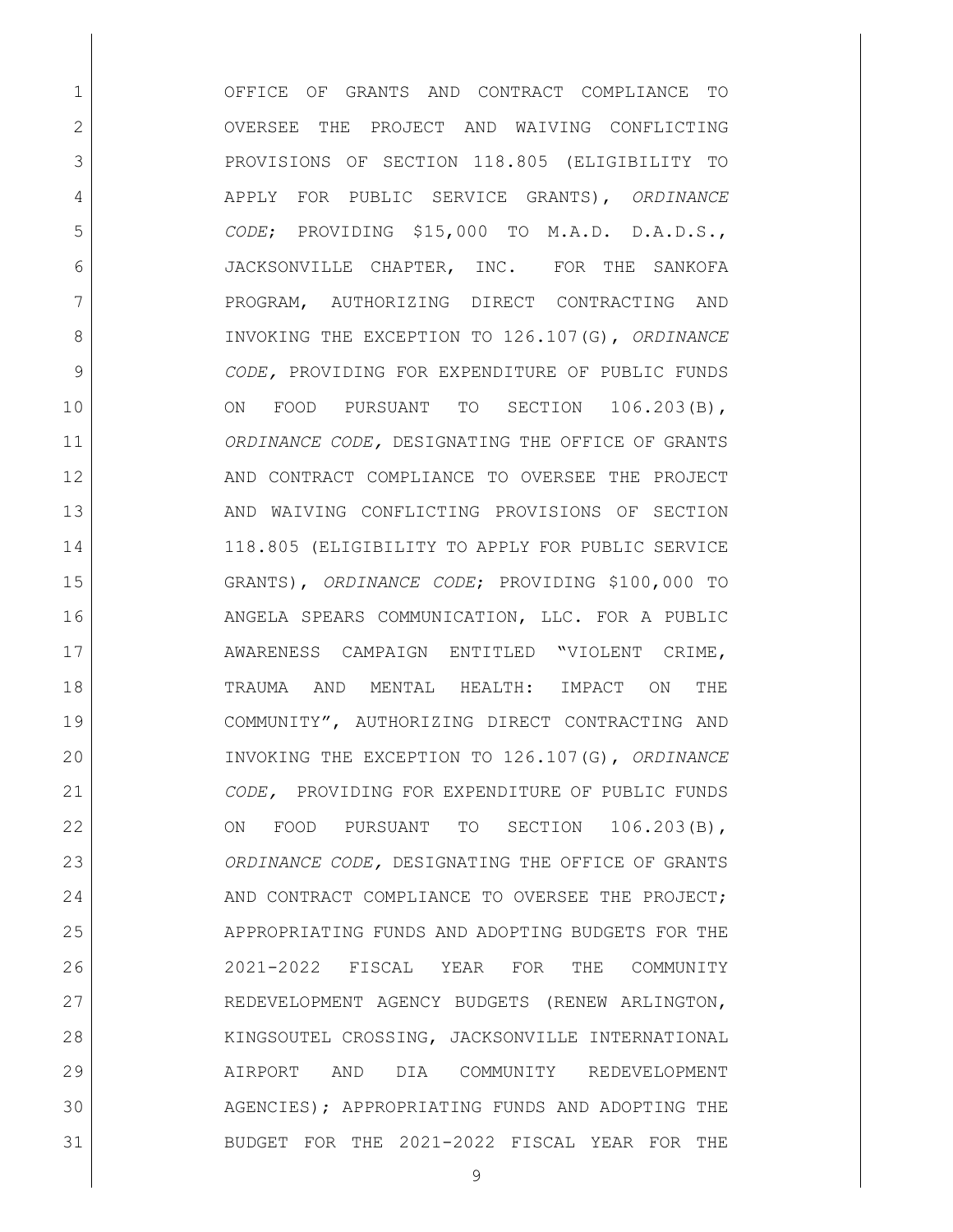| $\mathbf 1$    | TOURIST<br>DEVELOPMENT<br>COUNCIL;<br>INCORPORATING          |
|----------------|--------------------------------------------------------------|
| $\overline{2}$ | SCHEDULES;<br>FOR<br>PROVIDING<br>SEVERABILITY;              |
| 3              | PROVIDING FOR RECONCILIATION OF SCHEDULES, TEXT,             |
| $\overline{4}$ | CODIFICATION, JOURNAL ENTRIES; PROVIDING AN                  |
| 5              | EFFECTIVE DATE.                                              |
| 6              |                                                              |
| 7              | BE IT ORDAINED by the Council of the City of Jacksonville:   |
| 8              | TABLE OF CONTENTS                                            |
| 9              | Section:<br>Subject:<br>Page:                                |
| 10             |                                                              |
| 11             | Section 1.1 Estimated Revenues; Appropriations 18            |
| 12             | Section 1.2 Restricted Application of Revenues to<br>Fund    |
| 13             |                                                              |
| 14             | Section 1.3                                                  |
| 15             | Section 1.4<br>Employees Authorized; Allocation 23           |
| 16             | Section 1.5<br>Temporary Employee Hours; Allocation 23       |
| 17             | Section 1.6<br>Capital Improvement Plan Budget.  24          |
| 18             | Section 1.7<br>All Years Budget City Debt Management Fund 24 |
| 19             | Section 1.8                                                  |
| 20             | Section 1.9<br>IT Systems Development Program Budget 24      |
| 21             | Section 1.10 Declaration of intent to reimburse 24           |
| 22             |                                                              |
| 23             | Section 2.1 Estimated Revenues; Appropriations 25            |
| 24             | Section 2.2 Allocations, Allotments and Transfers 26         |
| 25             | Jacksonville Aviation Authority 27<br>Part III.              |
| 26             | Section 3.1 Estimated Revenues; Appropriations 27            |
| 27             | Section 3.2 Allocations, Allotments and Transfers 27         |
| 28             | Jacksonville Port Authority  28<br>Part IV.                  |
| 29             | Estimated Revenues: Appropriations 28<br>Section 4.1         |
| 30             | Section 4.2 Allocations, Allotments and Transfers 29         |
| 31             | Jacksonville Transportation Authority 30<br>Part V.          |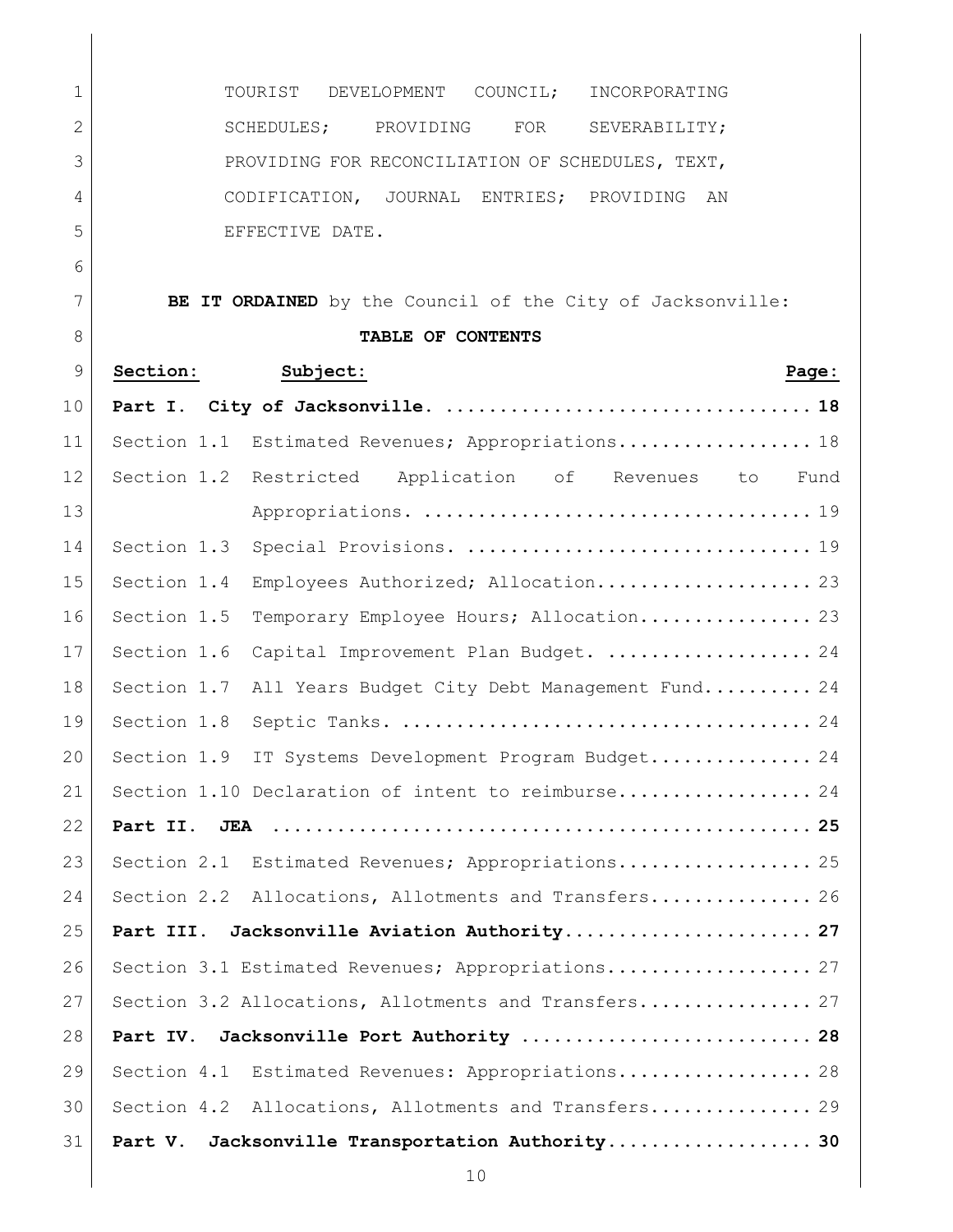| $\mathbf{1}$   | Section 5.1 | Estimated Revenues; Appropriations 30                               |
|----------------|-------------|---------------------------------------------------------------------|
| $\overline{2}$ | Section 5.2 | Allocations, Allotments and Transfers 31                            |
| 3              | Part VI.    |                                                                     |
| 4              | Section 6.1 | Estimated Revenues; Appropriations 31                               |
| 5              | Section 6.2 | Allocations, Allotments and Transfers 32                            |
| 6              | Section 6.3 | Proviso regarding Outside Legal Counsel 32                          |
| 7              | Part VII.   | Jacksonville Housing Finance Authority 32                           |
| 8              | Section 7.1 | Estimated Revenues; Appropriations 32                               |
| 9              | Section 7.2 | Allocations, Allotments and Transfers 33                            |
| 10             | Part VIII.  | Downtown Vision Business Improvement District 33                    |
| 11             | Section 8.1 | Estimated Revenues; Appropriations 34                               |
| 12             | Section 8.2 | Allocations, Allotments and Transfers 34                            |
| 13             | Section 8.3 | Approval of Non-ad valorem Assessment 34                            |
| 14             | Section 8.4 | Annual Public Hearing before the City Council Finance               |
| 15             |             |                                                                     |
| 16             | Part IX.    |                                                                     |
| 17             | Section 9.1 |                                                                     |
| 18             | Section 9.2 |                                                                     |
| 19             | Section 9.3 | Auto Allowance Restrictions.  35                                    |
| 20             | Section 9.4 |                                                                     |
| 21             |             | Section 9.5 Approval of Non-ad valorem Assessment for Stormwater    |
| 22             |             |                                                                     |
| 23             |             | Section 9.6 Annual Public Hearing before the City Council regarding |
| 24             |             | Approval of Non-ad valorem Assessment for Stormwater                |
| 25             |             |                                                                     |
| 26             |             | Section 9.7 Approval of Non-ad valorem Assessment for Solid Waste   |
| 27             |             |                                                                     |
| 28             |             | Section 9.8 Annual Public Hearing before the City Council regarding |
| 29             |             | Approval of Non-ad valorem Assessment for Solid Waste               |
| 30             |             |                                                                     |
| 31             | PART X.     |                                                                     |
|                |             | 11                                                                  |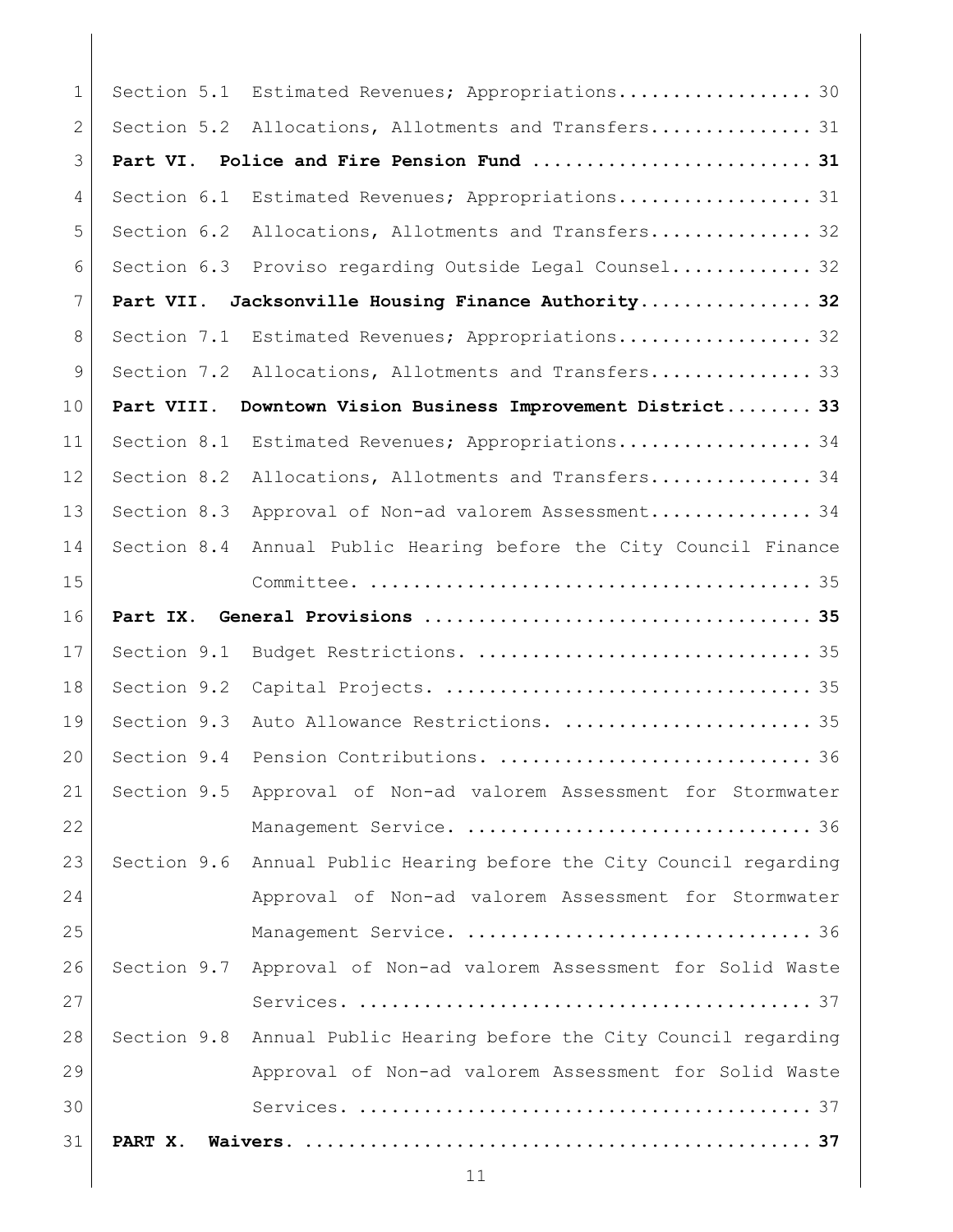1 Section 10.1 Postage and communication expenses of Council members, [Waiver of Section 10.105,](#page-36-3) *Ordinance Code*.**........... 37** Section 10.2 [JSEB and MBE Programs Funding Requirements, Waiver of](#page-37-0)  Section 126.605, *Ordinance Code*. **[...................](#page-37-0) 38** [Section 10.3 Waiver of Section 111.183 \(Tayé Brown Regional Park](#page-37-1)  [Improvement Trust Fund\),](#page-37-1) *Ordinance Code*.**............ 38** Section 10.4 Chapter 126, *Ordinance Code*[, Waiver in regard to the ASM](#page-37-2)  8 Global Contract and providing for utilization by ASM [Global of the ASM Global Procurement Policies.](#page-37-2)**...... 38** [Section 10.5 Waiver of Ordinance 2000-1079-E, as amended by Ordinance](#page-38-0)  2001-795-E. **[........................................](#page-38-0) 39** 12 Section 10.6 Waiver of Section 715.208 (Annual Adoption Procedures), *Ordinance Code*. **[....................................](#page-38-1) 39** [Section 10.7 Waiver of Schedule B-3, General Fund Revenue and](#page-39-0)  [Expenditure Projections required by Section 106.201](#page-39-0)*, Ordinance Code*. **[....................................](#page-39-0) 40 [Part XI. Miscellaneous Provisions](#page-39-1) .............................. 40** 18 | Section 11.1 [Public Works Charge Back Limitations................](#page-39-2). 40 Section 11.2 [Food and Beverage appropriation pursuant to Section](#page-39-3)  106.203(b), *Ordinance Code*. [........................](#page-39-3) 40 [Section 11.3 Limits on Payments to Jacksonville Area Legal Aid...](#page-39-4) 40 [Section 11.4 Proviso regarding expenditures of Stormwater fee for](#page-40-0)  [time, equipment, material and personnel.............](#page-40-0). 41 Section 11.5 [Proviso regarding Shands Jacksonville indigent care](#page-40-1)  appropriation. [.....................................](#page-40-1) 41 Section 11.6 CRA Resolutions. [...................................](#page-41-0) 42 Section 11.7 [2021-2022 fiscal year Recapture review for contribution](#page-41-1)  [to funds with negative cash balances................](#page-41-1). 42 Section 11.8 Emergency [Funds from Public Buildings.](#page-41-2) .......... 42 [Section 11.9 City Council Postage.](#page-41-3) ............................. 42 [Section 11.10Agreements between the City of Jacksonville Office of](#page-42-0)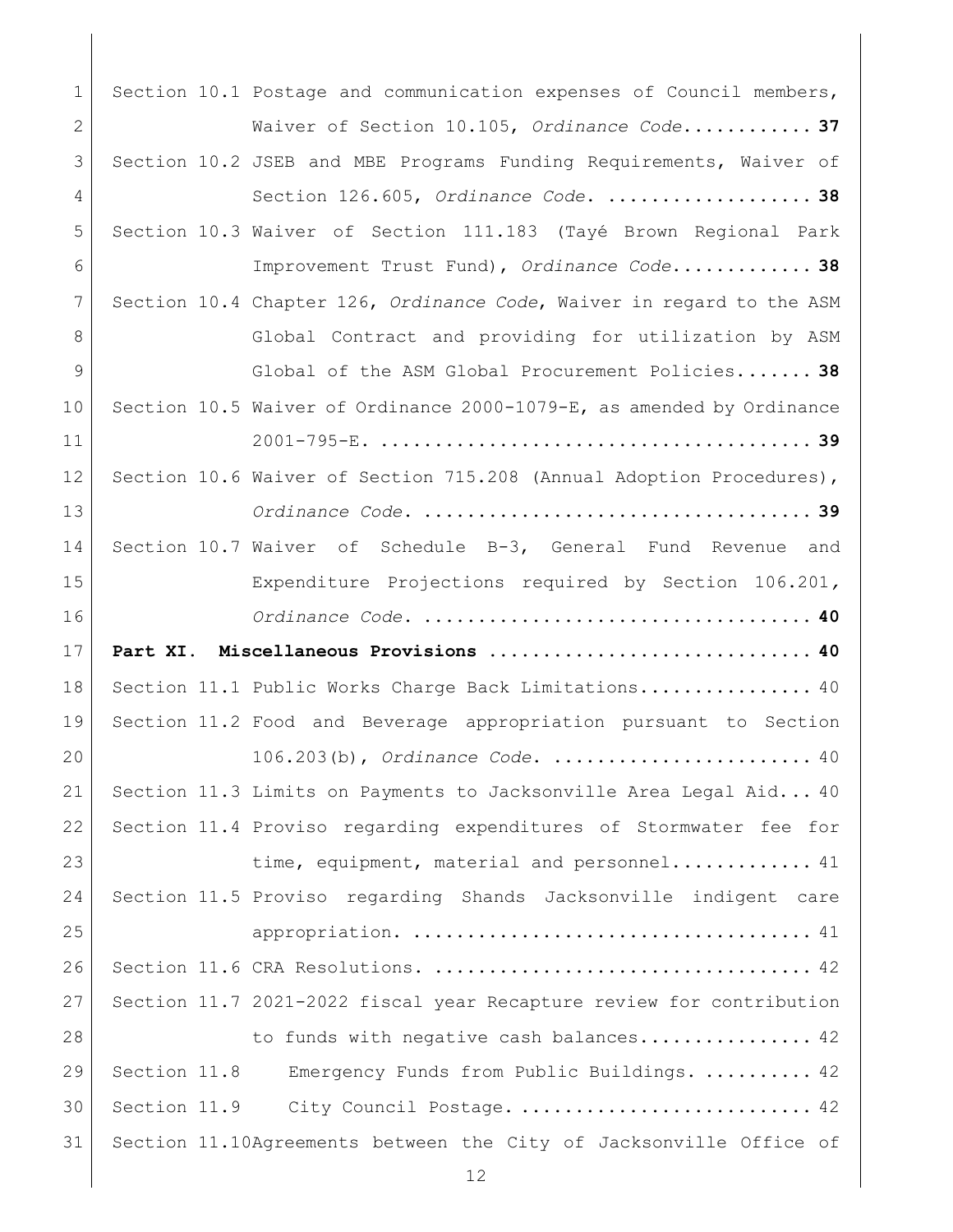| 1            | General Counsel and Conflict Counsel for Jacksonville                |
|--------------|----------------------------------------------------------------------|
| $\mathbf{2}$ |                                                                      |
| 3            | Section 11.11Florida Theatre Performing Arts Center, Inc.            |
| 4            | $($1,000,000)$ authorizing an amendment to Contract No.              |
| 5            |                                                                      |
| 6            | Section 11.12. Attaching the ARP Act Funding Table for Informational |
| 7            | Purposes only. The funding being provided from the                   |
| 8            | American Rescue Plan (ARP) Act is attached hereto as                 |
| 9            | Exhibit 19. The funding table is being provided with                 |
| 10           | the budget bill for informational purposes only. The                 |
| 11           | funds listed in the ARP Act Table are being appropriated             |
| 12           | through Ordinances $2021-463$ and $2021-516$ 43                      |
| 13           | Section 11.13Veterans Memorial Arena Trust Fund Recipients 44        |
| 14           |                                                                      |
| 15           | Section 12.1 Gateway Community Services (GCS) and up to Seven        |
| 16           | Emergency Departments (\$1,128,348) authorizing Direct               |
| 17           | Contracting and invoking the exception to 126.107,                   |
| 18           | Ordinance Code, designating the Jacksonville Fire and                |
| 19           | Rescue Department to oversee the Project 44                          |
| 20           | Section 12.2 Prisoners of Christ, Inc. (POC) (\$400,000) authorizing |
| 21           | Direct Contracting and invoking the exception to                     |
| 22           | $126.107(q)$ , Ordinance Code, designating the Office of             |
| 23           | Grants and Contract Compliance to oversee the Project.               |
| 24           |                                                                      |
| 25           | Section 12.3 New Hope Education and Addiction Services, Inc. d/b/a   |
| 26           | Florida Recovery School (FRS) (\$100,000) authorizing                |
|              |                                                                      |
| 27           | Direct Contracting and invoking the exception to                     |
| 28           | $126.107(q)$ , Ordinance Code, designating the Office of             |
| 29           | Grants and Contract Compliance to oversee the Project.               |
| 30           |                                                                      |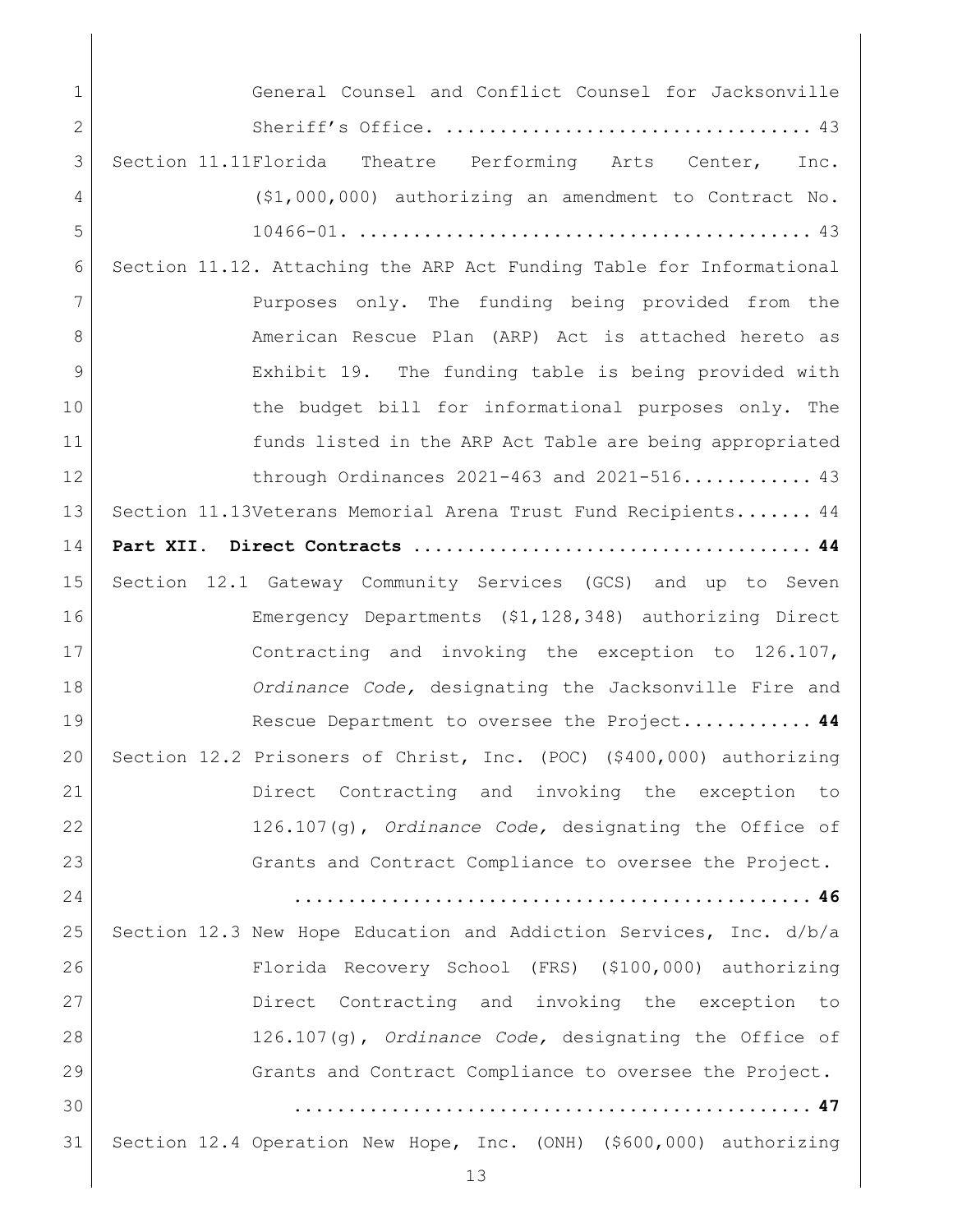| $\mathbf{1}$  | Direct Contracting and invoking the exception to                       |
|---------------|------------------------------------------------------------------------|
| 2             | $126.107(g)$ , Ordinance Code, designating the Office of               |
| 3             | Grants and Contract Compliance to oversee the Project.                 |
| 4             |                                                                        |
| 5             | Section 12.5 Edward Waters University, Inc. for New Town Success Zone  |
| 6             | (NTSZ) (\$161,300) authorizing Direct Contracting and                  |
| 7             | invoking the exception to $126.107(q)$ , Ordinance Code,               |
| 8             | designating the Office of Grants and Contract Compliance               |
| $\mathcal{G}$ | to oversee the Project.  48                                            |
| 10            | Section 12.6 Groundwork Jacksonville, Inc. (GWJ) (\$50,000)            |
| 11            | authorizing Direct Contracting and invoking the                        |
| 12            | exception to $126.107(g)$ , Ordinance Code designating the             |
| 13            | Public Works Department to oversee the Project 49                      |
| 14            | Section 12.7 United Way of Northeast Florida, Inc. (\$150,000)         |
| 15            | authorizing Direct Contracting and invoking the                        |
| 16            | exception to $126.107(q)$ , Ordinance Code, designating the            |
| 17            | Office of Grants and Contract Compliance to oversee the                |
| 18            |                                                                        |
| 19            | Section 12.8 Agape Community Health Center, Inc. (\$160,000)           |
| 20            | authorizing Direct Contracting, and invoking the                       |
| 21            | exception to $126.107(g)$ , Ordinance Code, designating the            |
| 22            | Office of Grants and Contract Compliance to oversee the                |
| 23            |                                                                        |
| 24            | Section 12.9 I.M. Sulzbacher Center for the Homeless, Inc. (\$270,000) |
| 25            | authorizing Direct Contracting and invoking the                        |
| 26            | exception to $126.107(q)$ , Ordinance Code, designating the            |
| 27            | Office of Grants and Contract Compliance to oversee the                |
| 28            | Project and Waiving Conflicting Provisions of Section                  |
| 29            | 118.805 (Eligibility to apply for public service                       |
| 30            | grants), Ordinance Code.  52                                           |
| 31            | Section 12.10 I.M. Sulzbacher Center for the Homeless,<br>Inc.         |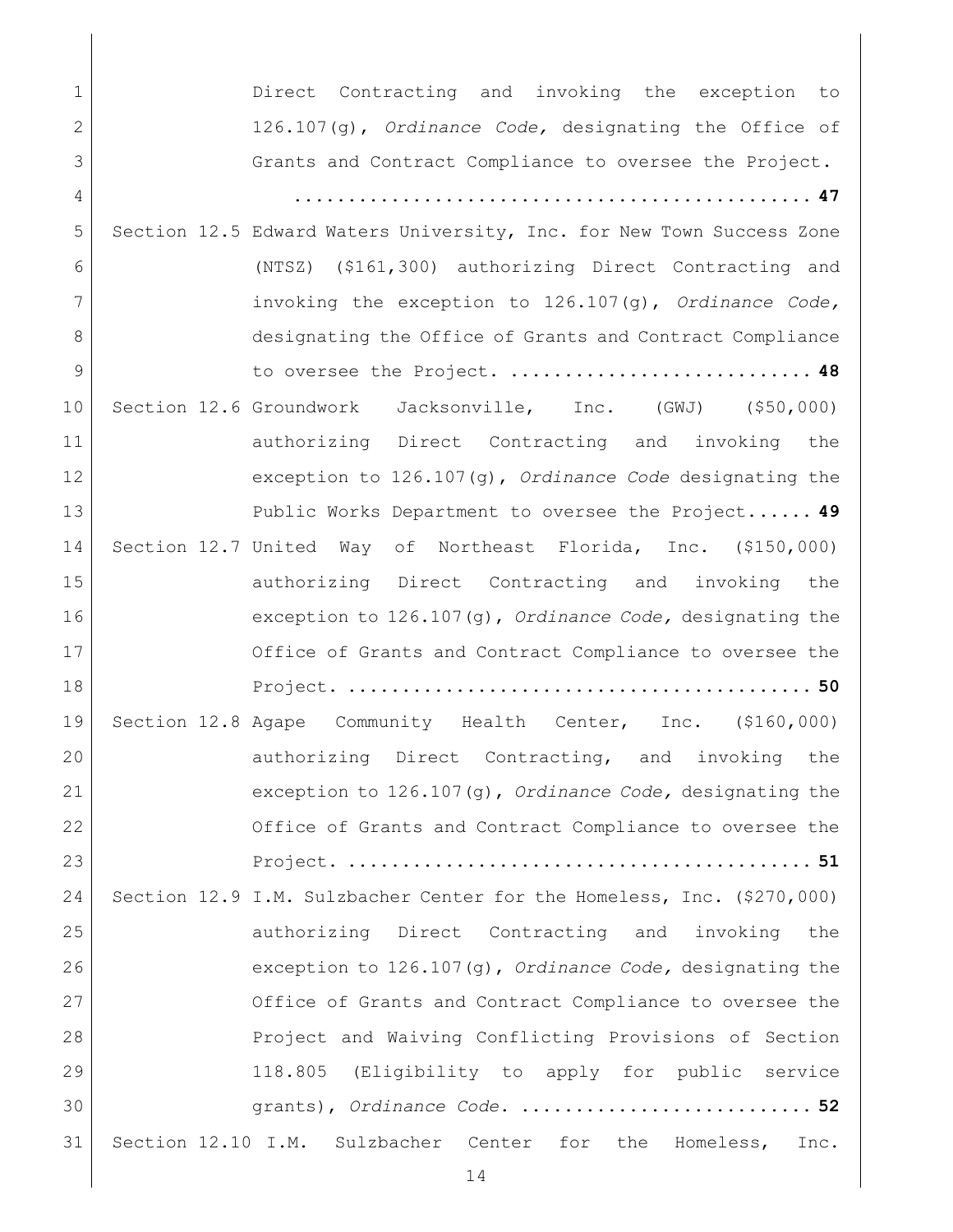1 ("Sulzbacher"), authorizing the execution of a Letter 2 [of Agreement with the State of Florida Agency](#page-52-0) for Health 3 [Care Administration \("AHCA"\) and a Letter of Agreement](#page-52-0)  4 [between the City and Sulzbacher allowing up to \\$300,000](#page-52-0)  5 [of City funds to be remitted to AHCA for Sulzbacher](#page-52-0)  6 [programs, designating the Social Services Division of](#page-52-0)  7 1 8 [Services to oversee the project.](#page-52-0) ........................... 53 9 Section 12.11Mental Health Resource Center, Inc. ("MHRC"), 10 authorizing the execution of a Letter of Agreement with 11 1 the State of Florida Agency for Health Care 12 administration ("AHCA") and a Letter of Agreement 13 [between the City and MHRC allowing up to \\$773,322 of](#page-53-0)  14 City funds to be remitted to AHCA for MHRC programs, 15 [designating the Social Services Division of the](#page-53-0)  16 Department Of Parks, Recreation and Community Services 17 and the Office of Grants and Contract Compliance to 18 oversee the project. **[...............................](#page-53-0) 54** 19 [Section 12.12 Goodwill Industries of North Florida, Inc. \(\\$225,000\)](#page-54-0)  20 authorizing Direct Contracting, and invoking the 21 [exception to 126.107\(g\),](#page-54-0) *Ordinance Code,* designating the 22 Office of Grants and Contract Compliance to oversee the 23 Project. **[...........................................](#page-54-0) 55** 24 [Section 12.13 First Coast Crime Stoppers, Inc. \(\\$150,000\) authorizing](#page-55-0)  25 [Direct Contracting and invoking the exception to](#page-55-0)  26 126.107(g), *Ordinance Code,* [designating the Office of](#page-55-0)  27 Grants and Contract Compliance to oversee the Project 28 and Waiving Conflicting Provisions of Section 118.805 29 [\(Eligibility to apply for public service grants\),](#page-55-0) 30 *Ordinance Code*. **[....................................](#page-55-0) 56** 31 Section 12.14 [Cure Violence Program \("Program"\) and five](#page-56-0)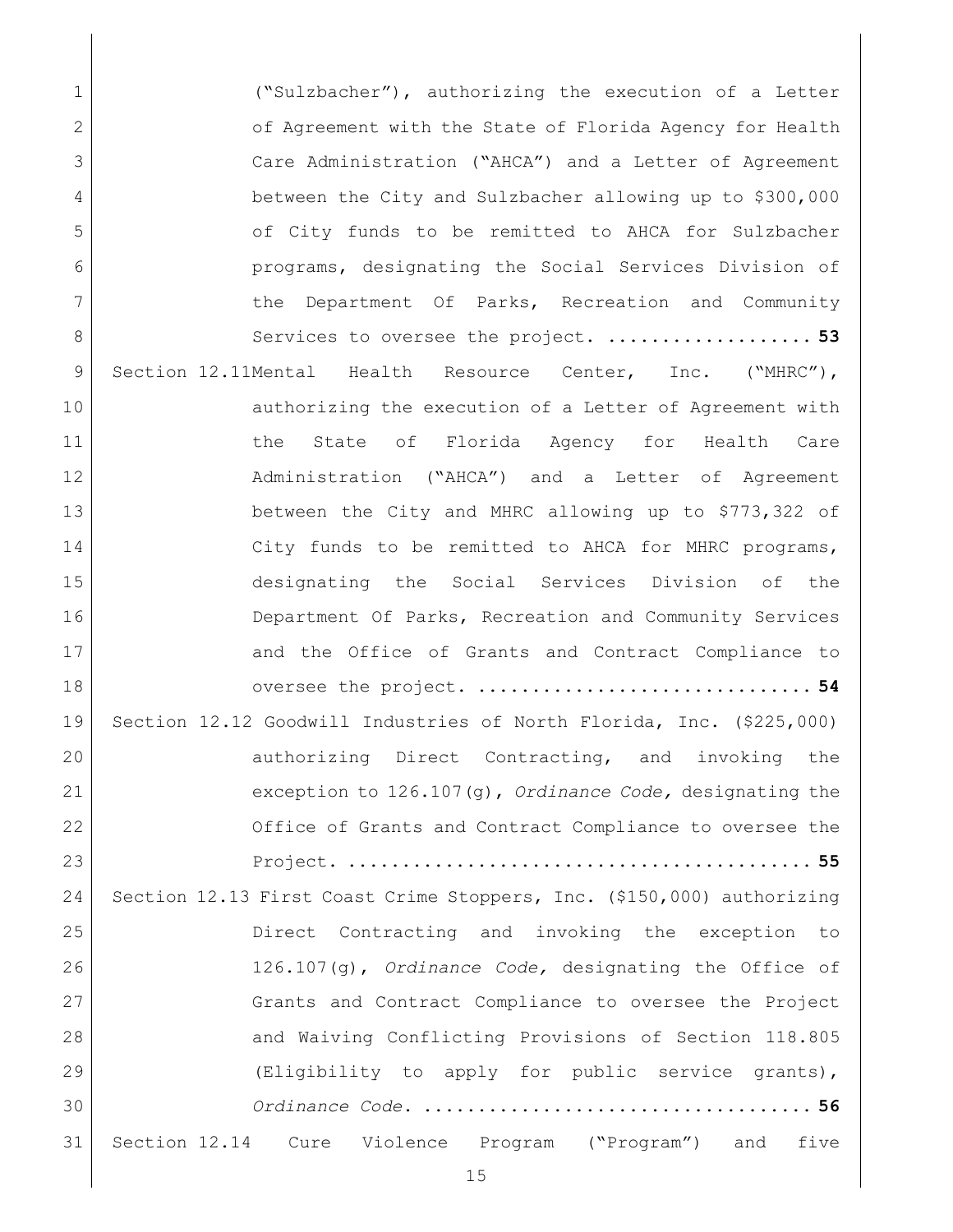[contractors \(\\$2,730,000\), authorizing Direct](#page-56-0)  2 Contracting and invoking the exception to 126.107(g), *Ordinance Code,* [providing for expenditure of public](#page-56-0)  [funds on food pursuant to Section 106.203\(b\),](#page-56-0) *Ordinance Code,* [designating the Office of Grants and Contract](#page-56-0)  [Compliance to oversee the Project.](#page-56-0)**.................. 57** [Section 12.15 Jacksonville Local Initiatives Support Corporation](#page-58-0)  [\("LISC"\) Small Business Grant Program \("Program"\)](#page-58-0)  9 (\$1,000,000), authorizing Direct Contracting and [invoking the exception to 126.107\(g\),](#page-58-0) *Ordinance Code,*  [designating the Office of Grants and Contract Compliance](#page-58-0)  12 12 to oversee the Project and Waiving Conflicting [Provisions of Section 118.805 \(Eligibility to apply for](#page-58-0)  [public service grants\),](#page-58-0) *Ordinance Code*.**............. 59** [Section 12.16 Volunteers in Medicine Jacksonville, Inc.](#page-59-0)  [\(\\$144,065\), authorizing Direct Contracting and invoking](#page-59-0)  [the exception to 126.107\(g\),](#page-59-0) *Ordinance Code,* designating 18 18 the Office of Grants and Contract Compliance to oversee 19 19 the Project and Waiving Conflicting Provisions of [Section 118.805 \(Eligibility to apply for public service](#page-59-0)  grants), *Ordinance Code*. **[...........................](#page-59-0) 60** Section 12.17 [The Fire Watch Project, Inc. \("Project"\) \(\\$100,000\),](#page-60-0)  23 authorizing Direct Contracting and invoking the [exception to 126.107\(g\),](#page-60-0) *Ordinance Code,* designating the [Office of Grants and Contract Compliance to oversee the](#page-60-0)  26 Project and Waiving Conflicting Provisions of Section [118.805 \(Eligibility to apply for public service](#page-60-0)  grants), *Ordinance Code*. **[...........................](#page-60-0) 61** [Section 12.18 The Pollock Group, LLC for the Florida Black Expo](#page-61-0)  [\("Program"\) \(\\$25,000\), authorizing Direct Contracting](#page-61-0)  [and invoking the exception to 126.107\(g\),](#page-61-0) *Ordinance*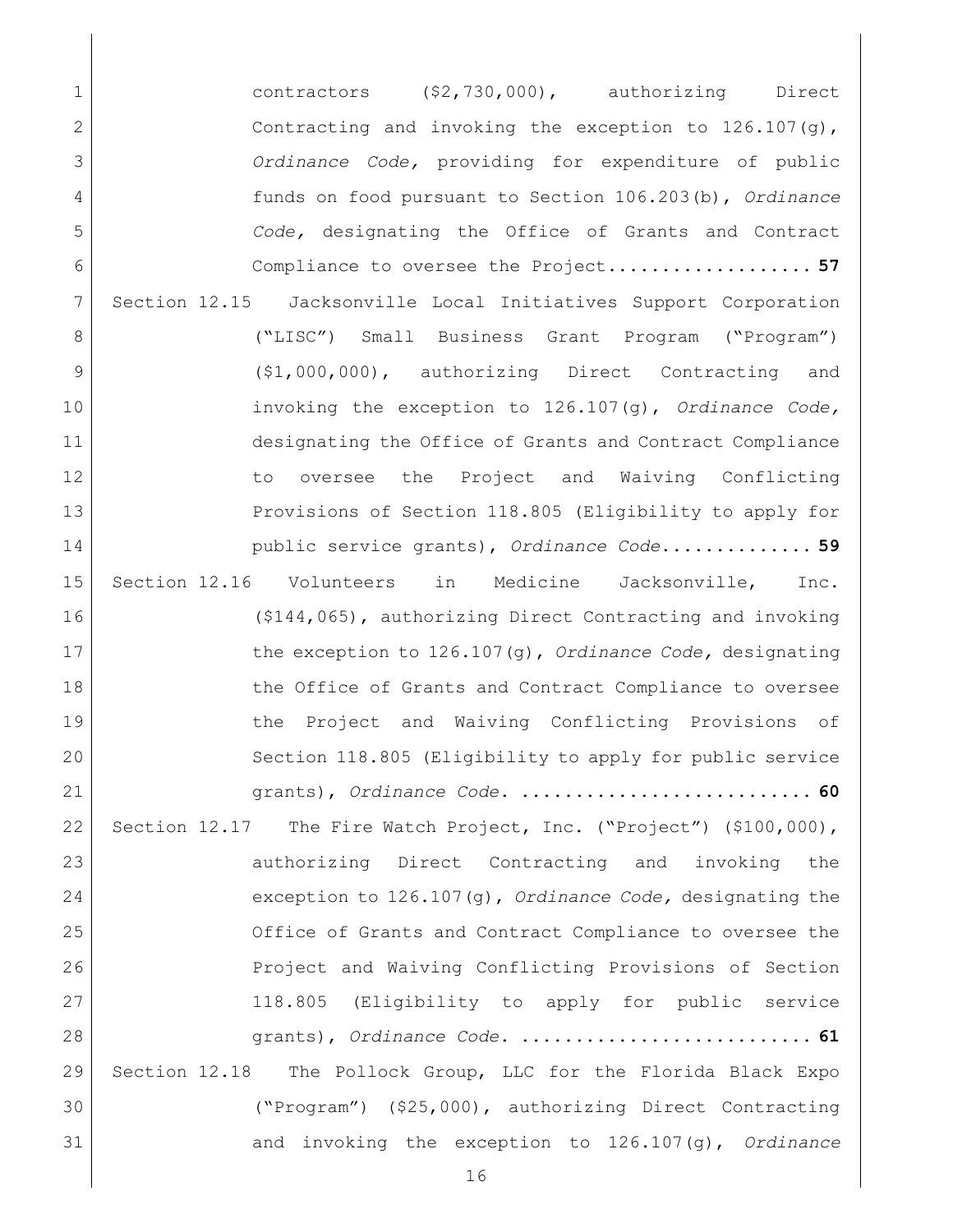*Code,* [Designating the Office of Grants and Contract](#page-61-0)  [Compliance to oversee the Project and Waiving](#page-61-0)  [Conflicting Provisions of Section 118.805 \(Eligibility](#page-61-0)  [to apply for public service grants\),](#page-61-0) *Ordinance Code*. **62** [Section 12.19 Farm Share, Inc. \(\\$1,100,000\) authorizing Direct](#page-62-0)  **Contracting and invoking the exception to 126.107(g)**, *Ordinance Code,* [Designating the Office of Economic](#page-62-0)  [Development to oversee the Project.](#page-62-0)**................. 63** [Section 12.20 Regional Food Bank of Northeast Florida, Inc. d/b/a](#page-63-0)  [Feeding Northeast Florida \(\\$1,200,000\) authorizing](#page-63-0)  [Direct Contracting and invoking](#page-63-0) the exception to 126.107(g), *Ordinance Code*[, Designating the Office of](#page-63-0)  [Economic Development to oversee the Project.](#page-63-0)**........ 64** [Section 12.21 Friends of the Brentwood Public Library, Inc.](#page-64-0)  [\(\\$25,000\), authorizing Direct Contracting and invoking](#page-64-0)  [the exception to 126.107\(g\),](#page-64-0) *Ordinance Code,* providing [for expenditure of public funds on food pursuant to](#page-64-0)  [Section 106.203\(b\),](#page-64-0) *Ordinance Code*.**................. 65** [Section 12.22 NE Florida Sober Living Alliance, Inc. \(\\$25,000\),](#page-65-0)  20 authorizing Direct Contracting and invoking the exception to 126.107(g), *[Ordinance Code,](#page-65-0)* Designating the 22 Office of Grants and Contract Compliance of the [Department of Finance and Administration to oversee the](#page-65-0)  [Project, Waiving Section 118.805 \(Eligibility to Apply](#page-65-0)  [for Public Service Grants\),](#page-65-0) *Ordinance Code*.**......... 66** [Section 12.23 M.A.D. D.A.D.S., Jacksonville Chapter, Inc.](#page-66-0)  [\(\\$15,000\), authorizing Direct Contracting and invoking](#page-66-0)  [the exception to 126.107\(g\),](#page-66-0) *Ordinance Code,* providing [for expenditure of public funds on food pursuant to](#page-66-0)  30 Section 106.203(b), designating the Office of Grants and [Contract Compliance to oversee the Project.](#page-66-0)**......... 67**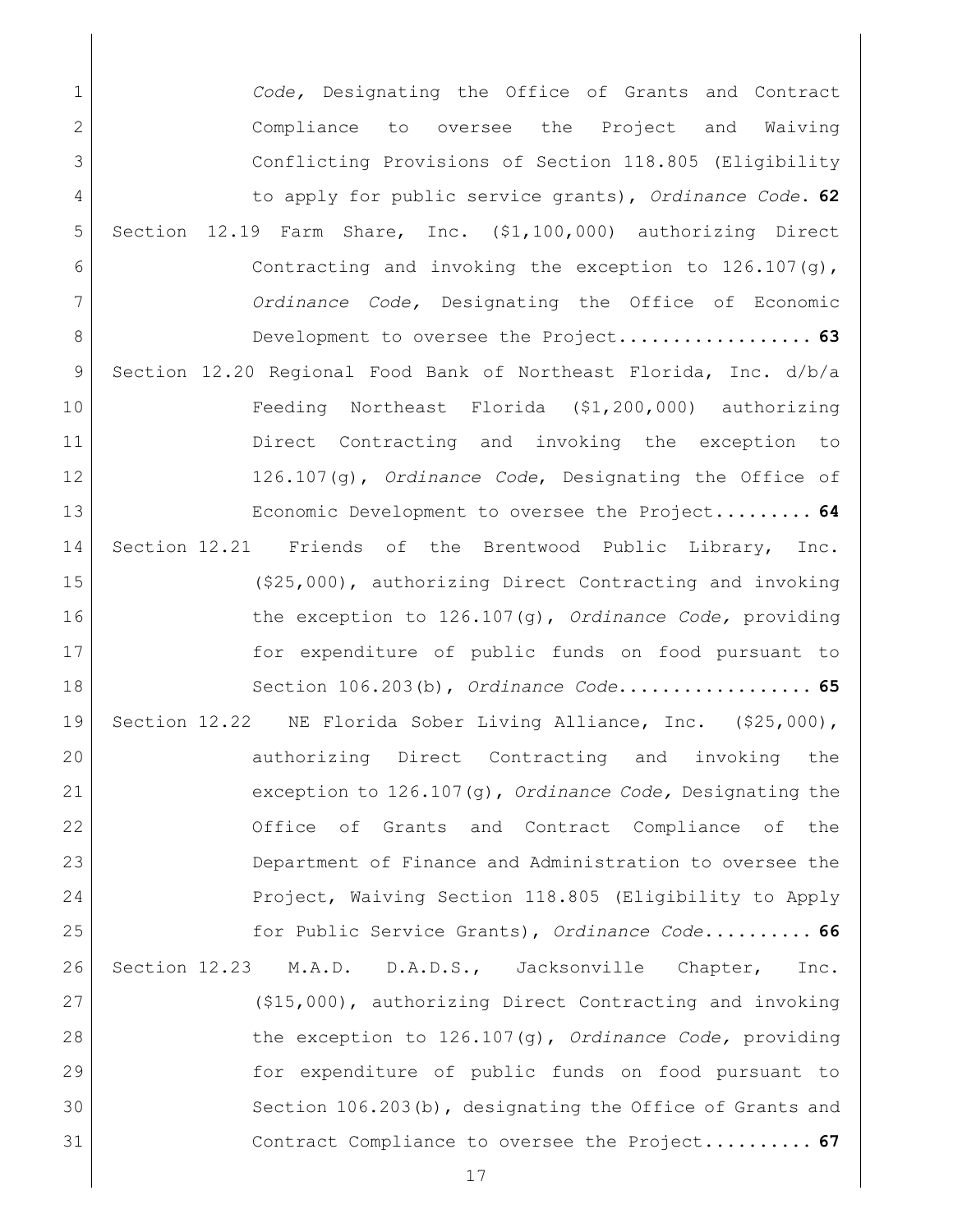<span id="page-17-1"></span><span id="page-17-0"></span> [Section 12.24 Angela Spears Communications, LLC. \(\\$100,000\),](#page-67-0)  2 authorizing Direct Contracting and invoking the [exception to 126.107\(g\),](#page-67-0) *Ordinance Code,* providing for [expenditure of public funds on food pursuant to Section](#page-67-0)  [106.203\(b\), designating the Office of Grants and](#page-67-0)  [Contract Compliance to oversee the Project.](#page-67-0)**......... 68** [Part XIII. Community Redevelopment Agency Budgets.](#page-68-0)**.............. 69** [Section 13.1 Renew Arlington Community Redevelopment Agency budget](#page-68-1)  and carryover language. **[............................](#page-68-1) 69** [Section 13.2 KingSoutel Crossing Community Redevelopment Agency](#page-69-0)  [budget and carryover language.](#page-69-0) **..................... 70** [Section 13.3 Jacksonville International Airport Community](#page-69-1)  [Redevelopment Agency budget and carryover language.](#page-69-1)**. 70** [Section 13.4 DIA Community Redevelopment Agency and carryover](#page-70-0)  language. **[..........................................](#page-70-0) 71 [Part XIV. Duval County Tourist Development Council...............](#page-70-1) 71** Section 14.1 [Duval County Tourist Development Council \(TDC\) budget.](#page-70-2) **[................................................](#page-70-2) 71 [Part XV. Schedules Incorporated, Severability, Document](#page-71-0)  [Reconciliation, Effective Date.](#page-71-0) .................... 72** 21 | Section 15.1 [Incorporation of Schedules.](#page-71-1) ............................ 72 Section 15.2 Severability. [......................................](#page-71-2) 72 23 Section 15.3 Reconciliation of schedules, text, codification, journal entries. [...........................................](#page-71-3) 72 Section 15.4 Effective Date. [....................................](#page-71-4) 72 **List of Schedules [...............................................](#page-73-0) 74 List of Attachments [.............................................](#page-75-0) 76 List of Exhibits [................................................](#page-75-1) 76 Part I. City of Jacksonville. Section 1.1 Estimated Revenues; Appropriations.** From the estimated revenues set forth on **Revised Schedule A**,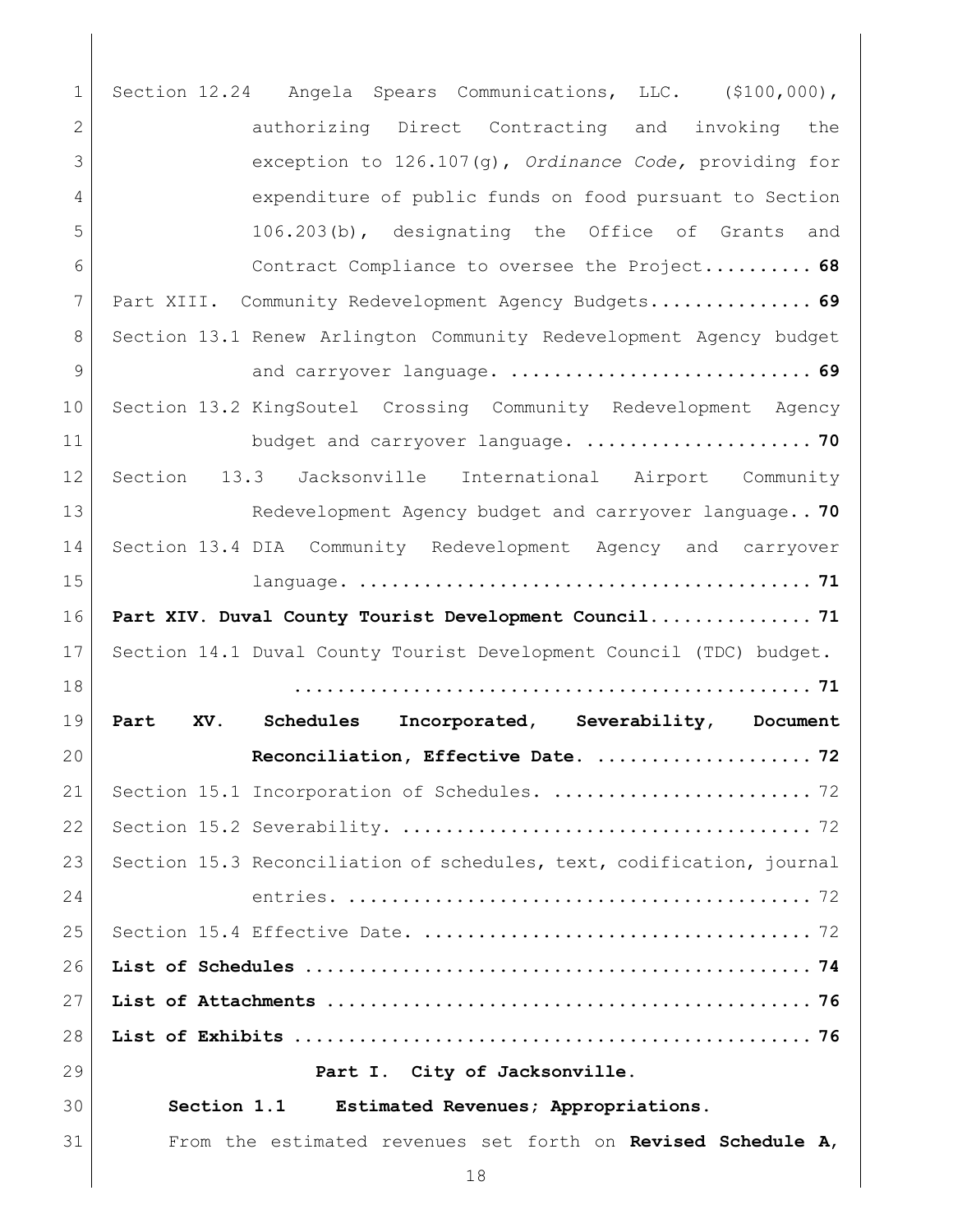there are hereby appropriated the sums set forth on **Revised Schedule A-1, Revised Schedule A-2, A-3** and **Revised Schedule B** for the indicated purposes of the City of Jacksonville. The estimated revenues and appropriations provided therein, together with the other applicable provisions of this ordinance, shall constitute the annual budget and appropriations for the City of Jacksonville for its fiscal year beginning October 1, 2021 and ending September 30, 2022, which budget is hereby adopted and approved by the Council pursuant to 9 Section 14.02 of the Charter, as amended. Furthermore, the funds in the accounts listed in **Revised Schedule AF** shall be available for 11 expenditure during the 2021-2022 fiscal year.

<span id="page-18-0"></span> **Section 1.2 Restricted Application of Revenues to Fund Appropriations.**

14 As required by law and prior ordinance of the Council, the following revenues as set forth on **Revised Schedule A** shall be applied to and appropriated only for the purposes specified below as set forth on **Revised Schedule A, Revised Schedule A-1, Revised Schedule A-2, Schedule A-3,** and **Revised Schedule B**:

19 Ad valorem tax revenues-General Services District. The following sums of ad valorem tax revenues to be assessed, levied and collected by the City within the General Services District are specifically appropriated only for the following purposes, as set forth in the General-Fund General Services District portion of the budget: 24 \$30,275,594 for indigent care to the State of Florida Disproportionate Share Program in the amounts per the Agreement approved by Ordinance 98-952-E, as amended.

27 The remaining ad valorem tax revenues derived from a levy for general services purposes shall be a part of the general revenues of 29 the General Fund General-Services District.

<span id="page-18-1"></span>**Section 1.3 Special Provisions.**

(a) **City Grants.**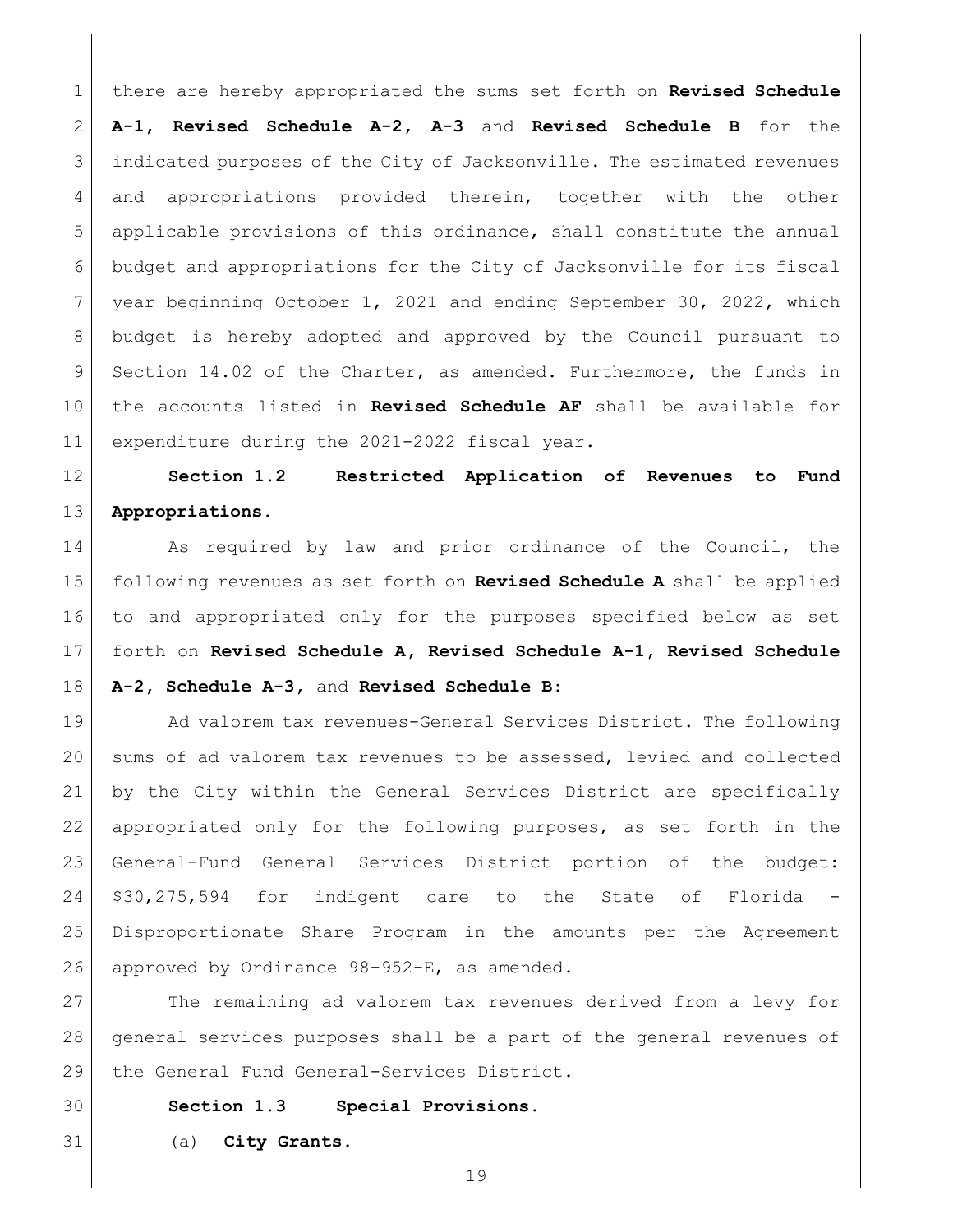The appropriations for non-governmental organizations made on **Revised Schedule A-2** are subject to the provisions of Chapter 118, *Ordinance Code*. The appropriations made herein shall be awarded as grants-in-aid to the miscellaneous agencies, and shall not require 5 additional legislation for distribution of funds. These grants shall be administered by City departments as designated in this ordinance. The appropriation made to the Cultural Council of Greater Jacksonville, Inc., (Cultural Council) shall be disbursed directly to the Cultural Council and distributed by the Cultural Council to the various art organizations. A list of art organizations receiving an appropriation shall be provided to the City Council, and each of such receiving organizations shall be recipients within the meaning of and subject to Chapter 118, *Ordinance Code*.

### (b) **Departmental Capital Outlay**.

 Except as otherwise specifically provided on **Revised Schedule B**, the appropriations to each organizational unit for capital outlay are appropriated for acquisition of common office furniture and common equipment and for other support of departmental operations. Additional and/or replacement of common office furniture or common office equipment shall be acquired from such appropriations only upon written approval by the City Comptroller after certification from the Chief of Procurement that no such furniture or equipment as requested is available from any other source in the City. This specifically excludes computer or telecommunications items which require the approval of the Information Technology Division.

### (c) **Carryovers**.

 Departmental capital outlay carryovers will be as specified on **Revised Schedule AF** except that there will be no carryovers in 29 accounts of less than \$1,000.

- 
- (d) **Federal Public Service Grants.**

The appropriations for non-governmental organizations made on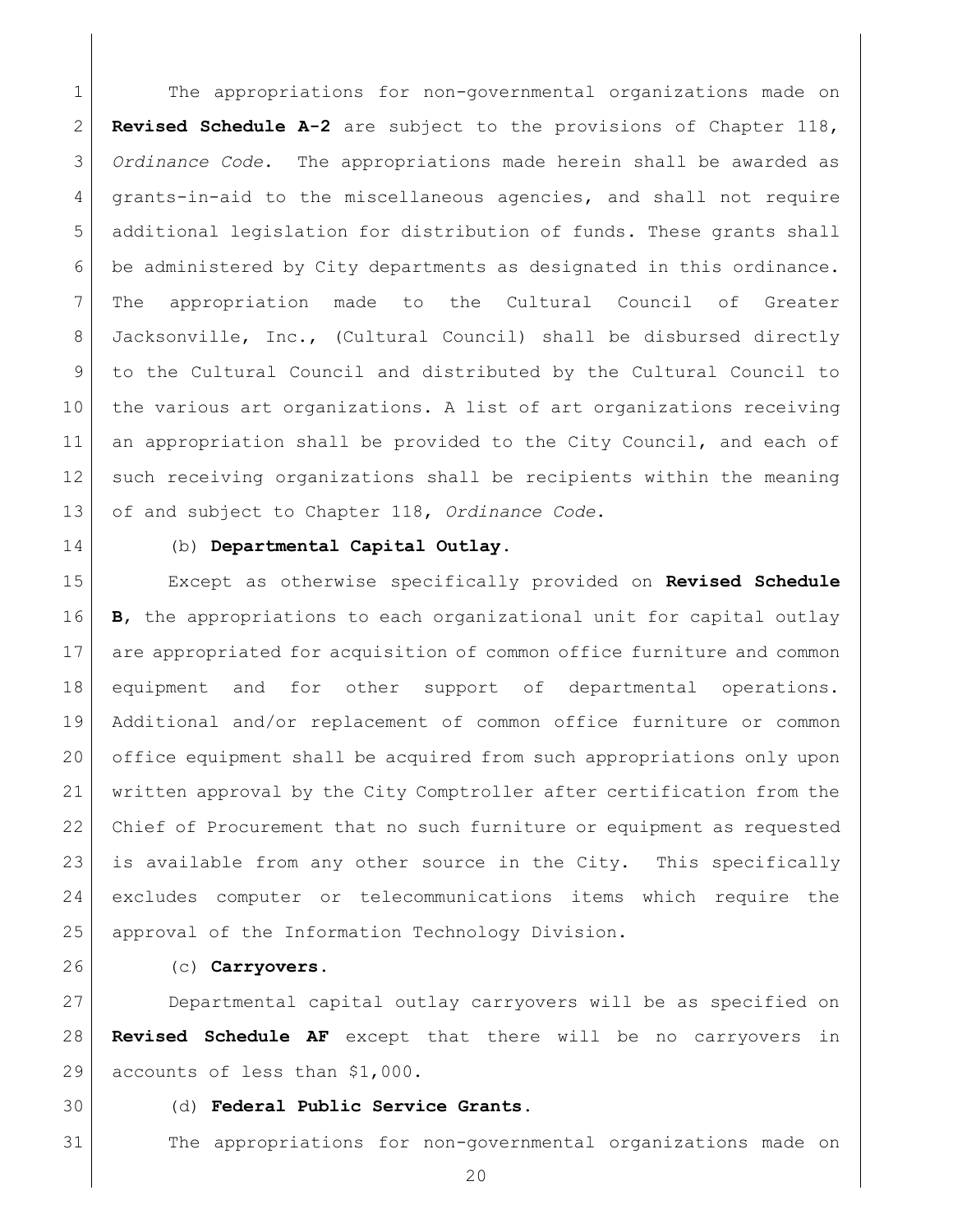**Schedule A-3** were approved via separate legislation and are shown for informational purposes only. These grants are administered by the Housing and Community Development Division.

### (e) **State, Federal and Other Grant Programs**

 (1) **Continuing or Receiving Grants requiring no match.** The Grants attached hereto as **Revised Schedule B1-A** requires no City match. These Grants represent continuing multi-year awards or 8 | recurring grants which the City applies for annually and for which 9 the City anticipates securing. The Council hereby approves the list of Grants in **Revised Schedule B1-A** and approves the appropriation and authorizes an increase in the employee cap during the duration of the grant as applicable upon receiving the grant award contract and 13 subsequent MBRC approval of the Budget Revision form for each grant. Quarterly the Administration shall submit a report to the Finance Committee within two weeks of the end of the quarter. The Mayor and Corporation Secretary are authorized to execute the necessary agreements. **Additional appropriation.** There is also appropriated from 18 and to such accounts, for the purposes stated herein, any additional grant funds, to the extent the same becomes available during the term of the grant, and during any permissible extension of the grant term. The Director of Finance and Administration is authorized to make such necessary accounting adjustments, without further Council action, to 23 reflect actual grant revenues received.

 (2) **Continuation Grant/City Match required and approved.** The Grants attached hereto as **Revised Schedule B1-B** are continuation grants which require a City match. The City match is approved in 27 | this budget. The Council approves the list of continuation grants in **Revised Schedule B1-B** and approves the appropriation and authorizes an increase in the employee cap during the duration of the grant as applicable upon receiving the grant award contract and subsequent MBRC approval of the Budget Revision form for each grant. Quarterly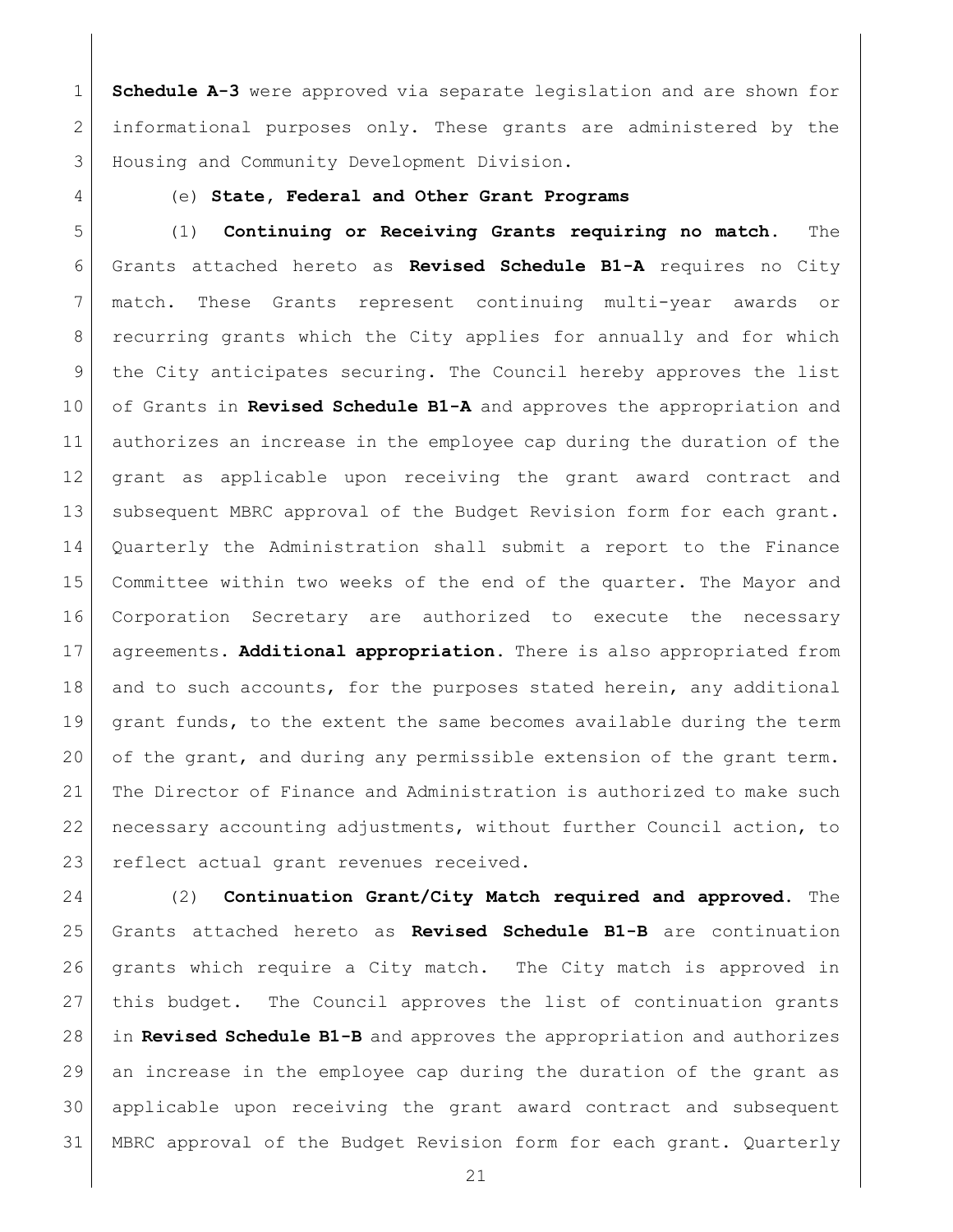the Administration shall submit a report to the Finance Committee 2 within two weeks of the end of the quarter. The Mayor and Corporation Secretary are authorized to execute the necessary agreements. **Additional ten percent (10%) appropriation or \$20,000, whichever is greater.** There is also appropriated from and to such accounts, for the purposes stated herein, an additional ten percent (10%) or \$20,000, whichever is greater, of the total grant match funds, to the extent the same becomes available during the term of the grant, and during any permissible extension of the grant term. There is also appropriated from and to such accounts, for the purposes stated herein, any additional grant funds, to the extent the same becomes available during the term of the grant, and during any permissible extension of the grant term. The Director of Finance and Administration is authorized to make such necessary accounting adjustments, without further Council action, to reflect actual grant 16 revenues received.

 (3) **FIND Grants.** The City's budget shall include participation in FIND grants as identified in **Revised Schedule B1-C** attached hereto, and the match for the FIND grants shall be established in a designated FIND contingency. The Council hereby approves the list of FIND Grants in **Revised Schedule B1-C** and approves the appropriation of the grants received and contingency match upon receiving the grant award contract and upon subsequent MBRC approval 24 of the Budget Revision form for each grant. The Administration shall submit a report to the Finance Committee within two weeks of receipt 26 of the FIND grant awards. The Mayor and Corporation Secretary are 27 authorized to execute the necessary agreements.

 (4) **Match between City of Jacksonville and the Health Administration / State Department of Health.** The City's budget shall approve a City match as identified in **Schedule B-6** attached hereto, and those other programs as may be separately approved during the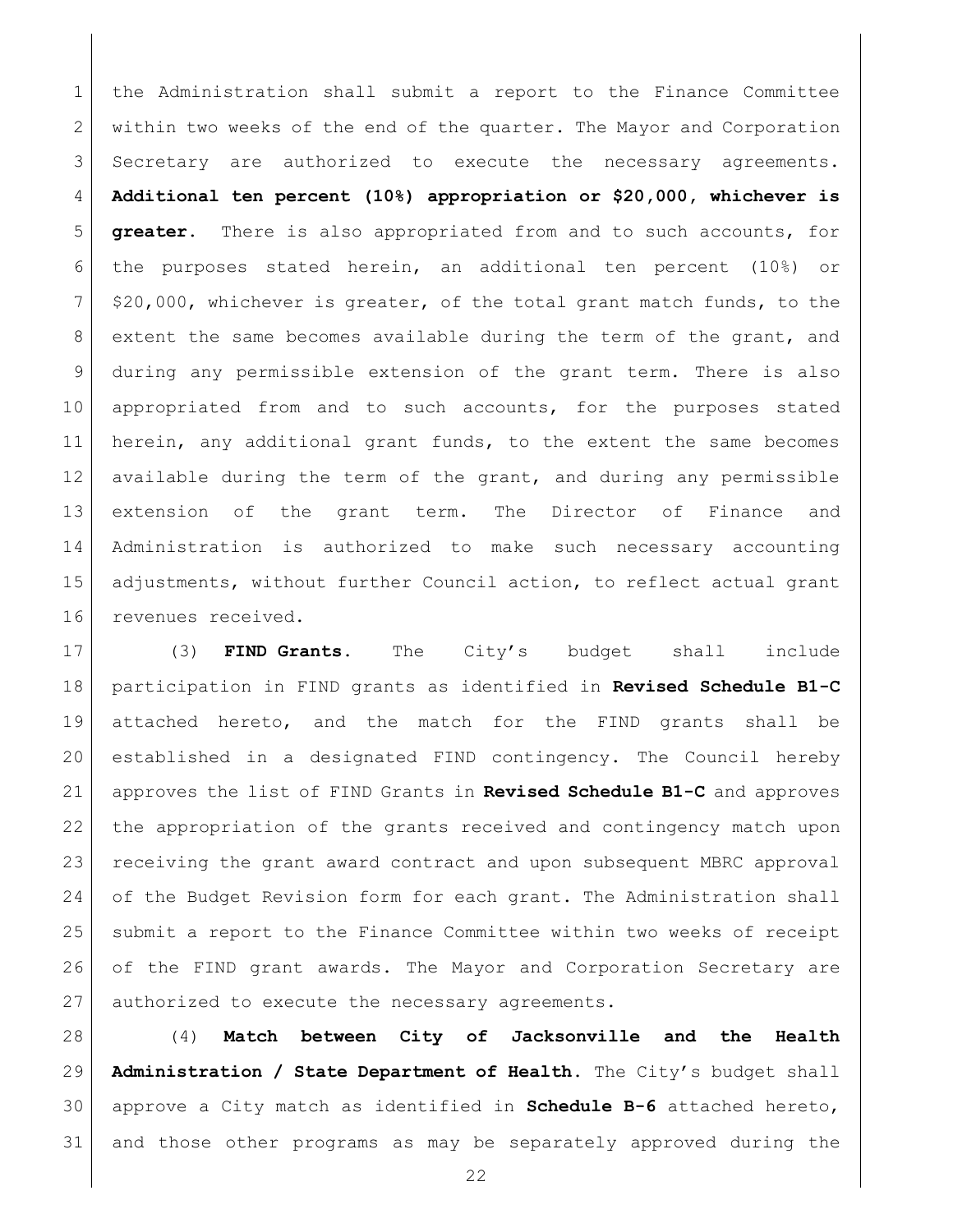1 2021-2022 fiscal year.

### (f) **General Fund/GSD funding for salaries and benefits.**

 With regard to any Department or entity that receives General 4 Fund/GSD funding for salaries and benefits, if such entity receives grant funding during the course of the year in excess of funds included in the budget, and all or a portion of such excess is used 7 to pay for salaries and/or benefits of employees funded by the General Fund/GSD, neither the excess grant dollars or excess General Fund/GSD dollars shall be used to increase the salaries or benefits of any employee, unless approved by MBRC prior to implementation in compliance with the Mayor's Budget transfer authority.

<span id="page-22-0"></span>

### **Section 1.4 Employees Authorized; Allocation.**

 (a) **Employees Generally**. Notwithstanding any provisions to the contrary contained in Section 106.401, *Ordinance Code*, the number of full-time employees authorized to be employed by the City at any 16 one time shall not exceed 7,751 classified positions.

# (b) **Position Reallocations and Grant Positions**.

 (1) The employee allocation made in subsection (a) of this section is a unitary cap and general allocation for all City forces. However, the Mayor shall provide to the Council Auditor a copy of written documentation of the reallocation of any of such 22 positions within this unitary cap.

 (2) Whenever any person who is a grant employee ceases to 24 be an employee under the grant and the grant itself does not expire, that grant position shall not expire, but may be filled by another person under the terms and conditions of the grant. Whenever any grant expires, all of the grant positions authorized for the expired grant herein or in subsequent ordinances shall also expire.

<span id="page-22-1"></span>

### **Section 1.5 Temporary Employee Hours; Allocation.**

 Notwithstanding any provisions to the contrary contained in Section 106.404, *Ordinance Code*, the Council hereby authorizes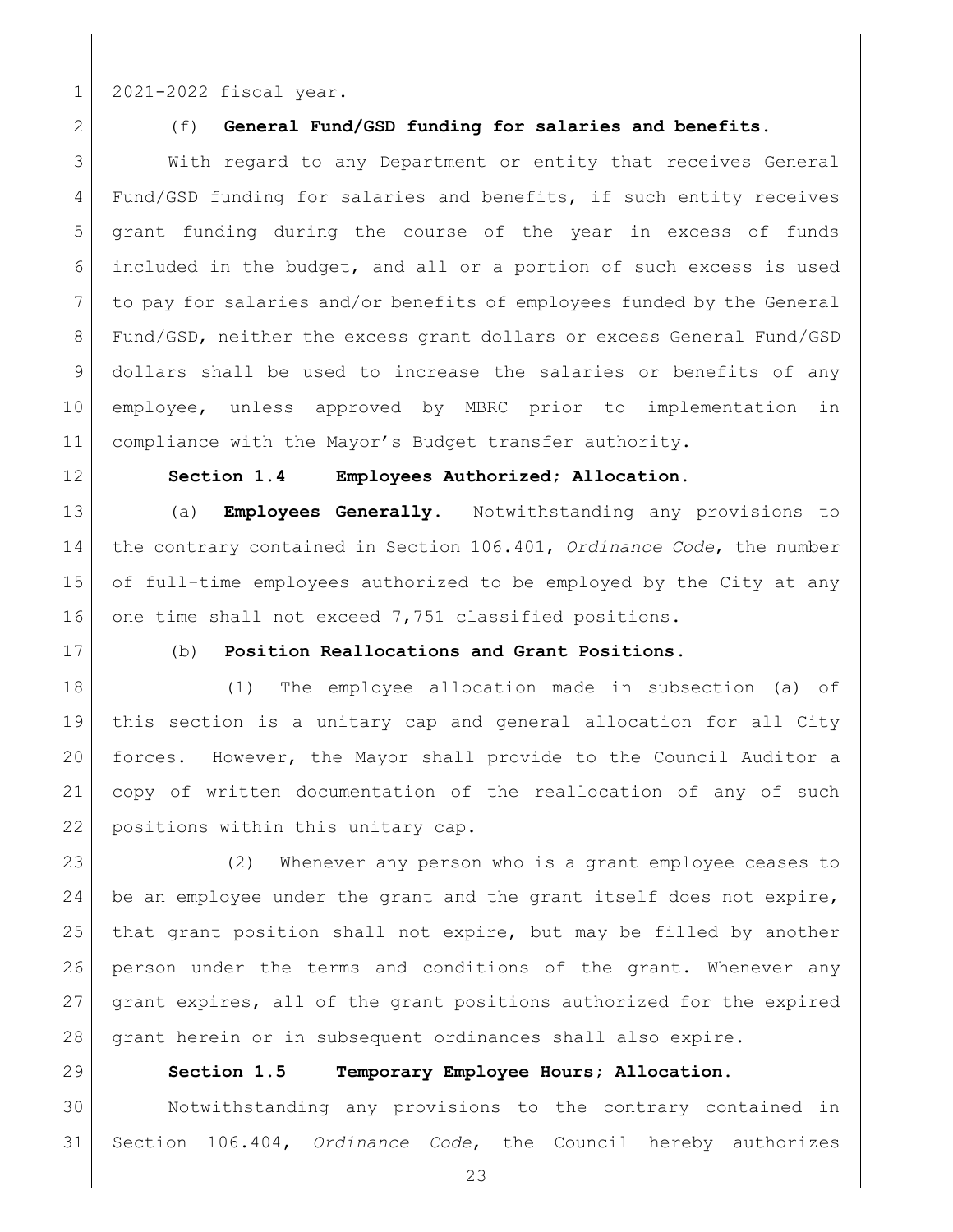1 1,708,916 temporary employee hours. The Mayor shall provide the Council Auditor a copy of written documentation of the allocation of 3 temporary employee hours.

### <span id="page-23-0"></span>**Section 1.6 Capital Improvement Plan Budget.**

 The capital improvement projects attached hereto as **Revised Schedule A-1** represents the first year funding of the five-year capital improvement plan (Capital Improvement Plan Budget) and the five year capital improvement plan, except where noted otherwise and 9 such projects are to be undertaken in the Fiscal Year 2021-2022.

<span id="page-23-1"></span>

### **Section 1.7 All Years Budget City Debt Management Fund.**

 There is hereby established an amended All Years Budget for the City's Debt Management Fund of \$1,704,229,149 as detailed on **Revised Schedule B-4.** The Fiscal Year 2021-2022 IT System Development Capital Projects are shown by project on **Schedule B4-a.** The Fiscal Year 2021- 2022 Capital Improvement Projects Funded Via Debt Management Fund are shown on **Revised Schedule B4-b.** The Fiscal Year 2021-2022 Vehicle Replacements are shown on **Schedule B4-c.**

<span id="page-23-2"></span>

### **Section 1.8 Septic Tanks.**

19 In compliance with the quidelines described in Sections 751.106 and 751.107, *Ordinance Code*, there are hereby identified in **Schedule B-5**, the up to date Septic Tank Failure Areas and the Septic Tank Phase Out Program.

<span id="page-23-3"></span>

### **Section 1.9 IT Systems Development Program Budget.**

 Pursuant to Section 106.207, *Ordinance Code*, the IT System Development Program projects attached hereto as **Revised Schedule A-4** 26 represents the first year funding of the five year system development program, except where noted otherwise and such projects are to be 28 undertaken in the Fiscal year 2021-2022.

<span id="page-23-4"></span>

### **Section 1.10 Declaration of intent to reimburse.**

 The City of Jacksonville, Florida (the "City") expects to incur expenses for which the City will advance internal funds in order to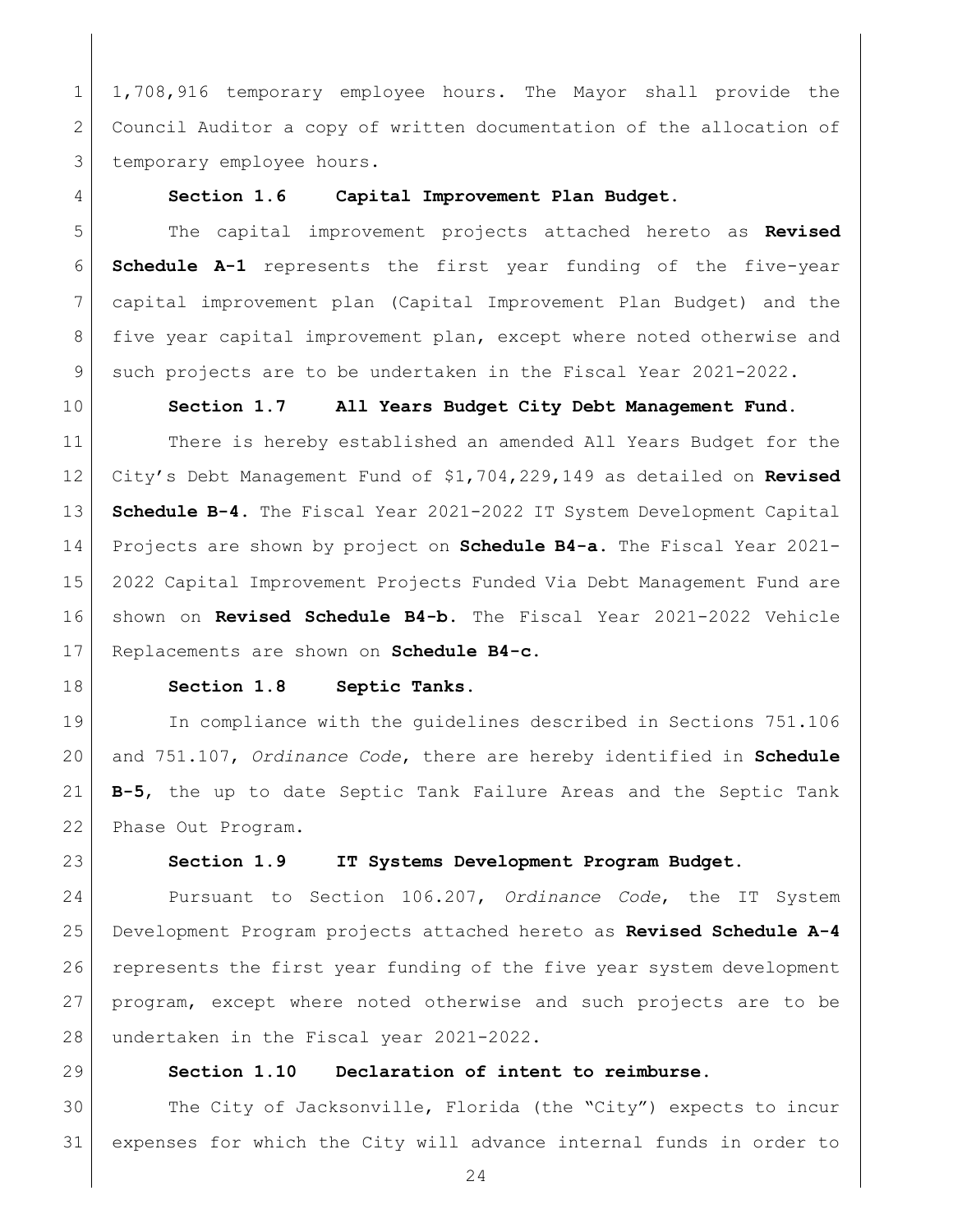1 fund the construction, acquisition, improvement, and equipping of certain capital improvements more specifically described on **Revised Schedule B-4** (the "2022 Projects"). The City intends to reimburse itself for all or a portion of such expenses from the proceeds of debt to be incurred by the City. The City hereby declares its official intent to reimburse itself from the proceeds of debt to be incurred by the City for expenses incurred with respect to the 2022 Projects 8 subsequent to the date of this Ordinance. This Ordinance is intended as a declaration of official intent under Treasury Regulation Section 1.150-2. The debt to be issued to finance the 2022 Projects is expected not to exceed an aggregate principal amount of \$399,895,691 12 net project funds. The Mayor, the Corporation Secretary, the Chief Financial Officer, the General Counsel and such other officers and employees of the City as may be designated by the Mayor are authorized and empowered, collectively and individually, to take all action and steps and to execute all instruments, documents and contracts on behalf of the City that are necessary to carry out the purposes of 18 this Ordinance.

- 
- <span id="page-24-1"></span>

### <span id="page-24-0"></span>**Part II. JEA**

## **Section 2.1 Estimated Revenues; Appropriations.**

 From the estimated total revenues and fund balances set forth on **Schedule C** and **Schedule D**, there are hereby appropriated the sum expenditures set forth on **Schedule C** and **Schedule D** for the indicated purposes of JEA. There is appropriated to the City the sum of  $\mid$  \$121,212,373 from revenues of JEA, calculated as provided in Section 21.07, of the Charter, as amended. JEA is hereby authorized to withdraw and expend the accumulated balance sheet fund balances available in its Transmission and Distribution Self Insurance Fund for capital expenditures incurred in connection with a hurricane or other extraordinary, non-recurring events. JEA is also authorized to withdraw and expend the accumulated balance sheet fund balances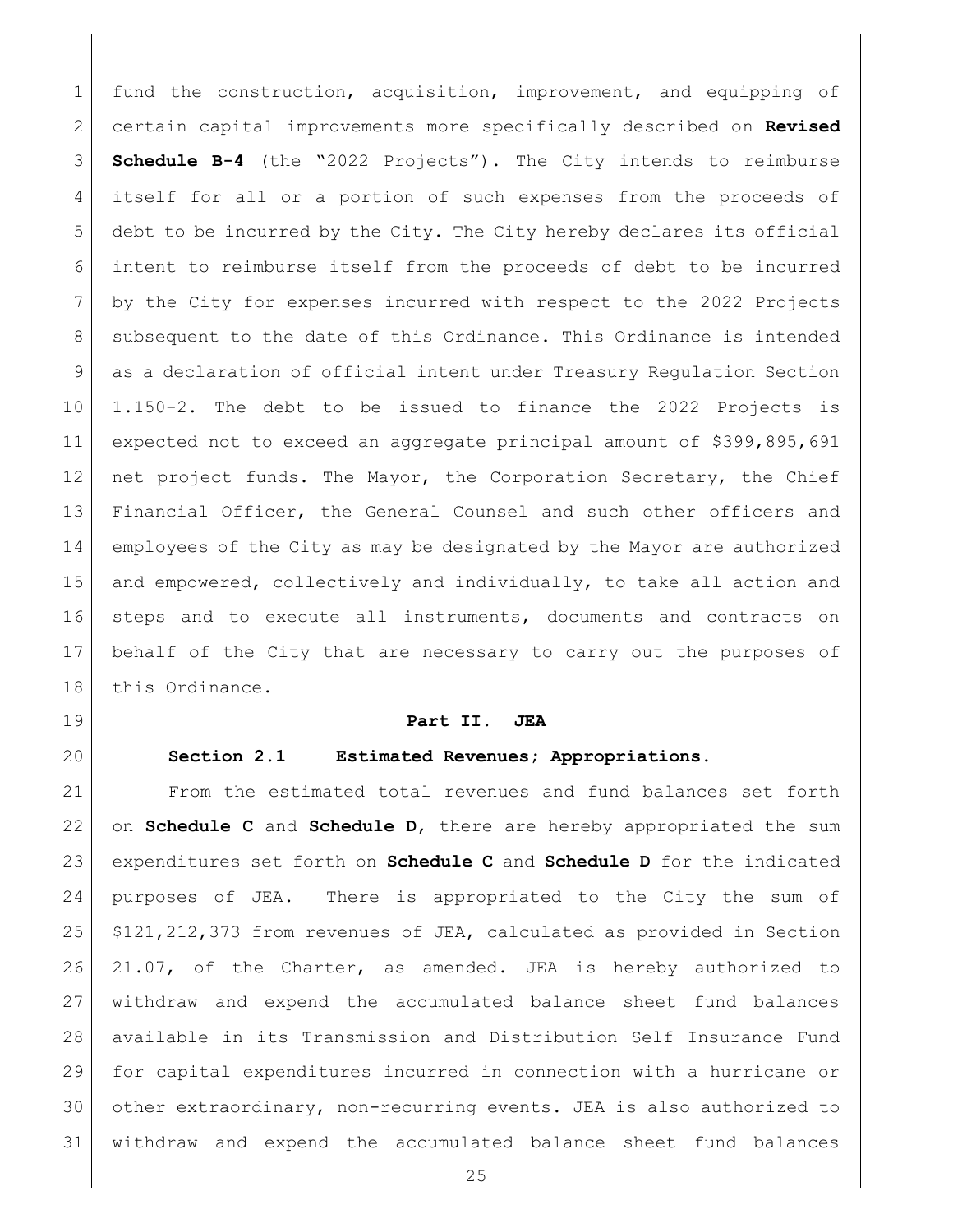available in its Electric System and Water and Sewer System and District Energy System Revenue, Rate Stabilization, Renewal and Replacement Bond Proceeds, General Reserve Fund, and Debt Service Reserve Funds and Accounts for the retirement, defeasance or purchase of outstanding Electric System, Water and Sewer System, District Energy System, Bulk Power Supply System and St. Johns River Power Park System debt provided these payments are reflected as payments against the current year's budget and that total revenues are adjusted accordingly. The estimated total revenues, fund balances and appropriations provided therein, together with the other applicable provisions of this ordinance, shall constitute the annual budget and appropriations for JEA for its fiscal year beginning October 1, 2021 13 and ending September 30, 2022, which budget is hereby adopted and approved by the Council pursuant to Sections 14.02 and 21.07 of the 15 Charter, as amended. JEA's expenditure of funds for which grants are anticipated is permitted upon receipt of the grant award and the JEA's Board acknowledgement and approval of same.

<span id="page-25-0"></span>

### **Section 2.2 Allocations, Allotments and Transfers.**

19 JEA is authorized to allocate, allot and transfer within, but not between (unless less than \$50,000 cumulative), the sums herein appropriated for more specific purposes within each of the total sums specified on **Schedule C** and **Schedule D** and to transfer from time to time, without Council approval, appropriated funds from one of the purposes for which funds are appropriated by this Part II to another of such purposes, if, in the discretion of JEA, such transfer is necessary to carry out all of the purposes for which funds are hereby appropriated, subject to applicable law; provided, that JEA shall pay over to the Board of Pension Trustees, in addition to any other contribution to the pension funds required by law, the employer's contribution required by Section 9.4, which shall be paid as often as funds therefore are available. Once cumulative transfers between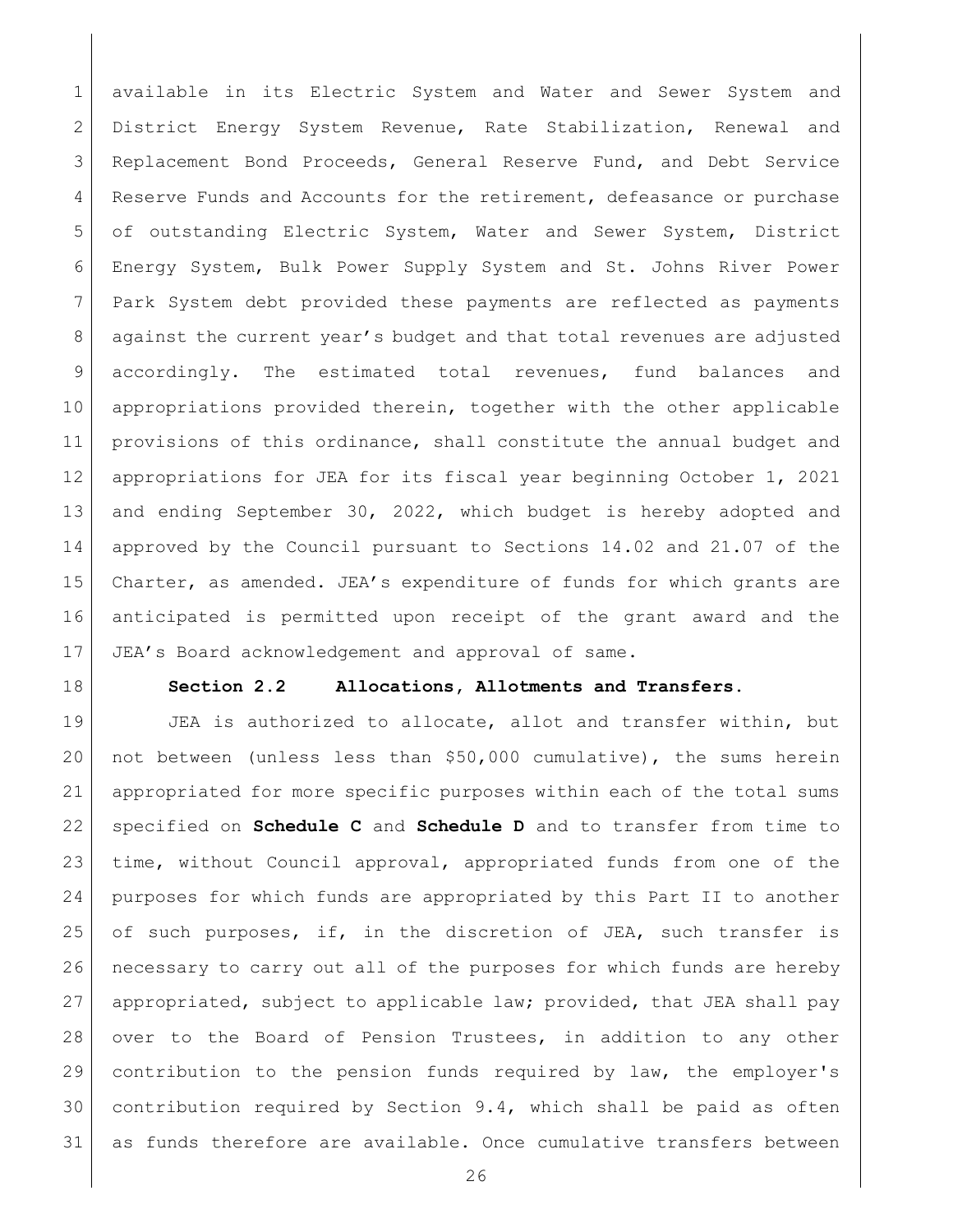**Schedule C** and **Schedule D** exceed \$50,000, City Council approval must 2 be obtained. There shall be provided to the Council Auditor, within twenty-four hours after Board approval, a copy of the written documentation of all proposed additional appropriations of funds. There shall also be provided to the Council Auditor at the end of each quarter a copy or a summary of the written documentation of all transfers made between approved budget line items. The number of full-time employees either authorized or employed at any one time shall not exceed 2,183. The Council authorizes 124,800 temporary 10 employee hours.

<span id="page-26-0"></span>

<span id="page-26-1"></span>

# **Part III. Jacksonville Aviation Authority Section 3.1 Estimated Revenues; Appropriations.**

 From the estimated operating and other revenues set forth on **Revised Schedule G** and **Revised Schedule H**, there are hereby appropriated the sums set forth on **Revised Schedule G** and **Revised Schedule H** for the indicated purposes of the Jacksonville Aviation Authority. The estimated revenues and appropriations provided therein, together with the other applicable provisions of this ordinance, shall constitute the annual budget and appropriations for the Jacksonville Aviation Authority for its fiscal year beginning October 1, 2021 and ending September 30, 2022, which budget is hereby adopted and approved by the Council pursuant to Section 5 of the Charter, as amended, and Chapter 2001-319, Laws of Florida, as amended. JAA's expenditure of funds for which grants are anticipated is permitted upon receipt of the grant award and the JAA's Board 26 acknowledgement and approval of same.

<span id="page-26-2"></span>

# **Section 3.2 Allocations, Allotments and Transfers.**

28 The Jacksonville Aviation Authority is authorized to allocate, allot and transfer within, but not between (unless less than \$50,000 cumulative), the sums herein appropriated for more specific purposes within each of the total sums specified on **Revised Schedule G** and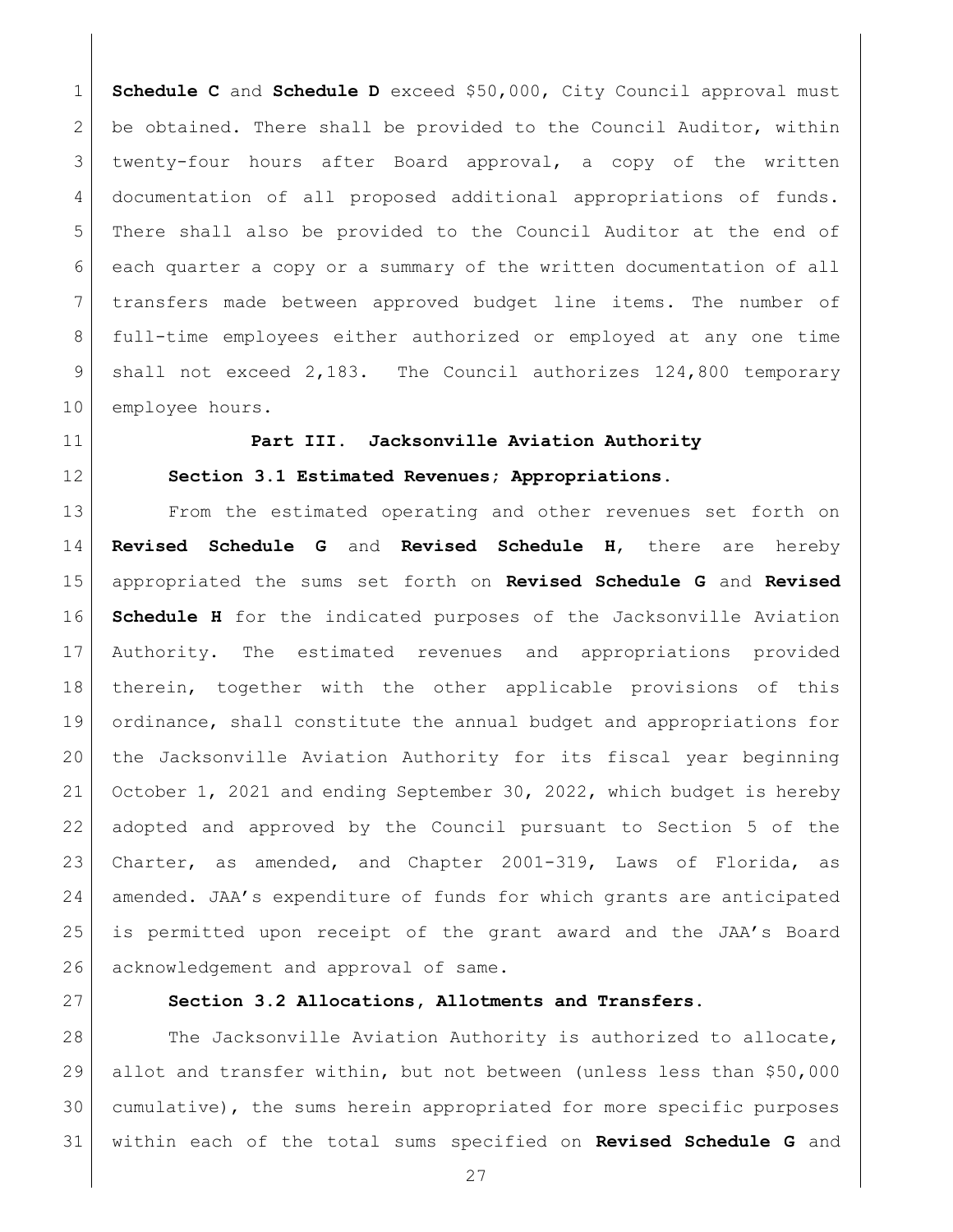**Revised Schedule H** and to transfer from time to time, without Council approval, appropriated funds from one of the purposes for which funds are appropriated by this Part III to another of such purposes, if, in the discretion of the Jacksonville Aviation Authority, such 5 transfer is necessary to carry out all of the purposes for which funds are hereby appropriated, subject to applicable law provided 7 that the Jacksonville Aviation Authority shall pay the employer's contribution over to the Florida Retirement System, in addition to any other contribution to the pension funds required by law, which shall be paid as often as funds are available. Once cumulative transfers between **Revised Schedule G** and **Revised Schedule H** exceed \$50,000, City Council approval must be obtained. There shall be provided to the Council Auditor, within twenty-four hours after Board approval, a copy of the written documentation of all proposed additional appropriations of funds. JAA shall not make any budget transfers related to any runway expansion at Craig Airport without seeking prior approval from City Council. There shall also be provided 18 to the Council Auditor at the end of each quarter a copy or a summary of the written documentation of all transfers made between approved budget line items. The number of full-time employees authorized at any one time shall not exceed 271. The Council authorizes 5,220 22 | temporary employee hours.

<span id="page-27-1"></span><span id="page-27-0"></span>

### **Part IV. Jacksonville Port Authority**

### **Section 4.1 Estimated Revenues: Appropriations.**

 From the estimated operating, tax and other revenues set forth on **Revised Schedule I** and **Revised Schedule J**, there are hereby appropriated the sums set forth on **Revised Schedule I** and **Revised Schedule J** for the indicated purposes of the Jacksonville Port Authority. The estimated revenues and appropriations provided therein, together with the other applicable provisions of this ordinance, shall constitute the annual budget and appropriations for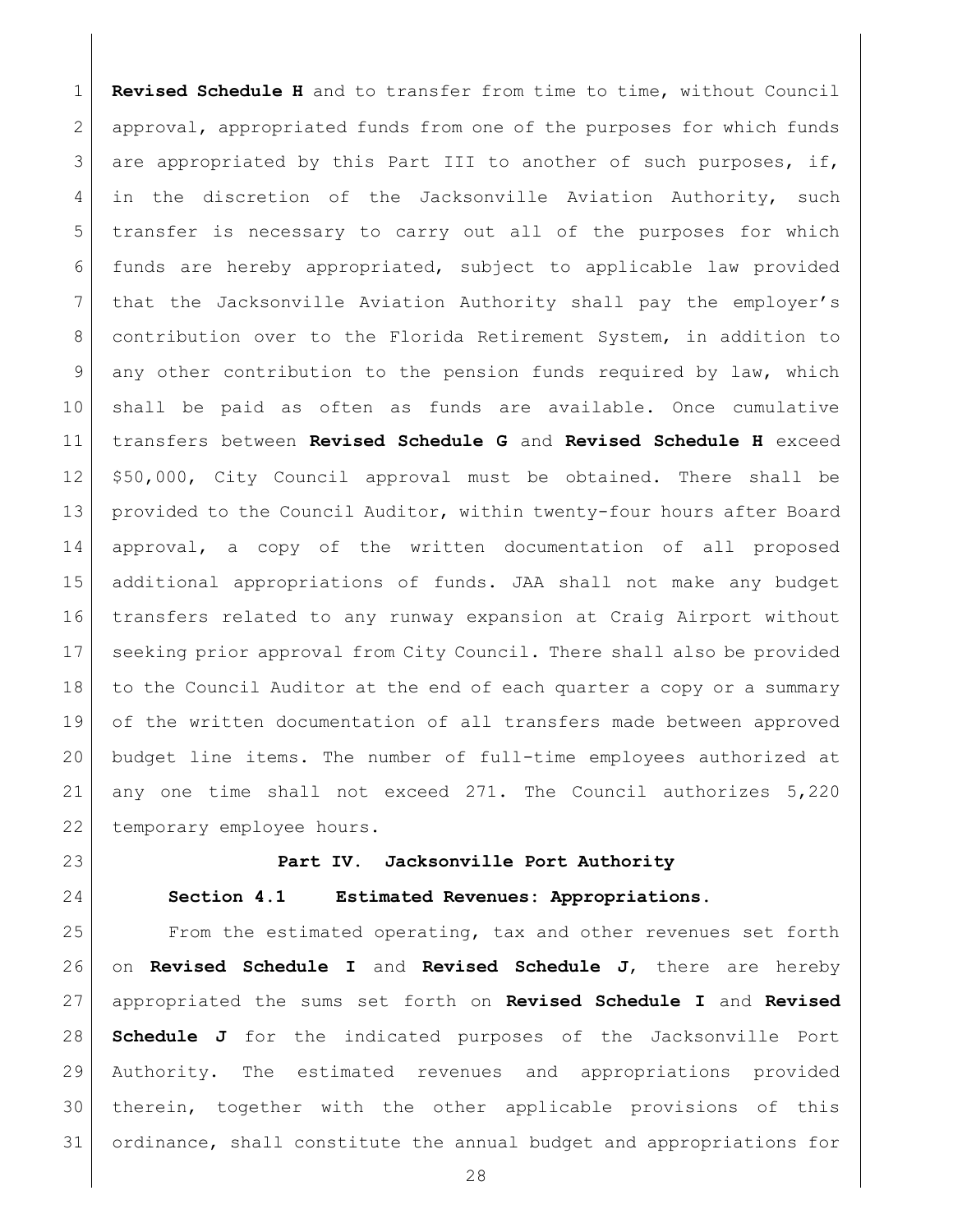1 the Jacksonville Port Authority for its fiscal year beginning October 1, 2021 and ending September 30, 2022, which budget is hereby adopted 3 and approved by the Council pursuant to Section 5 of the Charter, as amended, and Chapter 2001-319, Laws of Florida, as amended. The Jacksonville Port Authority's expenditure of funds for which grants are anticipated is permitted upon receipt of the grant award and the Jacksonville Port Authority's Board acknowledgement and approval of same.

## <span id="page-28-0"></span>**Section 4.2 Allocations, Allotments and Transfers.**

10 The Jacksonville Port Authority is authorized to allocate, allot and transfer within, but not between (unless less than \$50,000 cumulative), the sums herein appropriated for more specific purposes within each of the total sums specified on **Revised Schedule I** and **Revised Schedule J** and to transfer from time to time, without Council approval, appropriated funds from one of the purposes for which funds 16 are appropriated by this Part IV to another of such purposes, if, in 17 the discretion of the Jacksonville Port Authority, such transfer is necessary to carry out all of the purposes for which funds are hereby appropriated, subject to applicable law; provided that the Jacksonville Port Authority shall pay the employer's contribution over to the Florida Retirement System, in addition to any other contribution to the pension funds required by law, which shall be paid as often as funds are available. Once cumulative transfers between **Revised Schedule I** and **Revised Schedule J** exceed \$50,000, City Council approval must be obtained. There shall be provided to 26 | the Council Auditor, within twenty-four hours after Board approval, a copy of the written documentation of all proposed additional appropriations of funds. There shall also be provided to the Council Auditor at the end of each quarter a copy or a summary of the written documentation of all transfers made between approved budget line items. The number of full-time employees authorized at any one time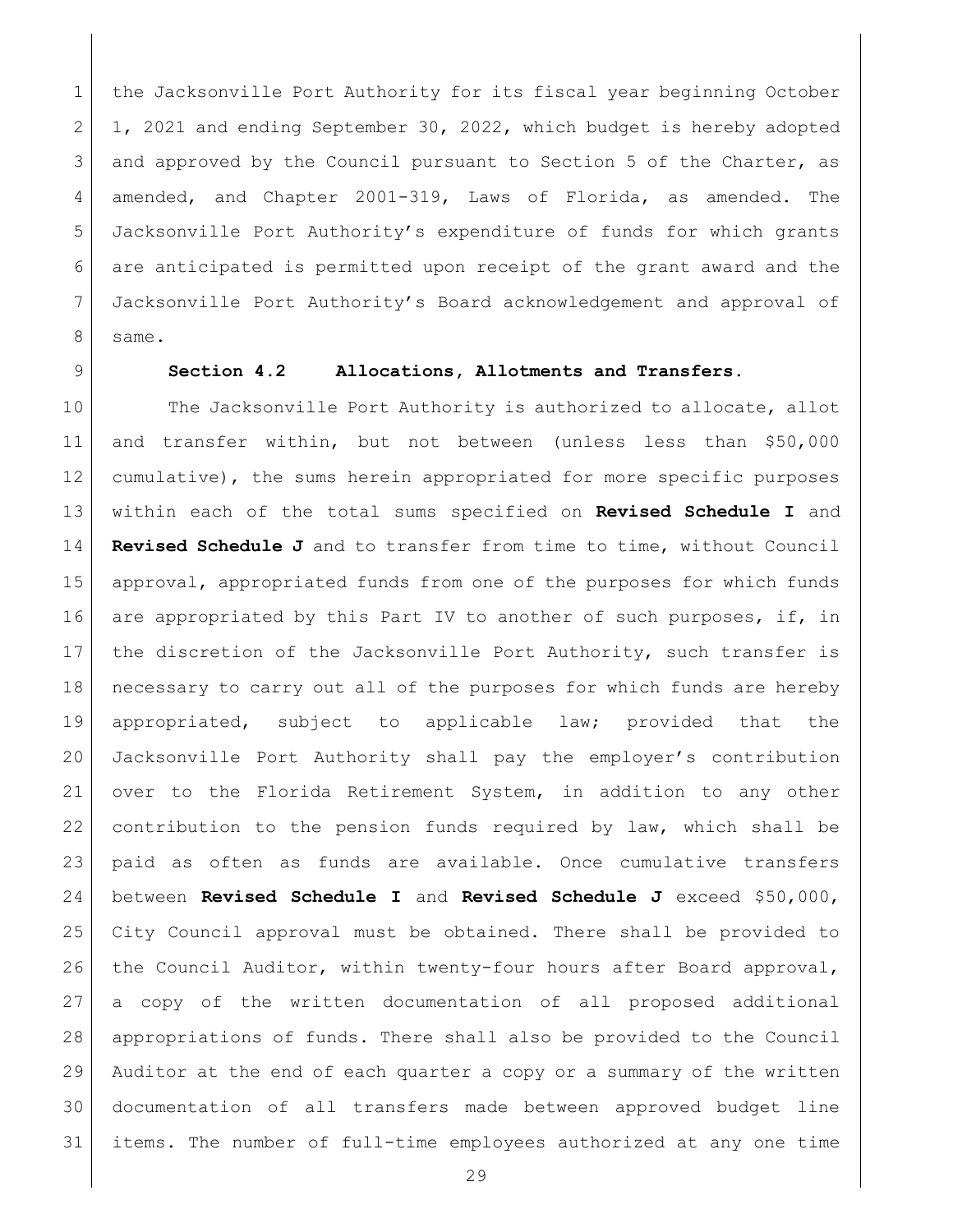1 shall not exceed 171. The Council authorizes 5,200 temporary employee 2 hours.

<span id="page-29-1"></span>

# <span id="page-29-0"></span>**Part V. Jacksonville Transportation Authority**

### **Section 5.1 Estimated Revenues; Appropriations.**

 From the estimated revenues and fund balances set forth on **Revised Schedule O** and **Revised Schedule Q** there are hereby appropriated the sums set forth on **Revised Schedule P** and **Revised Schedule R** for the indicated purposes of the Mass Transit Division and the Engineering Division of the Jacksonville Transportation Authority. The estimated revenues, fund balances and appropriations provided therein, together with the other applicable provisions of this ordinance, shall constitute the annual budgets and appropriations for the Jacksonville Transportation Authority for its 14 | fiscal year beginning October 1, 2021 and ending September 30, 2022, which budgets are hereby adopted and approved by the Council pursuant to Section 14.02 of the Charter, as amended, and Section 349.041, Florida Statutes. Jacksonville Transportation Authority's expenditure of funds for which grants are anticipated is permitted upon receipt of the grant award and the Jacksonville Transportation Authority's Board acknowledgement and approval of same. Florida Statute Section 21 212.055(1)(d)(Discretionary sales surtaxes; legislative intent; authorization and use of proceeds), provides that proceeds from the surtax be applied to as many or as few of the uses enumerated in 24 Section 212.055, Florida Statutes, in whatever combination the county commission deems appropriate. Based on the statutory language, JTA 26 and the City Council will meet to discuss the City Council's "deemed appropriate" use of the local option sales tax in excess of the \$75,106,404 budgeted in fiscal year 2021-2022. For fiscal year 2021- 29 2022, any sales tax revenue collected in excess of the budgeted amount of \$75,106,404 may not be expended without further Council appropriation. The Jacksonville Transportation Authority shall accept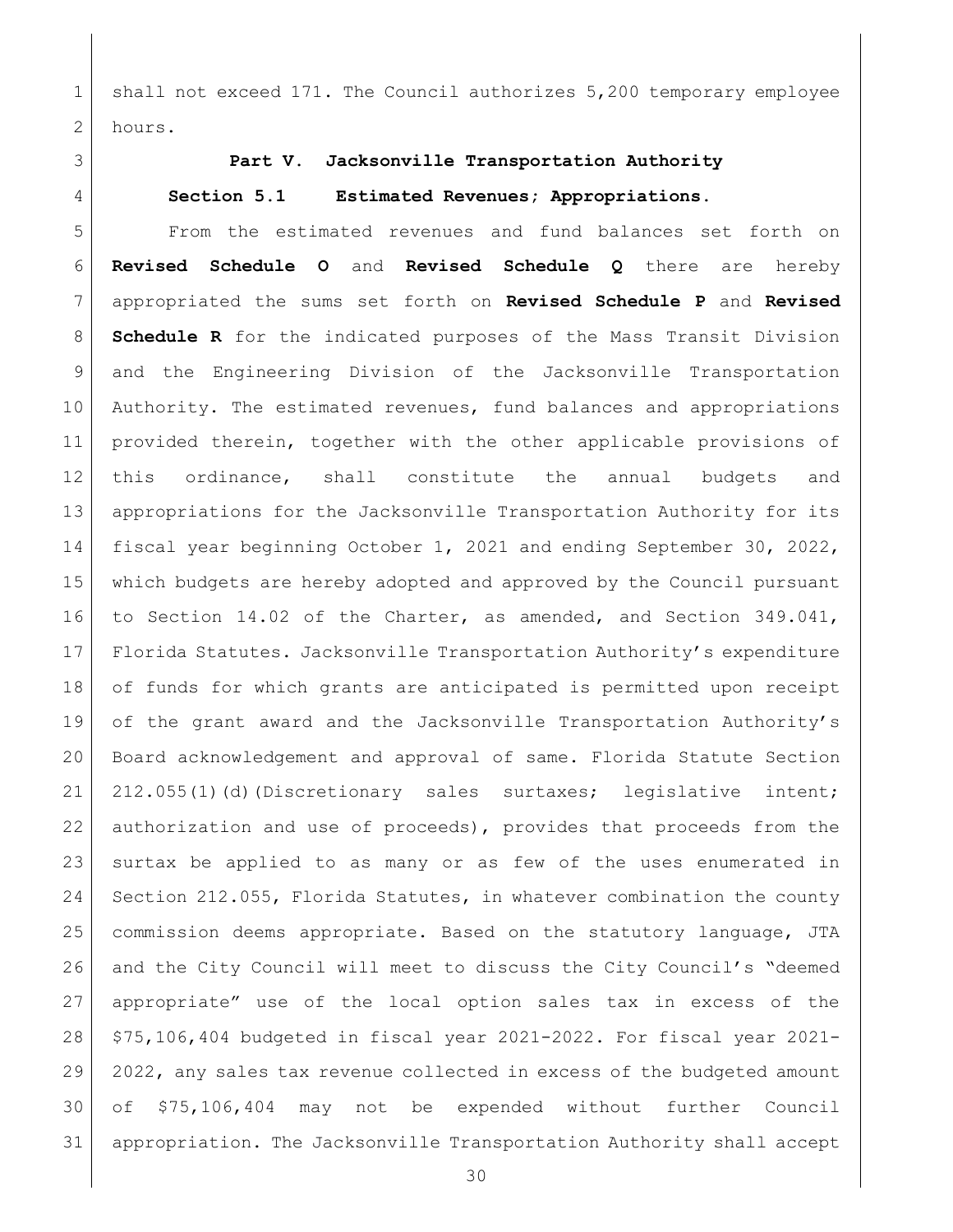1 as proof of senior citizen eligibility a JTA issued Senior STAR card and shall permit all persons age 65 and over to obtain a Senior STAR 3 card and ride for free at all times.

### <span id="page-30-0"></span>**Section 5.2 Allocations, Allotments and Transfers.**

 The Jacksonville Transportation Authority is authorized to allocate and allot the sums herein appropriated for more specific purposes, within each of the total sums specified on **Revised Schedule P** and **Revised Schedule R**, except for the Fund Balance Reserves, and to transfer from time to time, without Council approval, appropriated funds from one of the purposes for which funds are appropriated by this Part V to another of such purposes, if, in the discretion of the Authority, such transfer is necessary to carry out all of the purposes for which funds are hereby appropriated, subject to applicable law. There shall be provided to the Council Auditor, within twenty-four hours after Board approval, a copy of the written documentation of all proposed additional appropriations of funds. There shall also be provided to the Council Auditor at the end of each quarter a copy or 18 a summary of the written documentation of all transfers made between approved budget line items. The number of full-time employees authorized at any one time shall not exceed 818. The Council 21 authorizes 75,712 temporary employee hours.

<span id="page-30-2"></span><span id="page-30-1"></span>

# **Part VI. Police and Fire Pension Fund**

# **Section 6.1 Estimated Revenues; Appropriations.**

 From estimated revenues and fund balances set forth on **Revised Schedule AB**, there are hereby appropriated the sums set forth on **Revised Schedule AC**. The estimated revenues, fund balances and appropriations provided therein, together with the other applicable provisions of this ordinance, shall constitute the annual budget and appropriations for the Police and Fire Pension Fund for its fiscal year beginning October 1, 2021 and ending September 30, 2022, which budget is hereby adopted and approved by the Council pursuant to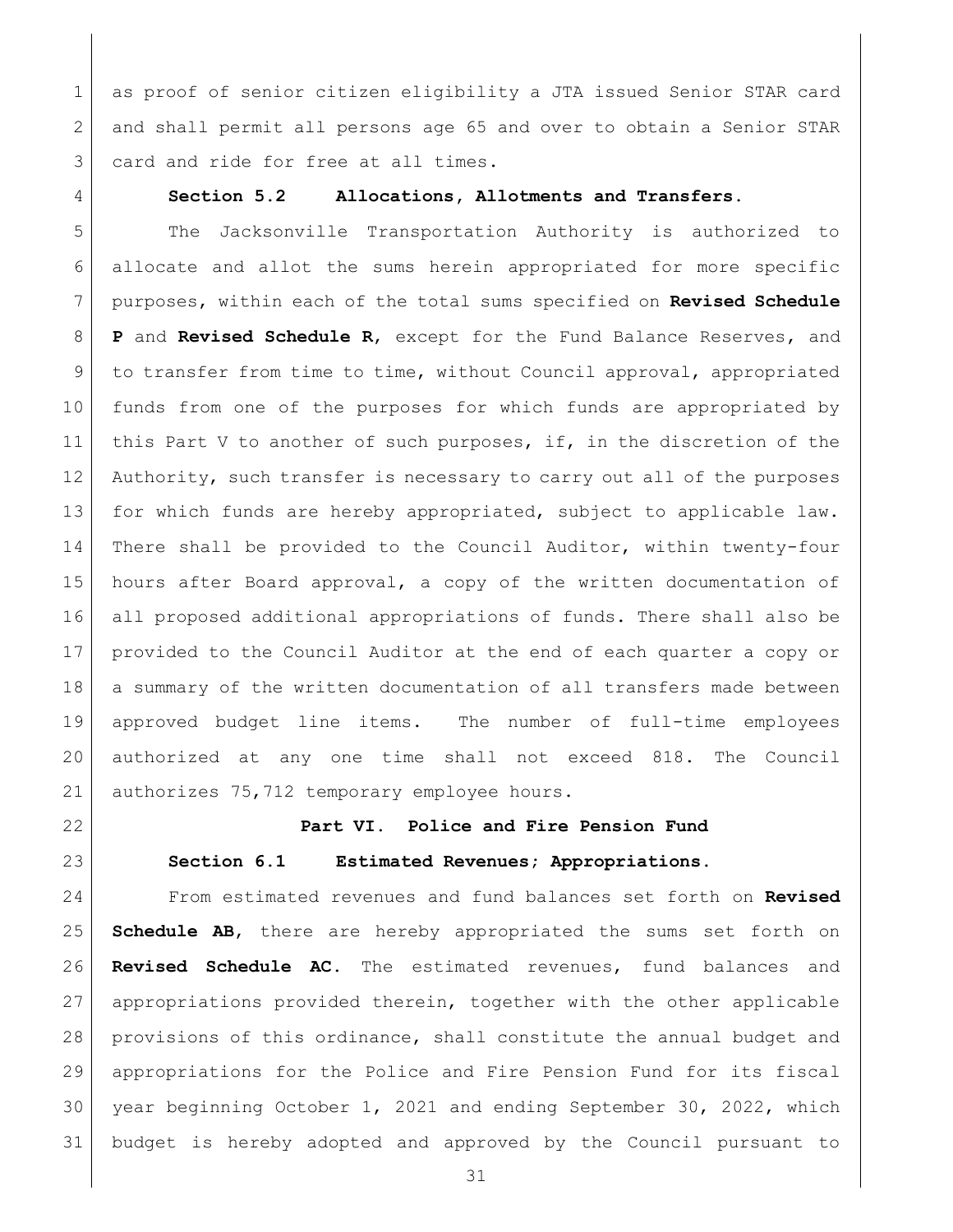Sections 5.07, 14.01 and 14.02 of the Charter; Section 121.101(d), *Ordinance Code.*

<span id="page-31-0"></span>

### **Section 6.2 Allocations, Allotments and Transfers.**

 The Police and Fire Pension Fund is authorized to allocate and allot the sums herein appropriated for more specific purposes within each of the total sums specified on **Revised Schedule AC**, except for reserved funds, and to transfer from time to time, without Council approval, appropriated funds from one of the purposes for which funds 9 are appropriated by this Part VI to another of such purposes. There shall be provided to the Council Auditor, within twenty-four hours after Board approval, a copy of the written documentation of all proposed additional appropriations of funds. There shall also be provided to the Council Auditor at the end of each quarter a copy or 14 a summary of the written documentation of all transfers made between approved budget line items.

<span id="page-31-1"></span>

**Section 6.3 Proviso regarding Outside Legal Counsel.**

 Pursuant to Section 7.01 of the *Charter* and Binding Legal Opinion 16-02, no appropriated funds can be expended by the Police and Fire Pension Fund on any outside legal counsel who has not been formally engaged by the Office of General Counsel, unless and until the *Charter* 21 is changed to authorize such services.

<span id="page-31-3"></span><span id="page-31-2"></span>

# **Part VII. Jacksonville Housing Finance Authority Section 7.1 Estimated Revenues; Appropriations.**

 From the estimated operating and other revenues set forth on **Revised Schedule N**, there are hereby appropriated the sums set forth on **Revised Schedule N** for the indicated purposes of the Jacksonville Housing Finance Authority. The estimated revenues and appropriations provided therein, together with the other applicable provisions of this ordinance, shall constitute the annual budget and appropriations for the Jacksonville Housing Finance Authority for its fiscal year beginning October 1, 2021 and ending September 30, 2022, which budget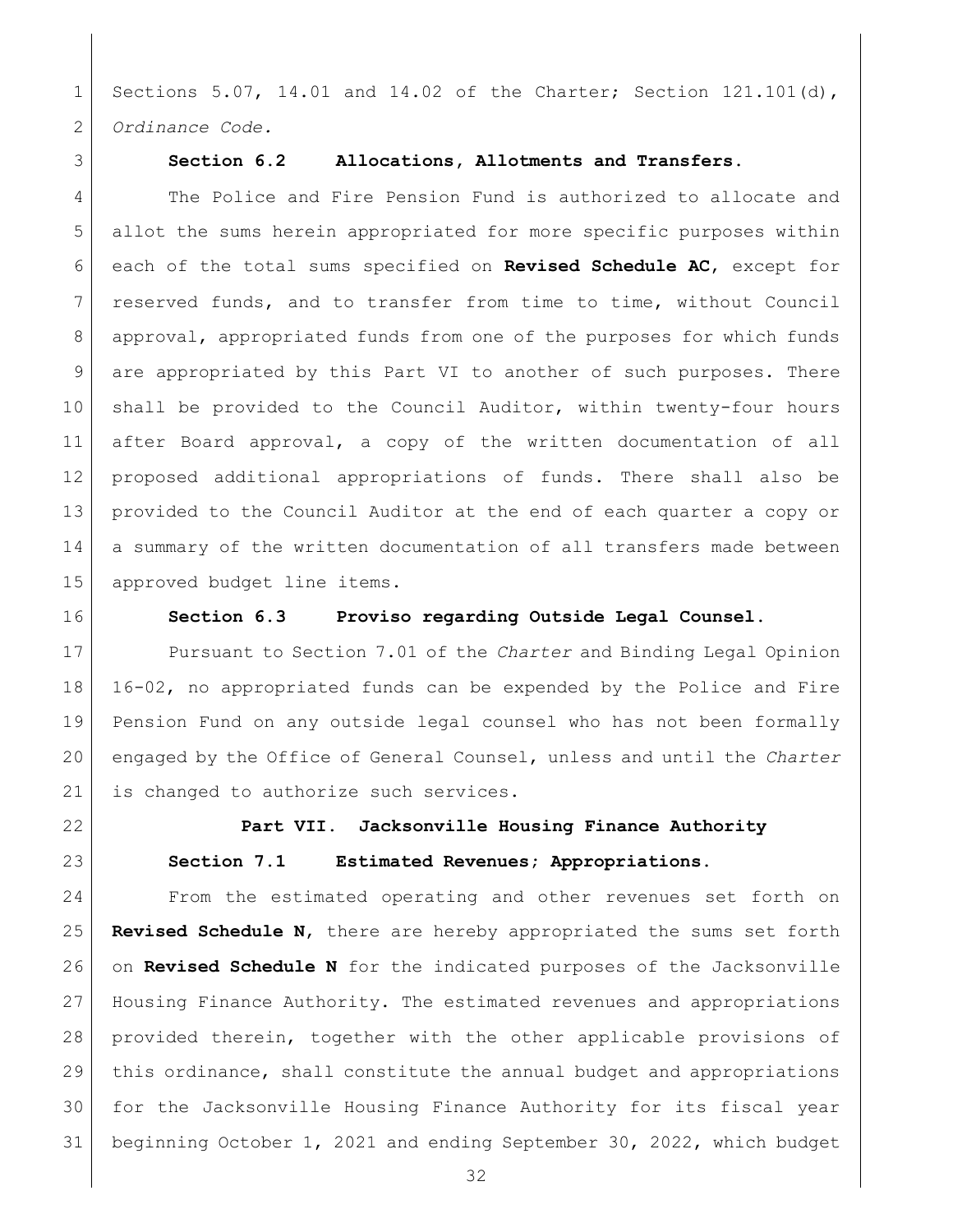is hereby adopted and approved by the Council pursuant to Section 5 of the Charter, as amended, and Section 52.110, *Ordinance Code*.

# <span id="page-32-0"></span>**Section 7.2 Allocations, Allotments and Transfers.**

4 The Jacksonville Housing Finance Authority is authorized to 5 allocate, allot and transfer within, but not between (unless less than \$50,000 cumulative), the sums herein appropriated for more specific purposes within each of the total sums specified on **Revised Schedule N** and to transfer from time to time, without Council approval, appropriated funds from one of the purposes for which funds 10 are appropriated by this Part VII to another of such purposes, if, 11 in the discretion of the Jacksonville Housing Finance Authority, such transfer is necessary to carry out all of the purposes for which funds are hereby appropriated, subject to applicable law provided that the Jacksonville Housing Finance Authority shall pay over to the Board of Pension Trustees, in addition to any other contribution to the pension funds required by law, the employer's contribution required by Section 9.4, which shall be paid as often as funds are available. Once cumulative transfers between **Revised Schedule N** exceed \$50,000, City Council approval must be obtained. There shall be provided to the Council Auditor, within twenty-four hours after Board approval, a copy of the written documentation of all proposed additional appropriations of funds. There shall also be provided to the Council Auditor at the end of each quarter a copy or a summary 24 of the written documentation of all transfers made between approved budget line items. The Jacksonville Housing Finance Authority utilizes Housing & Community Development Division staff on a cost- reimbursement basis as authorized in Section 52.105, *Ordinance Code*. The monetary amount budgeted represents 36% of the Director - Finance position, 50% of the Contract Compliance Manager position, and 18.5% 30 of the Chief of Housing position.

<span id="page-32-1"></span>

**Part VIII. Downtown Vision Business Improvement District**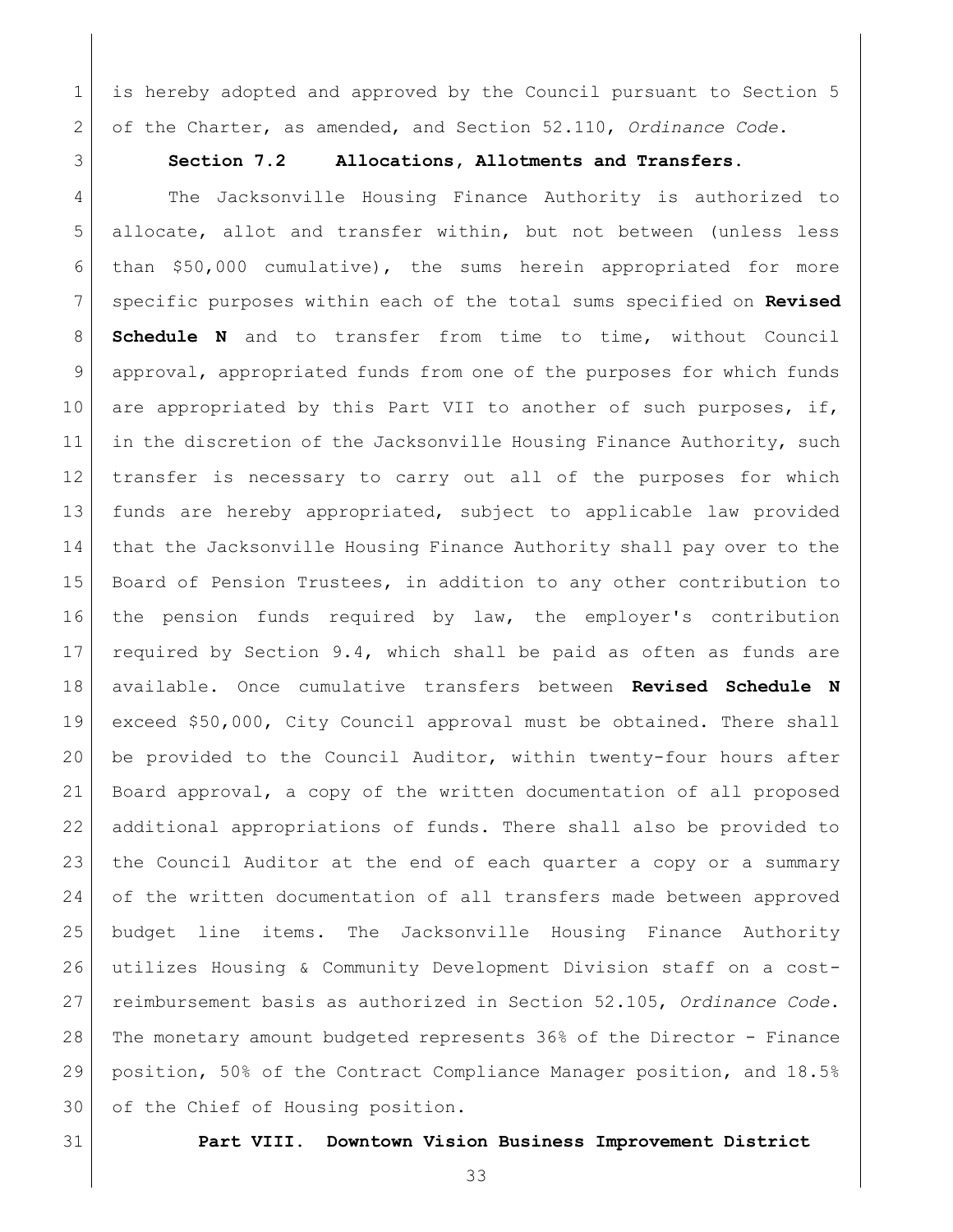<span id="page-33-0"></span>

### **Section 8.1 Estimated Revenues; Appropriations.**

 From estimated revenues and fund balances set forth on **Revised Schedule AD**, there are hereby appropriated the sums set forth on **Schedule AE**. The estimated revenues, fund balances and appropriations provided therein, together with the other applicable provisions of this ordinance, shall constitute the annual budget and appropriations for the Business Improvement District Fund for its fiscal year beginning October 1, 2021 and ending September 30, 2022.

<span id="page-33-1"></span>

# **Section 8.2 Allocations, Allotments and Transfers.**

 The Business Improvement District Fund is authorized to allocate and allot the sums herein appropriated for more specific purposes within each of the total sums specified on **Schedule AE**, except for reserved funds, and to transfer from time to time, without Council approval, appropriated funds from one of the purposes for which funds 15 are appropriated by this Part VIII to another of such purposes. There shall be provided to the Council Auditor, within twenty-four hours after Board approval, a copy of the written documentation of all proposed additional appropriations of funds. There shall also be provided to the Council Auditor at the end of each quarter a copy or a summary of the written documentation of all transfers made between 21 approved budget line items.

<span id="page-33-2"></span>

### **Section 8.3 Approval of Non-ad valorem Assessment.**

 The Council hereby confirms the 2021 non-ad valorem for the Downtown Business Improvement District, as established by Ordinance 2021-292-E and the Assessment Roll approved by Ordinance 2021-498-E. Said assessment shall be equal to the value of 1.1 mills on each property identified in Ordinance 2021-292-E and the Assessment Roll approved by Ordinance 2021-498-E, providing anticipated revenue of \$1,668,943.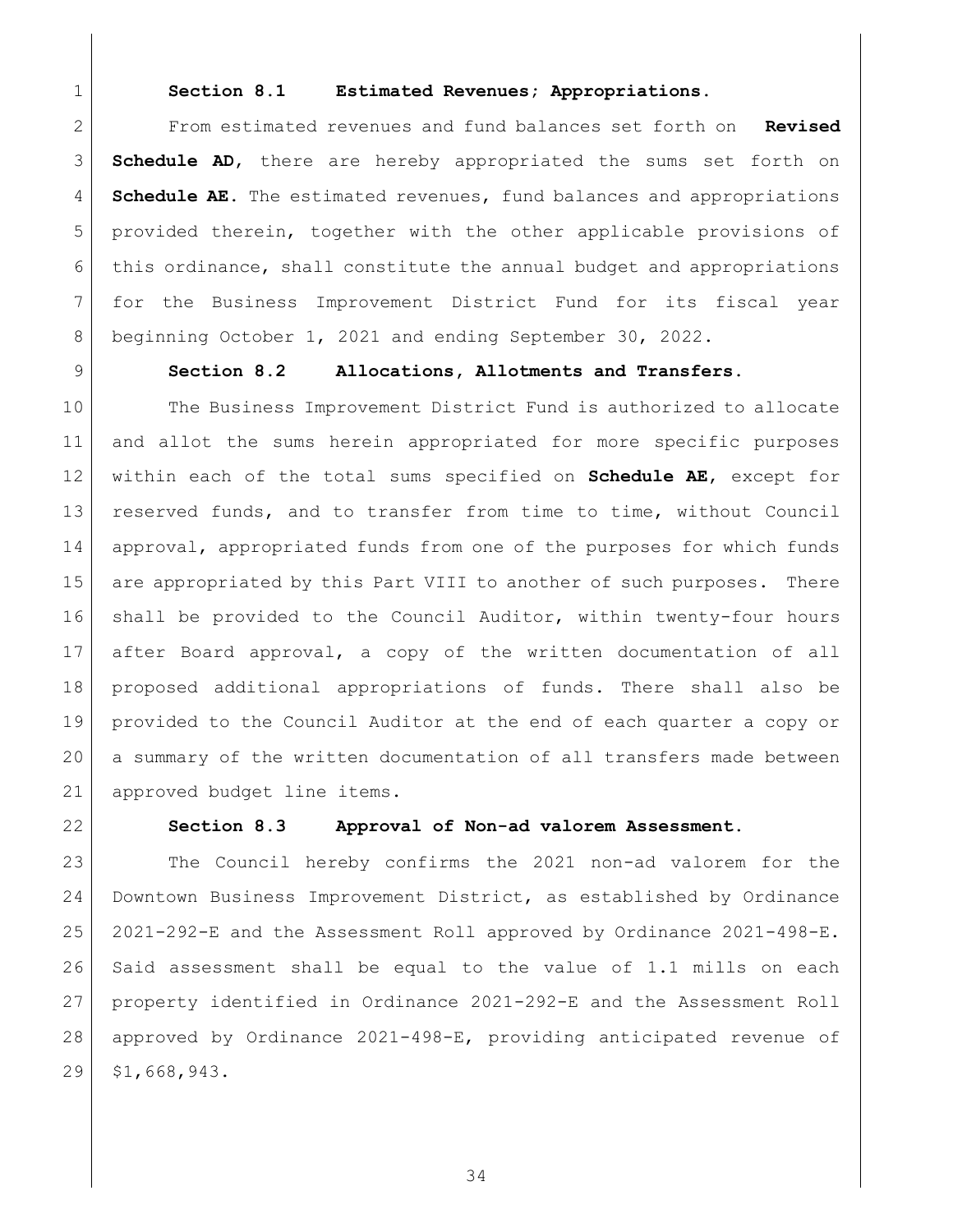<span id="page-34-0"></span> **Section 8.4 Annual Public Hearing before the City Council Finance Committee.**

 In addition to any other required public hearing, Downtown Vision, Inc.'s annual public hearing regarding the Downtown Business Improvement District's 2021-2022 budget was held at the regularly scheduled August 17, 2021 City Council Finance Committee meeting.

# <span id="page-34-1"></span>**Part IX. General Provisions**

### <span id="page-34-2"></span>8 Section 9.1 Budget Restrictions.

 The appropriations made and the budgets adopted by Parts I through VIII, inclusive, of this ordinance are subject to the limitations provided in this Part. The provisions of Chapter 106, *Ordinance Code*, shall apply to this ordinance and its execution as fully as if set forth herein, except such provisions thereof as may have been modified, made inapplicable or applied in a different fashion than therein applied by specific language contained herein.

<span id="page-34-3"></span>

### **Section 9.2 Capital Projects.**

 Residual funding remaining in any capital project expenditure 18 and/or revenue associated lines at the completion of any project, as certified by the Director of Public Works, shall be transferred to the Fund's fund balance for subsequent appropriation by Council; funds which originated from Discretionary Council Projects, or from the Special Council Reserve, shall be returned to those accounts of origin. A list of any projects certified complete by the Director of Public Works and the amount transferred, and the account to which it is transferred shall be submitted to the City Council, pursuant to Section 122.607, *Ordinance Code*.

<span id="page-34-4"></span>

### **Section 9.3 Auto Allowance Restrictions.**

 Employees of the City of Jacksonville or its independent agencies, who receive an auto allowance, shall not be granted a City or agency gas credit card or be reimbursed for auto related expenses or be paid auto mileage for intra-county travel.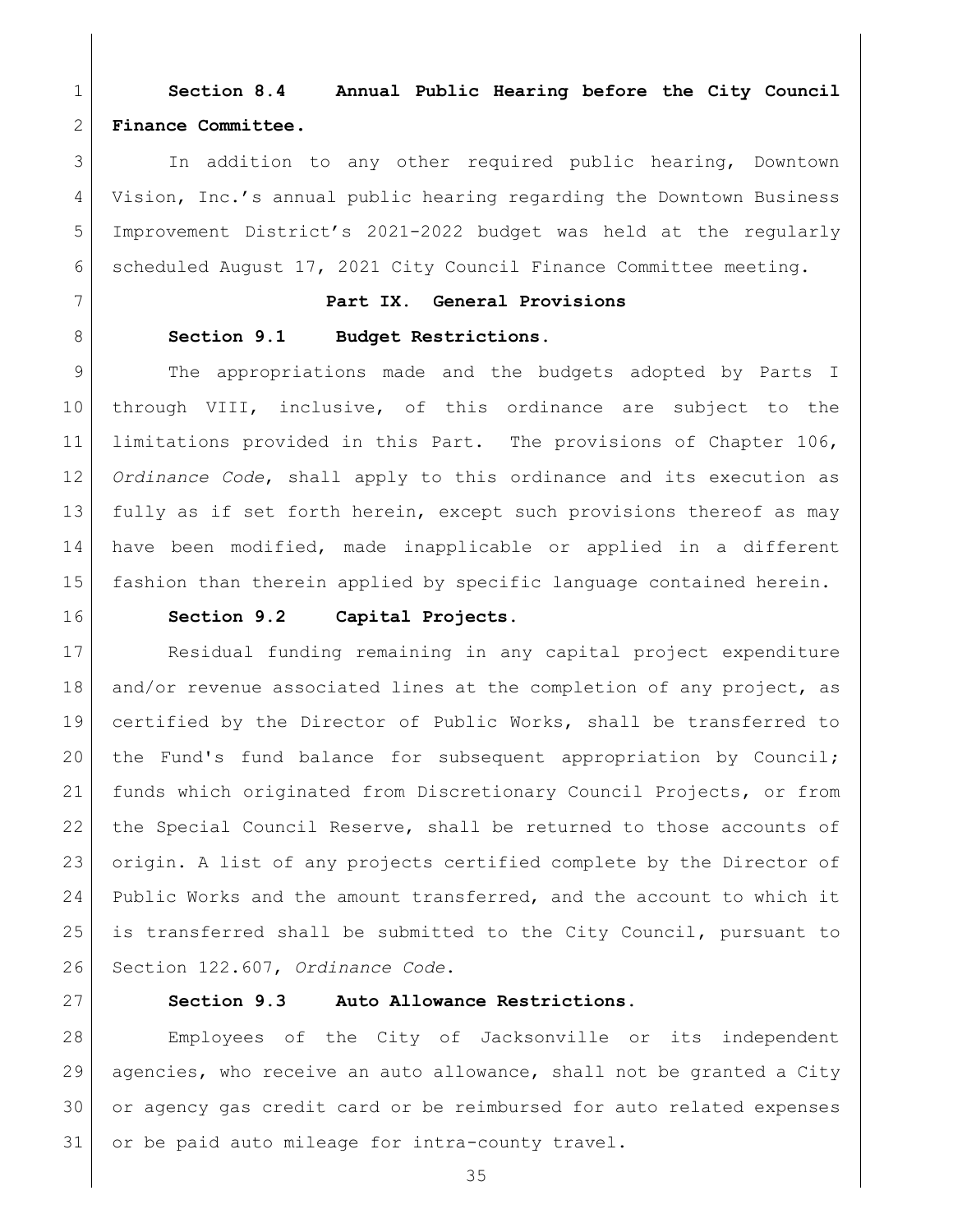<span id="page-35-0"></span>

## **Section 9.4 Pension Contributions.**

 For the Fiscal Year 2021-2022 budget the employer's contribution to the pension funds are hereby set at the below amounts as determined 4 by the plan actuaries:

- (i) for the 1937 City Employees Pension Fund, in accordance 6 6 With the  $10/1/20$  valuation, the amounts shall be as follows:
- 8 a. From the City \$38,698,702
- 9 b. From JEA \$43,825,020
- 10 c. From JHA \$1,065,281
- 
- 
- d. From NFTPO \$107,808

 (ii) The employer contribution to the Corrections Officers' Retirement Plan is hereby set at \$17,592,399, in accordance with the 10/1/20 valuation.

 (iii) The employer contribution to the Police and Fire Pension Fund is hereby set at \$157,352,434 as determined by the plan actuary as of the 10/1/20 valuation.

# <span id="page-35-1"></span> **Section 9.5 Approval of Non-ad valorem Assessment for Stormwater Management Service.**

 In accordance with the provisions of Ordinance 2010-445-E and 2010-672-E, the Council hereby confirms the 2021 non-ad valorem assessment for Stormwater Management Service, first established in Ordinance 2010-445-E. Said assessment on all non-exempt property within the consolidated government of the City, excluding Urban 25 Services Districts 2, 3, 4 and 5, shall be set based upon the rates set forth in Section 8 of Ordinance 2010-445-E, as confirmed in Ordinance 2010-672-E, providing anticipated revenue of \$31,746,750. This Ordinance shall be deemed the Annual Rate Ordinance pursuant to Section 715.208, *Ordinance Code*, and the Assessment Roll at <https://cityfeespublic.coj.net/> is hereby approved.

<span id="page-35-2"></span>

**Section 9.6 Annual Public Hearing before the City Council**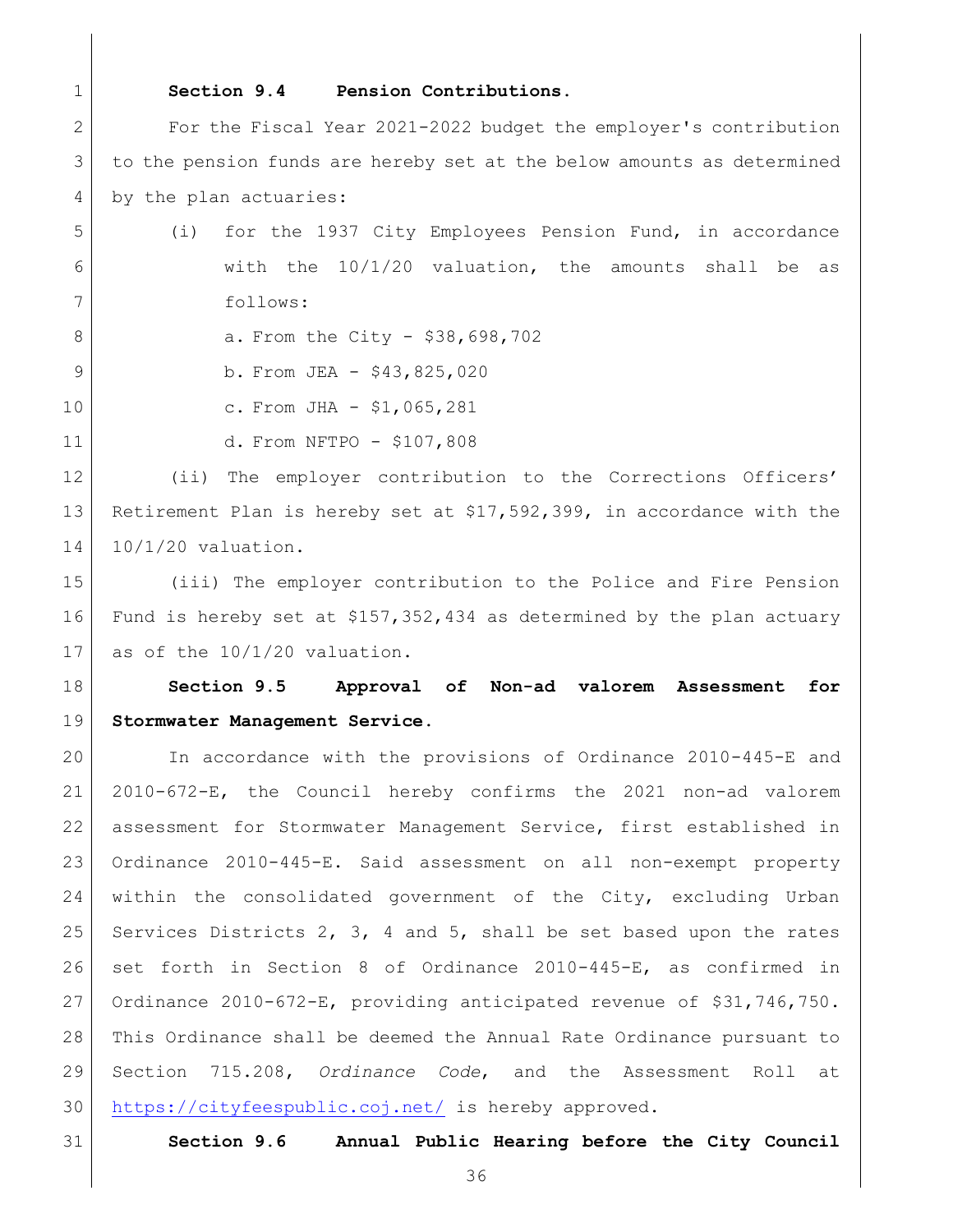**regarding Approval of Non-ad valorem Assessment for Stormwater Management Service.**

 The annual public hearing regarding the Stormwater Management non ad valorem assessment for properties was held at the regularly 5 scheduled City Council meeting on September 14, 2021.

 **Section 9.7 Approval of Non-ad valorem Assessment for Solid Waste Services.**

8 In accordance with the provisions of Ordinance 2010-446-E and 2010-673-E, the Council hereby confirms the 2021 non-ad valorem assessment for Solid Waste Services, first established in Ordinance 2010-446-E. Said assessment on all non-exempt property within the consolidated government of the City, excluding Urban Services Districts 2, 3, 4 and 5, shall be equal to the rate as calculated in accordance with Section 2 of Ordinance 2010-673-E, providing anticipated revenue of \$41,491,532**.** This Ordinance shall be deemed the Annual Rate Ordinance pursuant to Section 715.208, *Ordinance Code*, and the Assessment Roll at<https://cityfeespublic.coj.net/> is 18 hereby approved.

 **Section 9.8 Annual Public Hearing before the City Council regarding Approval of Non-ad valorem Assessment for Solid Waste Services.**

 The annual public hearing regarding the Solid Waste Services non-ad valorem assessment for properties was held at the regularly 24 Scheduled City Council meeting on September 14, 2021.

#### **PART X. Waivers.**

 **Section 10.1 Postage and communication expenses of Council members, Waiver of Section 10.105,** *Ordinance Code***.**

 The provisions of Section 10.105 (Postage and communication expenses of Council members), *Ordinance Code*, establishes the amount allowable for City Council communication and postage. The conflicting provisions are hereby waived to reduce those City Council allowable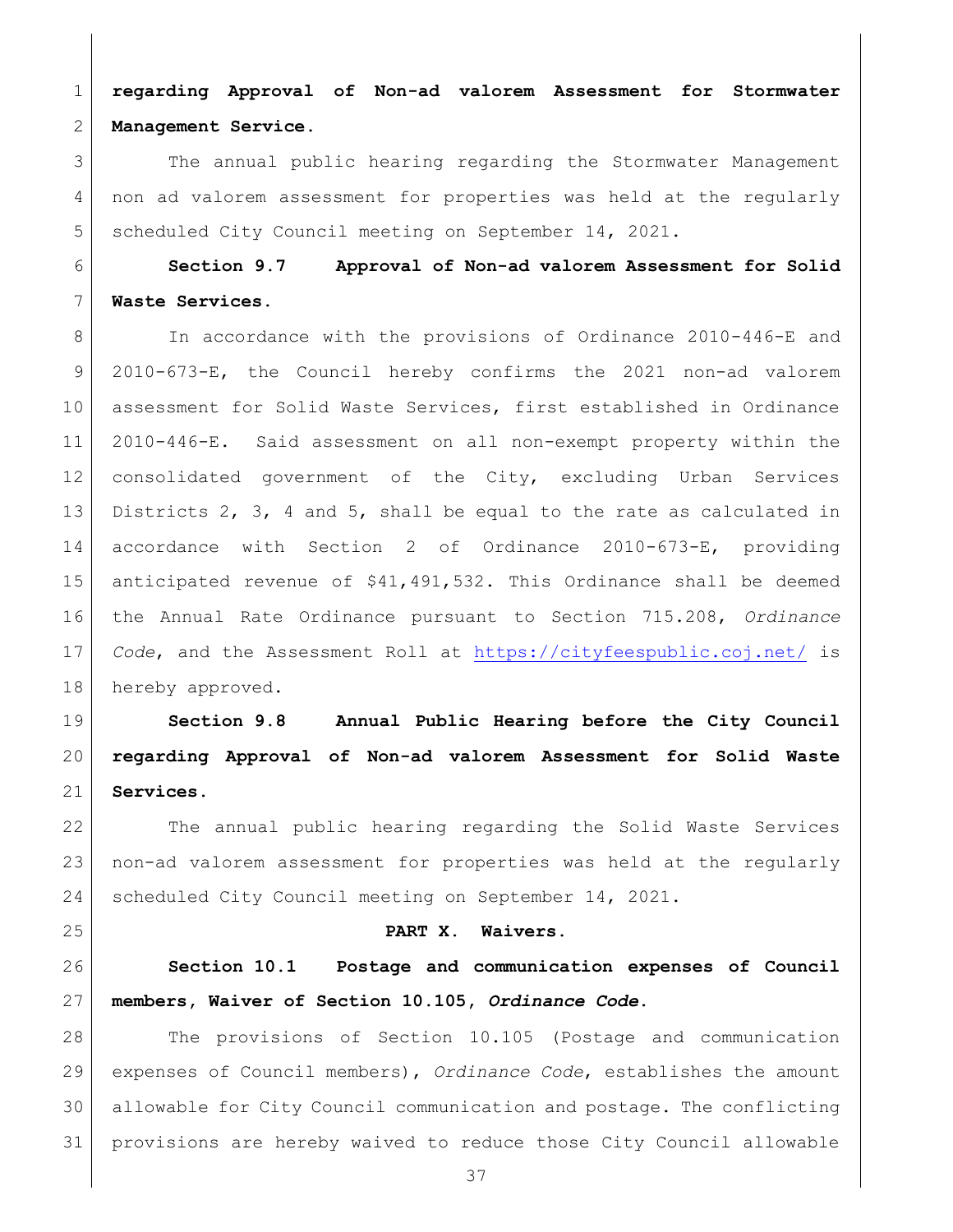1 postage and communication amounts.

 **Section 10.2 JSEB and MBE Programs Funding Requirements, Waiver of Section 126.605,** *Ordinance Code***.**

4 The provisions of 126.605 (Minimum Program Funding Requirement), *Ordinance Code*, are hereby waived to allow for funding in an amount other than a minimum of \$500,000 or greater excluding staff to be 7 funded in the FY 2021-2022 budget.

 **Section 10.3 Waiver of Section 111.183 (Tayé Brown Regional Park Improvement Trust Fund),** *Ordinance Code***.**

 Section 111.183, *Ordinance Code*, requiring trust funds to be used for improvements to Tayé Brown Regional Park, is hereby waived to allow for funds to be used for operational costs at the Equestrian Center.

# **Section 10.4 Chapter 126,** *Ordinance Code***, Waiver in regard to the ASM Global Contract and providing for utilization by ASM Global of the ASM Global Procurement Policies.**

17 ASM Global manages certain City owned public assembly facilities (as defined in the Facilities Management Agreement between the City 19 of Jacksonville and ASM Global of Public Assembly Facilities, dated effective April 1, 2017, as amended from time to time, herein, "Agreement"). To effect guidelines acceptable to both parties to the 22 Agreement, the City Council hereby determines that, to the extent that funding is available in the accounts established for the budget related to the Agreement and ASM Global has received the necessary approvals for expenditures from said accounts from the City's 26 Authorized Representative under the Agreement, said City Authorized Representative is authorized to approve ASM Global's continued utilization of ASM Global's competitive procurement policies for the purchase of capital expenditures in the amount of \$250,000 or less and non-capital extraordinary repair and maintenance projects in the amount of \$500,000 or less. Upon said approval by the City's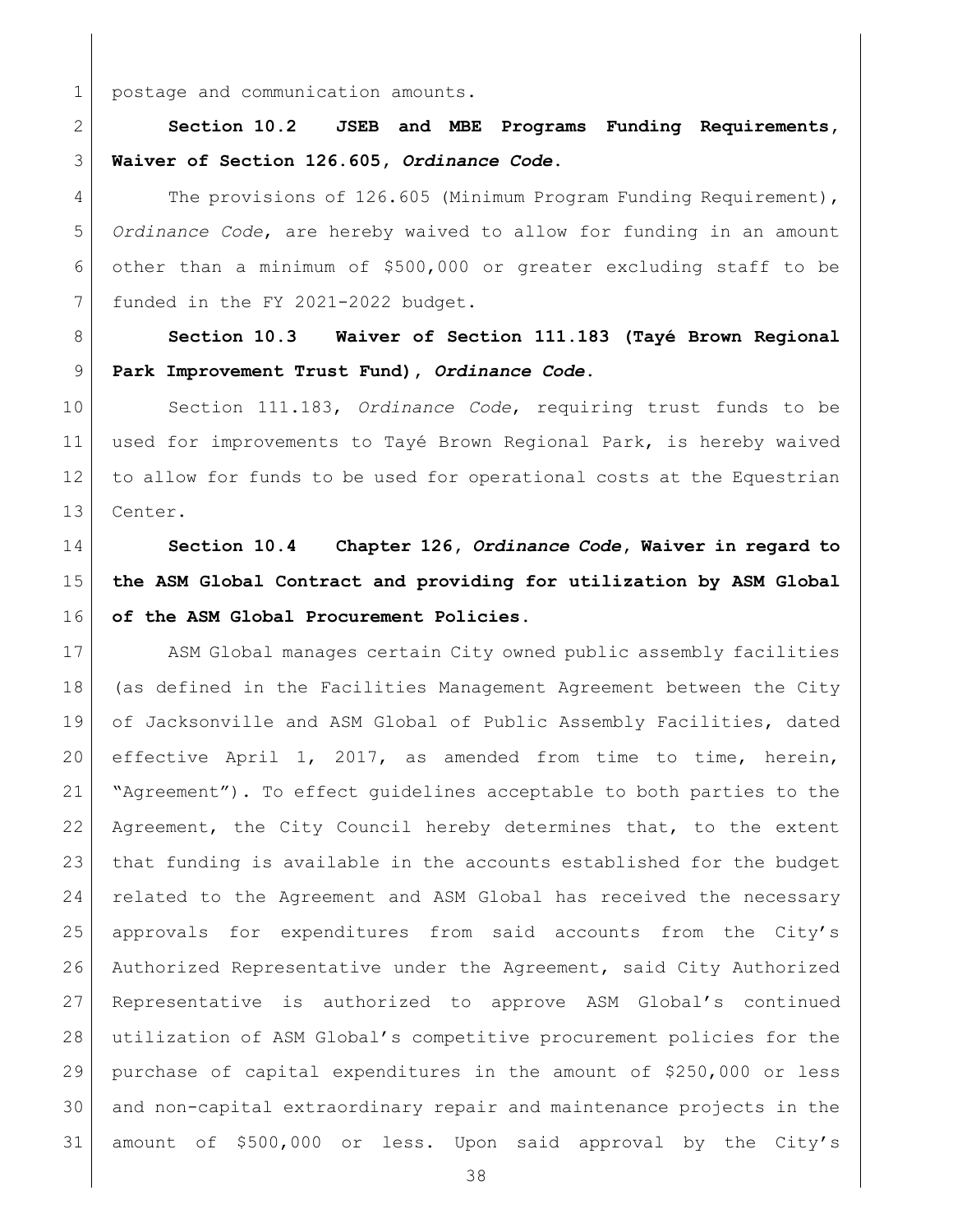1 Authorized Representative, the funds required shall carry-forward and 2 shall not lapse, with appropriate notice from the City's Authorized Representative to the City's Accounting Division. For purchases made 4 by ASM Global above these \$250,000/\$500,000 thresholds, the City's Authorized Representative shall require ASM Global's utilization of the City Procurement Division's policies (as same are reflected in *Ordinance Code* Chapter 126). The provisions of this Section shall in 8 | no way modify the Agreement's requirement that all purchases by ASM Global are fully accountable to the City pursuant to the Agreement. Excluding Section 126.316 (Contracts to Manage and or Promote Sports and Entertainment Facilities), *Ordinance Code*, the City hereby waives any conflicting provision of Part 2 and Part 3, Chapter 126 (Procurement Code), *Ordinance Code*, relating to ASM Global's 14 | procurement of materials, equipment and services for the operation 15 and maintenance of the City's Public Assembly Facilities pursuant to 16 the Agreement.

 **Section 10.5 Waiver of Ordinance 2000-1079-E, as amended by Ordinance 2001-795-E.**

 Pursuant to the provisions made in Ordinance 2000-1079-E, as amended by Ordinance 2001-795-E, and related exhibits, funds received for certain loan repayments of VCP-Lynch, Ltd. shall be deposited within the Downtown Economic Development Fund to be utilized for future downtown projects. Those provisions are waived herein to the extent that loan repayments for the 2021-2022 fiscal year shall be deposited into the Northeast Tax Increment District – USD1C, Fund 10801.

 **Section 10.6 Waiver of Section 715.208 (Annual Adoption Procedures),** *Ordinance Code***.**

 Section 715.208 (Annual Adoption Procedures), *Ordinance Code*, requiring a Preliminary Rate Ordinance for the non-ad valorem assessment for Stormwater Management Service confirmed in Section 9.5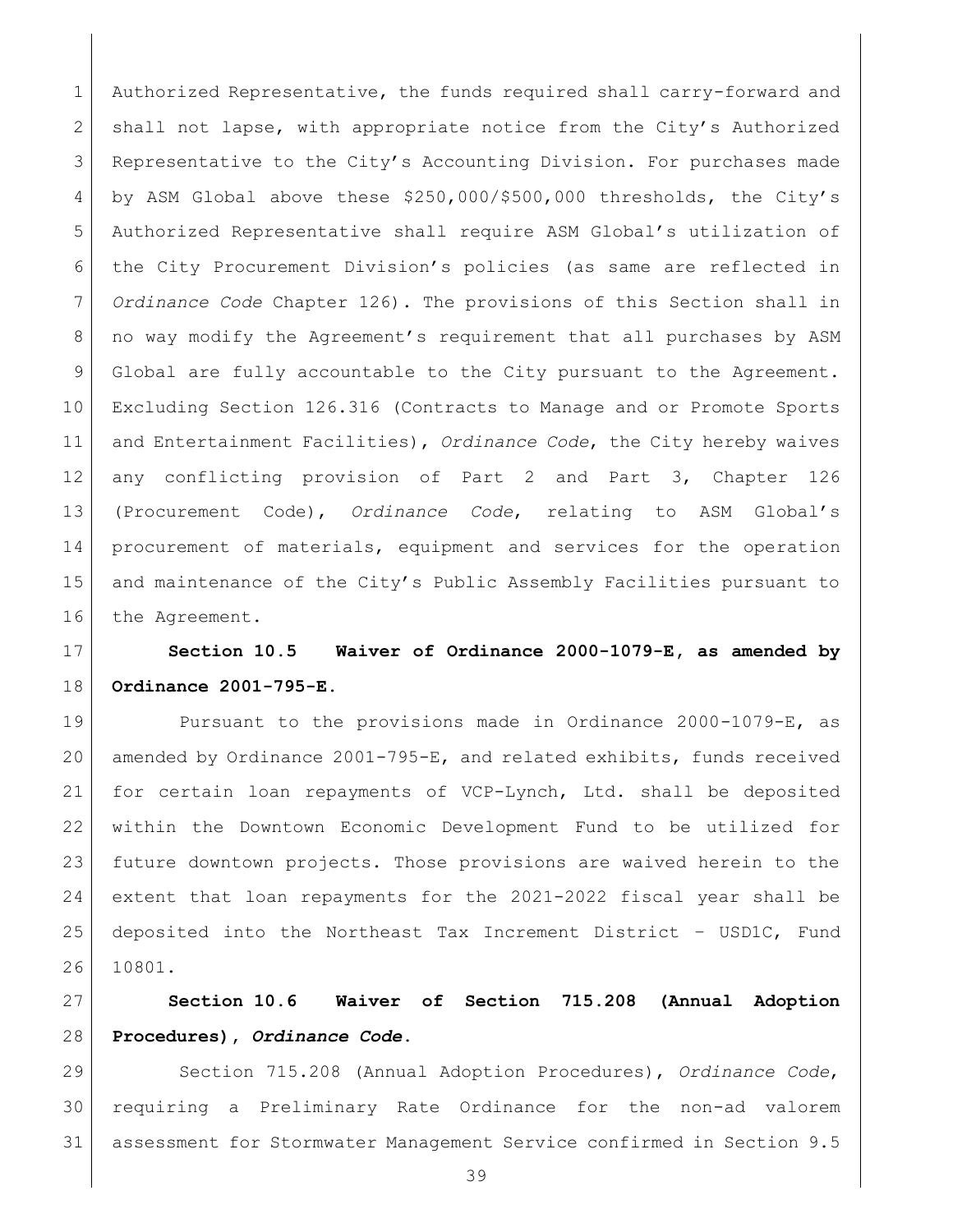and for the non-ad valorem assessment for Solid Waste Services confirmed in Section 9.7 is hereby waived due to no increase in the 3 originally established rates.

# **Section 10.7 Waiver of Schedule B-3, General Fund Revenue and Expenditure Projections required by Section 106.201***, Ordinance Code***.**

 The provisions of Section 106.201, *Ordinance Code*, requiring a projection of forecasted General Fund revenues and expenditures for the four years immediately following the succeeding year's budget proposal (**Schedule B-3**) is hereby waived. This waiver is only approved for the submission of the Fiscal Year 2021/22 Budget and this schedule will be included again with the Budget Ordinance for FY 2022/23.

## **Part XI. Miscellaneous Provisions**

## **Section 11.1 Public Works Charge Back Limitations.**

14 | No charge back shall be charged to any City Council appropriations from bonded discretionary District Council funds. In order to properly allocate all costs related to all other capital projects, all requests for project management and/or design services anticipated to exceed \$5,000 per project shall be accompanied by an identified funding source and project number.

 Prior to implementation of the \$5,000 Charge Back limitation, the Department shall establish a rate structure, per person hourly rate and tracking mechanism including detailed hourly time sheets broken down by project. Furthermore, the department shall forecast the cost of the average project for a conceptual design, including 25 drawing and cost estimates.

## **Section 11.2 Food and Beverage appropriation pursuant to Section 106.203(b),** *Ordinance Code***.**

 The Food and Beverage appropriation is attached hereto as **Attachment A**. The Municipal Purpose for each index appropriation is 30 on file with the Council Secretary.

**Section 11.3 Limits on Payments to Jacksonville Area Legal**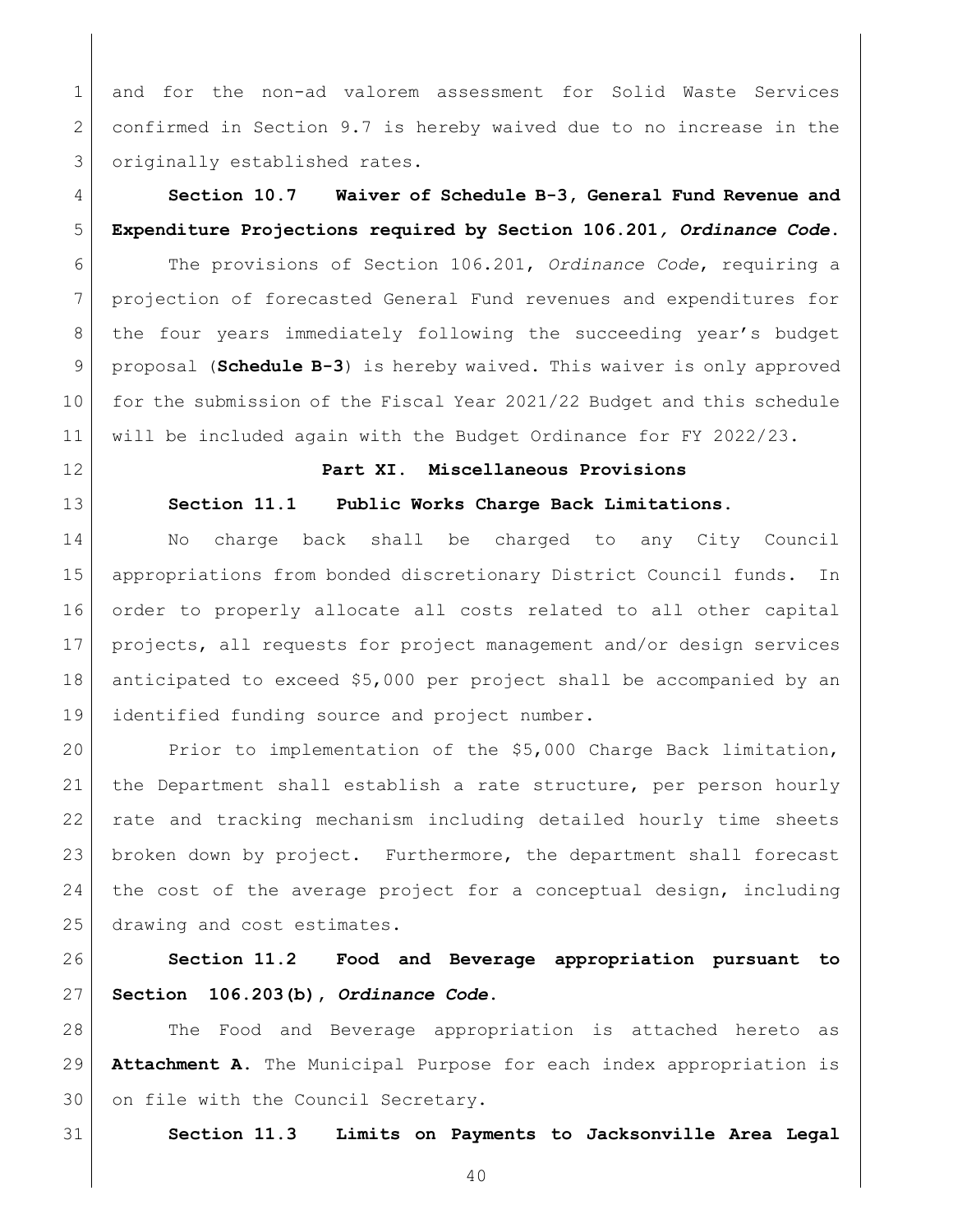#### **Aid.**

2 Pursuant to various ordinances of the City, Jacksonville Area Legal Aid receives funding from the Court system for assorted statutorily and judicially imposed fees and costs. Funds are collected by the courts and deposited with the City. All payments made from 6 these funds to Jacksonville Area Legal Aid shall be made monthly, in arrears, after the payments have been received by the City of Jacksonville and deposited into the Trust Funds. In addition to the foregoing, all contracts between the City and Jacksonville Area Legal Aid shall reflect payments in accordance with this section. The City shall not be liable for, nor shall it pay to Jacksonville Area Legal Aid, any more money than is received by the City pursuant to the 13 applicable statutes and ordinances.

# **Section 11.4 Proviso regarding expenditures of Stormwater fee for time, equipment, material and personnel.**

 The fee collected for stormwater expenses is collected in a 17 Stormwater account, fund 44101. The expenditures from that account 18 | shall be tracked allocating those funds to time, equipment, materials, and personnel. The Department of Public Works has committed to tracking expenses and those tracked expenses are reflected in the quarterly summary reports prepared within the Finance Department and submitted to the Council Auditor's Office and City Council. Such detail shall be in accordance with instructions provided by the Council Auditor's Office. The quarterly reporting of time and activity will provide the ability to substantiate the appropriate use of the 26 City Stormwater User Fee in all years going forward as of October 1, 27 2012 with the first report made available thirty days after the end 28 of each quarter, and sixty days after fiscal year end.

 **Section 11.5 Proviso regarding Shands Jacksonville indigent care appropriation.** 

The City of Jacksonville and Shands Jacksonville agree that payment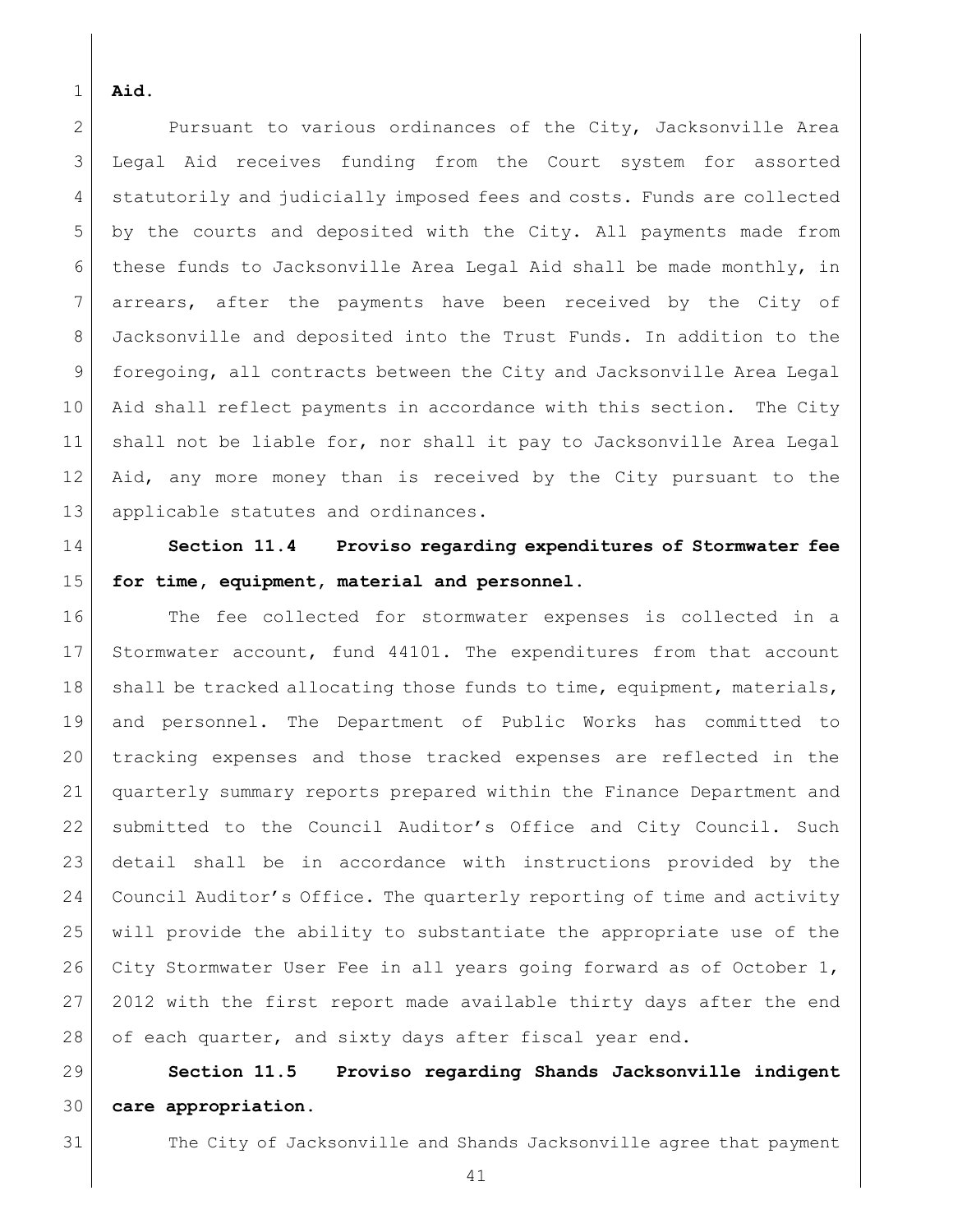by the City of Jacksonville in the 2021-2022 fiscal year indigent care appropriation shall be in the amount not to exceed \$30,275,594.

#### **Section 11.6 CRA Resolutions.**

 All Community Redevelopment Area Board Resolutions approved by the Board and signed by the Board Chair, shall be forwarded with all accompanying attachments, to the Chief Administrative Officer of the 7 City of Jacksonville for transmittal.

 **Section 11.7 2021-2022 fiscal year Recapture review for contribution to funds with negative cash balances.** 

 Section 106.106 (i), *Ordinance Code*, requires the recapture of funds with the intent of increasing the Operating Reserves and thereafter the Emergency Reserves. Section 106.106(k), *Ordinance Code*, requires that the Director of Finance and Administration shall provide to the Council Auditor the recapture journal entry. For the Fiscal Year 2021-2022, the Director of Finance and Administration shall include within this communication to the Council Auditor all funds that have negative balances. The Council Auditor will, in conjunction with the Director of Finance and Administration, provide a list to the Finance Committee on recommendations of which funds to address before recapturing the balances to the Operating Reserves and 21 Emergency Reserves.

## **Section 11.8 Emergency Funds from Public Buildings.**

 In the 2021-2022 budget, \$250,000 has been appropriated to Public Buildings for emergency funds. Prior to expenditures, Public Buildings shall justify the nature of the emergency and obtain 26 authorization from the Chief Financial Officer, or if unavailable, 27 the Chief Administrative Officer.

#### **Section 11.9 City Council Postage.**

 Each District Council Member shall be allotted \$1,000 per District Council Member. The remaining \$36,000 for postage shall be distributed at the discretion of the Council President to all Council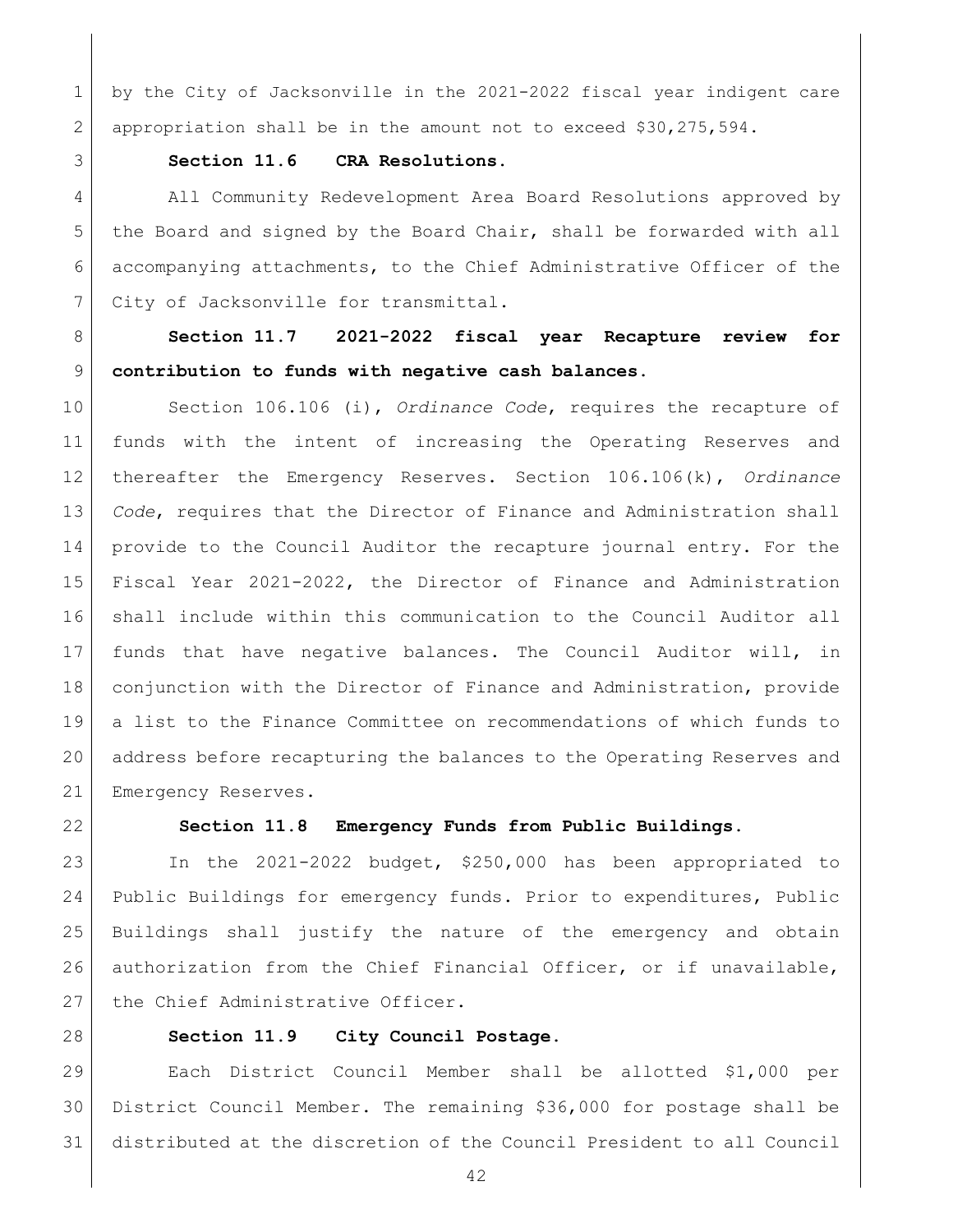Members.

 **Section 11.10 Agreements between the City of Jacksonville Office of General Counsel and Conflict Counsel for Jacksonville Sheriff's Office.**

5 There is hereby approved, and the General Counsel, or his designee, and Corporation Secretary are hereby authorized to execute and deliver, those certain agreements between the City of Jacksonville and special counsel identified by the General Counsel pursuant to Section 108.505, *Ordinance Code*, for selection and retention of conflict counsel in representing Jacksonville Sheriff's Office police officers, reserve officers, and corrections officers in civil cases in which the Office of General Counsel has determined the existence 13 of a conflict or potential conflict of interest between the City and 14 an officer's legal position in the litigation. This authorization and approval is granted for agreements in aggregate not to exceed an amount of \$90,000 for the 2021-2022 fiscal year.

 **Section 11.11 Florida Theatre Performing Arts Center, Inc. (\$1,000,000) authorizing an amendment to Contract No. 10466-01.**

19 The Mayor, or his designee, and the Corporation Secretary are hereby authorized to execute an amendment to Florida Theatre Performing Arts Center, Inc. Contract No. 10466-01, to allow the City's funding to be used to pay any vendors approved by the City that are necessary to complete the Improvements (as defined in the 24 contract), including, but not limited to, design professionals, construction companies, equipment and material suppliers, and project managers.

 **Section 11.12. Attaching the ARP Act Funding Table for Informational Purposes only.** The funding being provided from the American Rescue Plan (ARP) Act is attached hereto as **Exhibit 19.** The funding table is being provided with the budget bill for informational purposes only. The funds listed in the ARP Act Table are being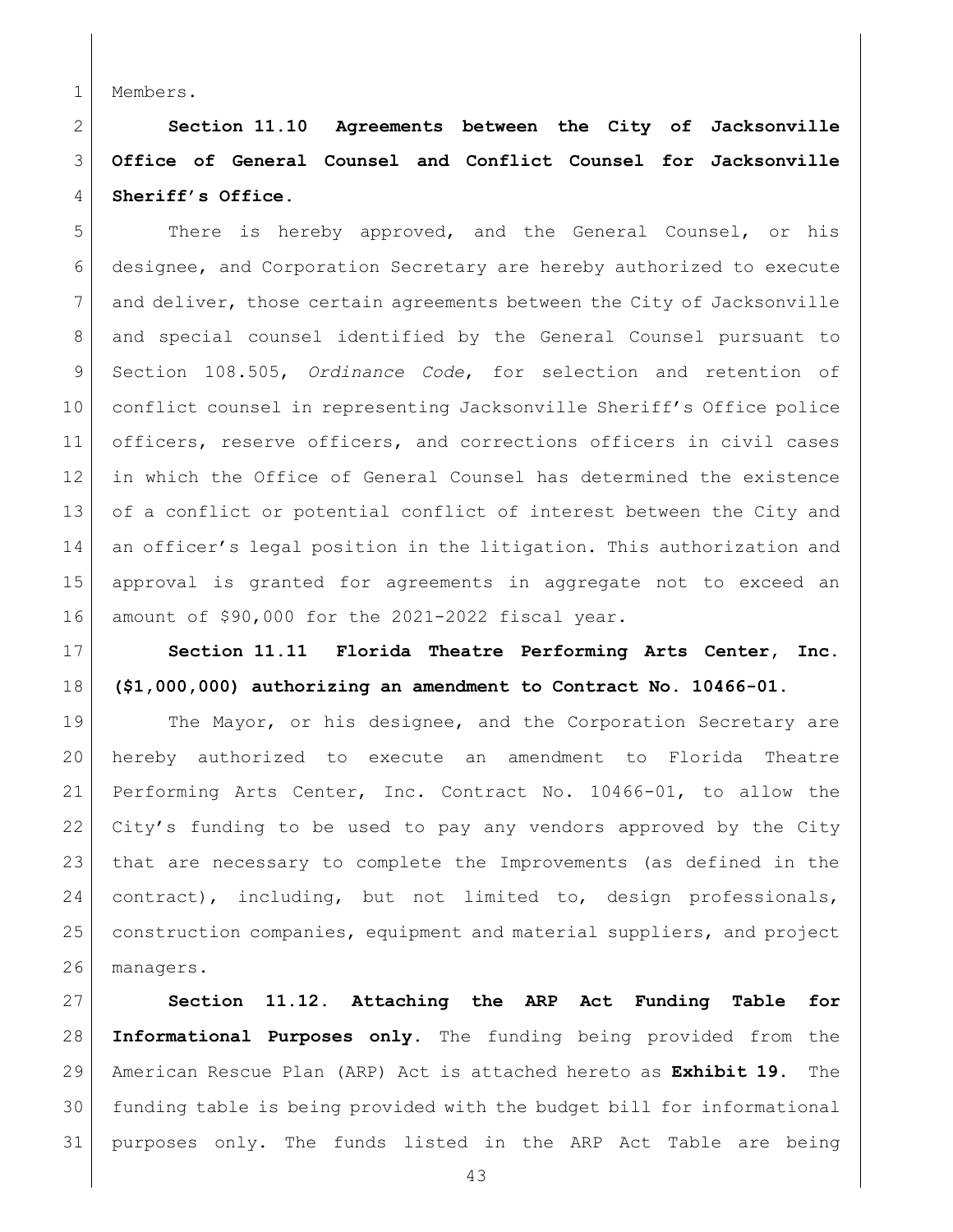appropriated through Ordinances 2021-463 and 2021-516.

**Section 11.13 Veterans Memorial Arena Trust Fund Recipients.**

 As required by Section 111.255, *Ordinance Code*, the Veterans Council of Duval County (VCDC) is required to provide to the Office 5 of the Mayor for inclusion in the following fiscal year's budget ordinance its list of veterans' programs and dollar amounts approved for funding by the VCDC. The VCDC Grant Recipients listing is attached hereto as **Attachment B**.

#### **Part XII. Direct Contracts**

 **Section 12.1 Gateway Community Services (GCS) and up to Seven Emergency Departments (\$1,128,348) authorizing Direct Contracting and invoking the exception to 126.107,** *Ordinance Code,* **designating the Jacksonville Fire and Rescue Department to oversee the Project.** 

- **1. Approval and authorization to execute.** The Mayor, or his 16 designee, and the Corporation Secretary are hereby authorized 17 17 to negotiate and execute a services contract with GCS, in accordance with Chapter 118, Parts 1-5, *Ordinance Code*, from 19 October 1, 2021 through September 30, 2022 and to appropriate 20 \$1,128,348 to be used for Project Save Lives for combatting the opioid crisis, subject to the terms, scope and conditions more fully described in **Exhibit 1** attached hereto. Additionally, the 23 Mayor, or his designee, and the Corporation Secretary are hereby authorized to execute additional technical amendments to the 25 contract, provided no modification to the contract may increase 26 the financial obligations or the liability of the City and any 27 such modification shall be technical only and shall be subject 28 to appropriate legal review and approval of the General Counsel, or his or her designee, and all other appropriate action required by law.
- 

**2. Invoking the exception to Sec. 126.107(g),** *Ordinance Code***.** The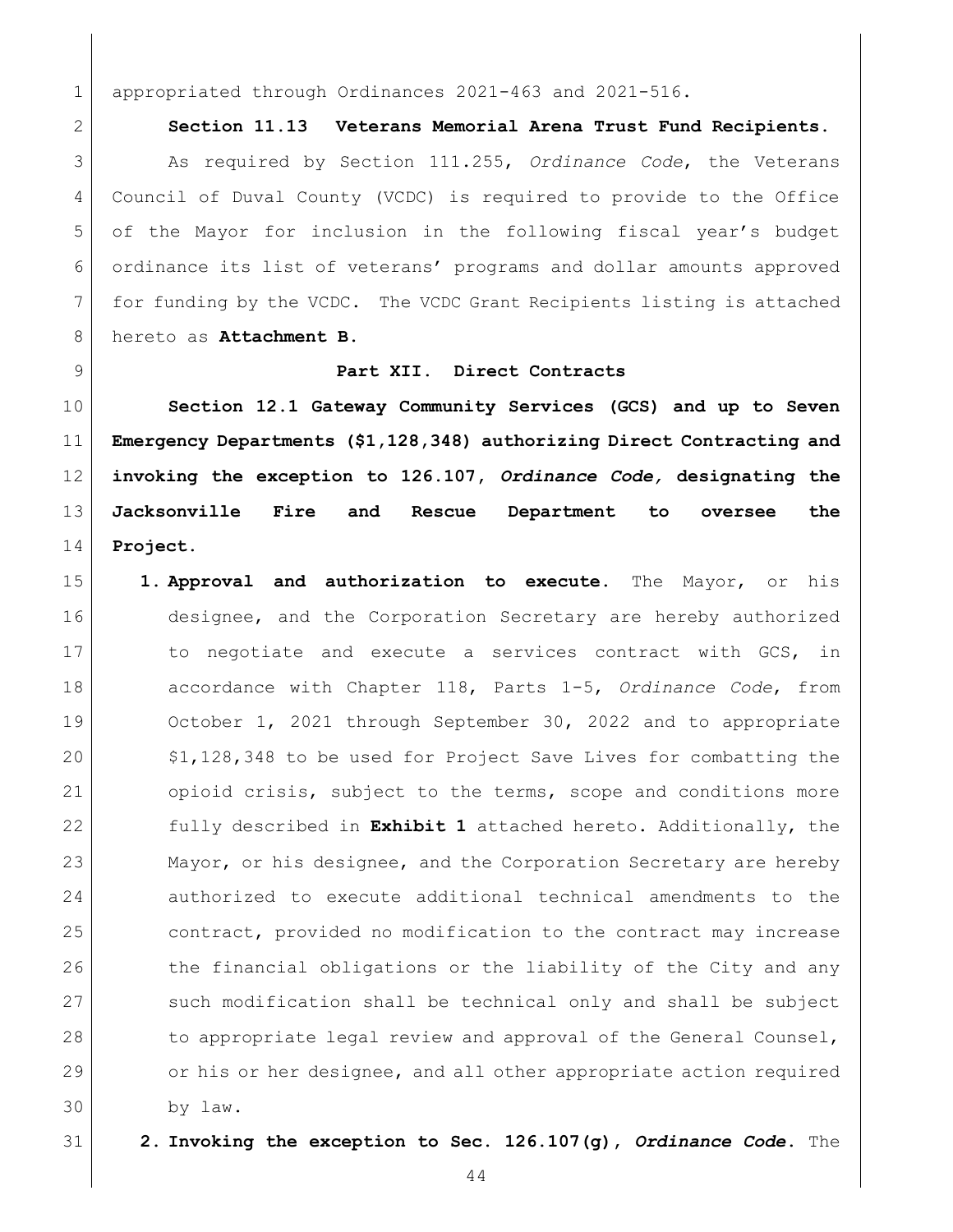1 city is hereby authorized to enter into a service contract with 2 GCS from October 1, 2021 through September 30, 2022 to provide **funding to GCS** in conjunction with Project Save Lives to combat opioid addiction and for treatment and related services. Pursuant to Section 126.107(g), *Ordinance Code*, such procurement is exempted from competitive solicitation. With the exception of the foregoing, all other provisions of Chapter 126, *Ordinance Code*, shall remain in full force and effect.

 **3. Approval and authorization to execute agreements with up to Seven Emergency Departments.** As part of the Project Save Lives opioid program, the City may need to negotiate and execute 12 agreements, including amendments, with up to seven (7) Emergency 13 Departments to effectuate the respective duties and obligations 14 of the parties under the program. The Mayor, or his designee, 15 and the Corporation Secretary, are hereby authorized to execute amendments as necessary to existing agreements with St. Vincent's Health Systems, Inc. ("Ascension Health System") 18 (Riverside and Southside), Memorial Healthcare Group, Inc., 19 Orange Park Medical Center, Inc. (Park West), Southern Baptist Hospital of Florida, Inc. (Baptist North), Shands Jacksonville Medical Center, Inc., and new agreements or memoranda of understanding with additional Emergency Departments, and all 23 other contracts and documents as may, in the opinion of the City's Office of General Counsel and Risk Management Division be deemed appropriate to accomplish the intent of the Project 26 Save Lives opioid program, as more fully described in **Exhibit 1** 27 attached hereto.

 **4. Invoking the exception to Sec. 126.107,** *Ordinance Code***, to Allow Up to Seven Emergency Departments to Participate in Program.** The City is authorized to allow up to seven (7) Emergency Departments located in Duval County to participate in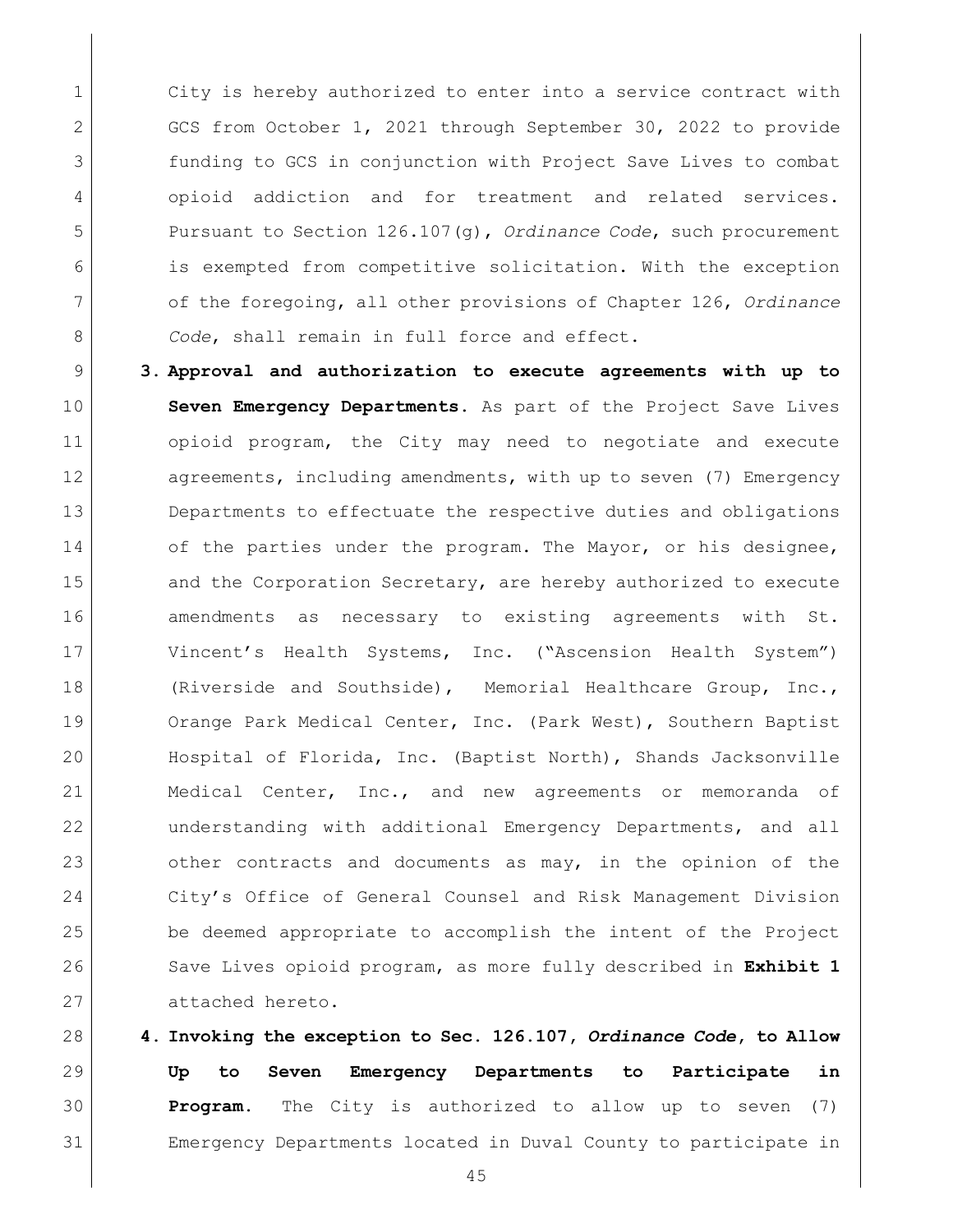1 the Project Save Lives program. The City shall select the seven Emergency Departments pursuant to an exemption found in Section 126.107, *Ordinance Code*, or as otherwise consistent with Chapter 126 (Procurement Code), *Ordinance Code*.

5 **5. Oversight.** The Jacksonville Fire and Rescue Department shall 6 oversee the administration of the agreements described herein. 7 Review and distribution of funding shall be overseen and managed 8 by the Chief Financial Officer of the City of Jacksonville.

 **Section 12.2 Prisoners of Christ, Inc. (POC) (\$400,000) authorizing Direct Contracting and invoking the exception to 126.107(g),** *Ordinance Code,* **designating the Office of Grants and Contract Compliance to oversee the Project.** 

- 13 **1. Approval and authorization to execute.** The Mayor, or his 14 designee, and the Corporation Secretary are hereby authorized 15 to negotiate and execute a grant agreement, including amendments 16 thereto, in accordance with Chapter 118, Parts 1, 2, 4 and 5, 17 *Ordinance Code*, with Prisoners of Christ, Inc. in a not to exceed 18 amount of \$400,000 for the 2021-2022 fiscal year to be disbursed 19 on the basis of charges for services resulting in employment of 20 ex-offenders as well as daily housing costs for POC clients in 21 the program, subject to the terms, scope and conditions more 22 fully described in **Exhibit 2** attached hereto.
- 23 **2. Invoking the exception to Sec. 126.107(g),** *Ordinance Code***.** The 24 City is hereby authorized to enter into a grant agreement with 25 POC to provide funding to POC to be used for community outreach 26 Services resulting in employment of ex-offenders as well as 27 daily housing costs for POC clients in the program. Pursuant to 28 Section 126.107(g), *Ordinance Code*, such procurement is exempted 29 from competitive solicitation. With the exception of the 30 foregoing, all other provisions of Chapter 126, *Ordinance Code*, 31 Shall remain in full force and effect.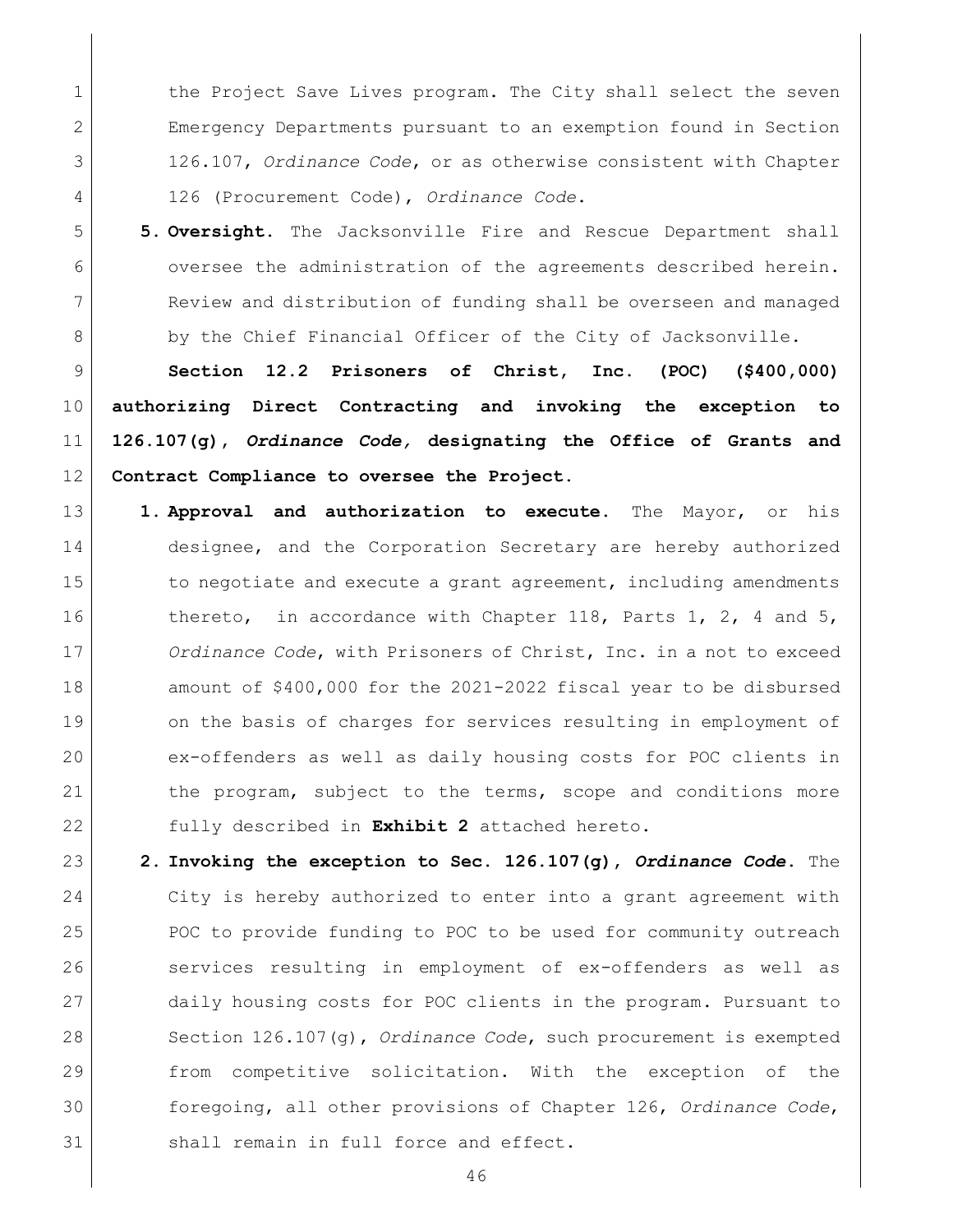**3. Oversight.** The Office of Grants and Contract Compliance of the Department of Finance and Administration shall oversee the **project** described herein.

 **Section 12.3 New Hope Education and Addiction Services, Inc. d/b/a Florida Recovery School (FRS) (\$100,000) authorizing Direct Contracting and invoking the exception to 126.107(g),** *Ordinance Code,*  **designating the Office of Grants and Contract Compliance to oversee**  8 the Project.

- **1. Approval and authorization to execute.** The Mayor, or his designee, 10 and the Corporation Secretary are hereby authorized to negotiate 11 and execute a grant agreement, including amendments thereto, in accordance with Chapter 118, Parts 1-5, *Ordinance Code*, with New Hope Education and Addiction Services, Inc. d/b/a Florida Recovery School in a not to exceed amount of \$100,000 for the 2021-2022 fiscal year to be used to provide high school students 16 an academic program while they are in recovery from substance 17 abuse or addiction, subject to the terms, scope and conditions more fully described in **Revised Exhibit 3** attached hereto.
- **2. Invoking the exception to Sec. 126.107(g),** *Ordinance Code***.** The City is hereby authorized to enter into a grant agreement with New Hope Education and Addiction Services, Inc. d/b/a Florida Recovery School in conjunction with its academic and substance 23 abuse/addiction programs. Pursuant to Section 126.107(g), *Ordinance Code*, such procurement is exempted from competitive 25 solicitation. With the exception of the foregoing, all other provisions of Chapter 126, *Ordinance Code*, shall remain in full 27 force and effect.
- **3. Oversight.** The Office of Grants and Contract Compliance of the Department of Finance and Administration shall oversee the project described herein.

**Section 12.4 Operation New Hope, Inc. (ONH) (\$600,000)**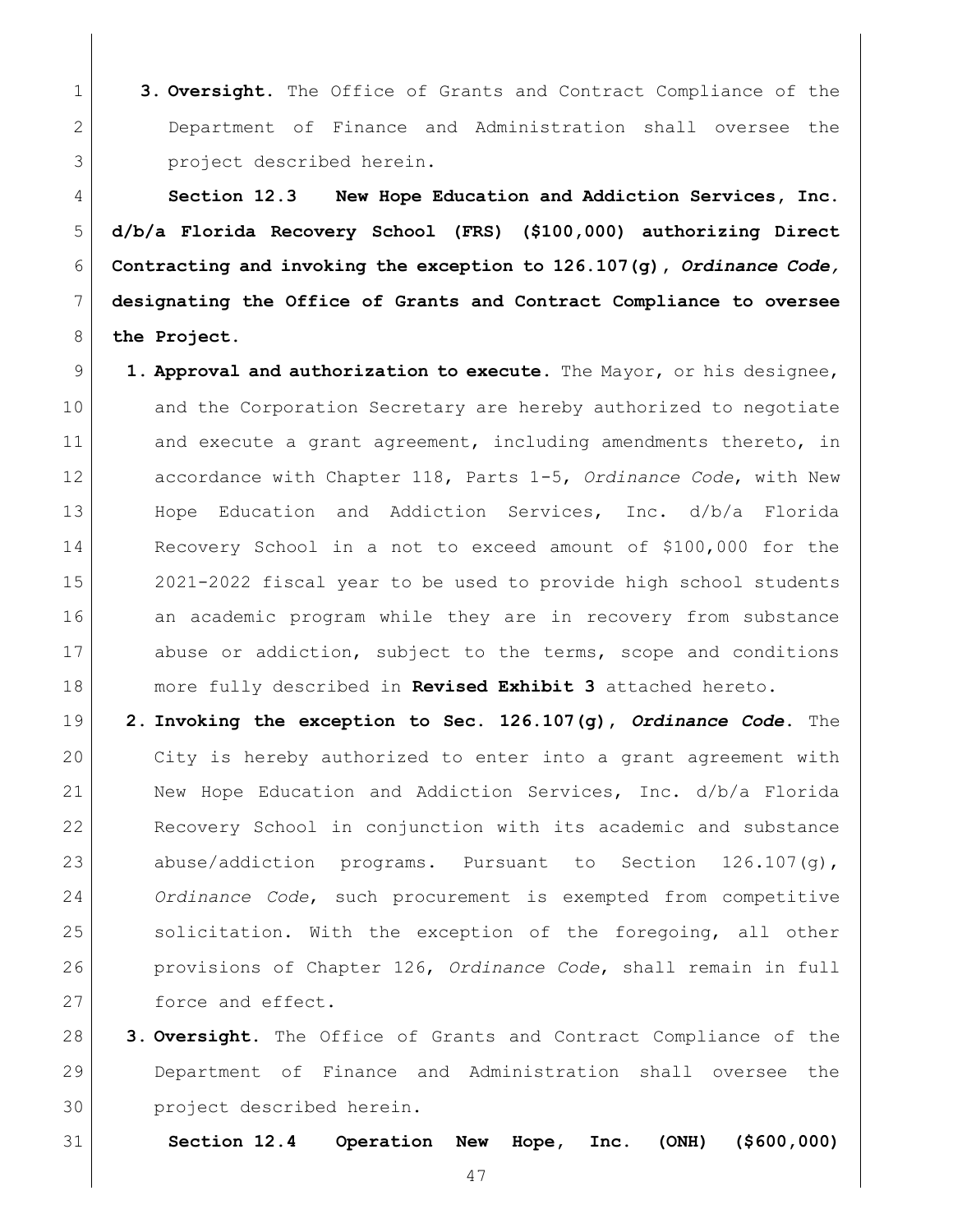**authorizing Direct Contracting and invoking the exception to 126.107(g),** *Ordinance Code,* **designating the Office of Grants and Contract Compliance to oversee the Project.** 

 **1. Approval and authorization to execute.** The Mayor, or his designee, and the Corporation Secretary are hereby authorized to negotiate and execute a grant agreement, including amendments thereto, in accordance with Chapter 118, Parts 1, 2, 4 and 5, *Ordinance Code*, 8 with Operation New Hope, Inc. in a not to exceed amount of \$600,000 for the 2021-2022 fiscal year to be disbursed on a reimbursement basis for client housing costs and for services rendered on a tiered basis to clients who accomplish certain 12 program goals and achievements, subject to the terms, scope and conditions more fully described in **Revised Exhibit 4** attached hereto.

 **2. Invoking the exception to Sec. 126.107(g),** *Ordinance Code***.** The 16 City is hereby authorized to enter into a grant agreement with ONH to provide funding to ONH in conjunction with its ex-offender **c** re-entry program and related services as more particularly described above. Pursuant to Section 126.107(g), *Ordinance Code*, such procurement is exempted from competitive solicitation. With 21 the exception of the foregoing, all other provisions of Chapter 126, *Ordinance Code*, shall remain in full force and effect.

 **3. Oversight.** The Office of Grants and Contract Compliance of the Department of Finance and Administration shall oversee the project described herein.

 **Section 12.5 Edward Waters University, Inc. for New Town Success Zone (NTSZ) (\$161,300) authorizing Direct Contracting and invoking the exception to 126.107(g),** *Ordinance Code,* **designating the Office of Grants and Contract Compliance to oversee the Project.** 

**1. Approval and authorization to execute.** The Mayor, or his designee,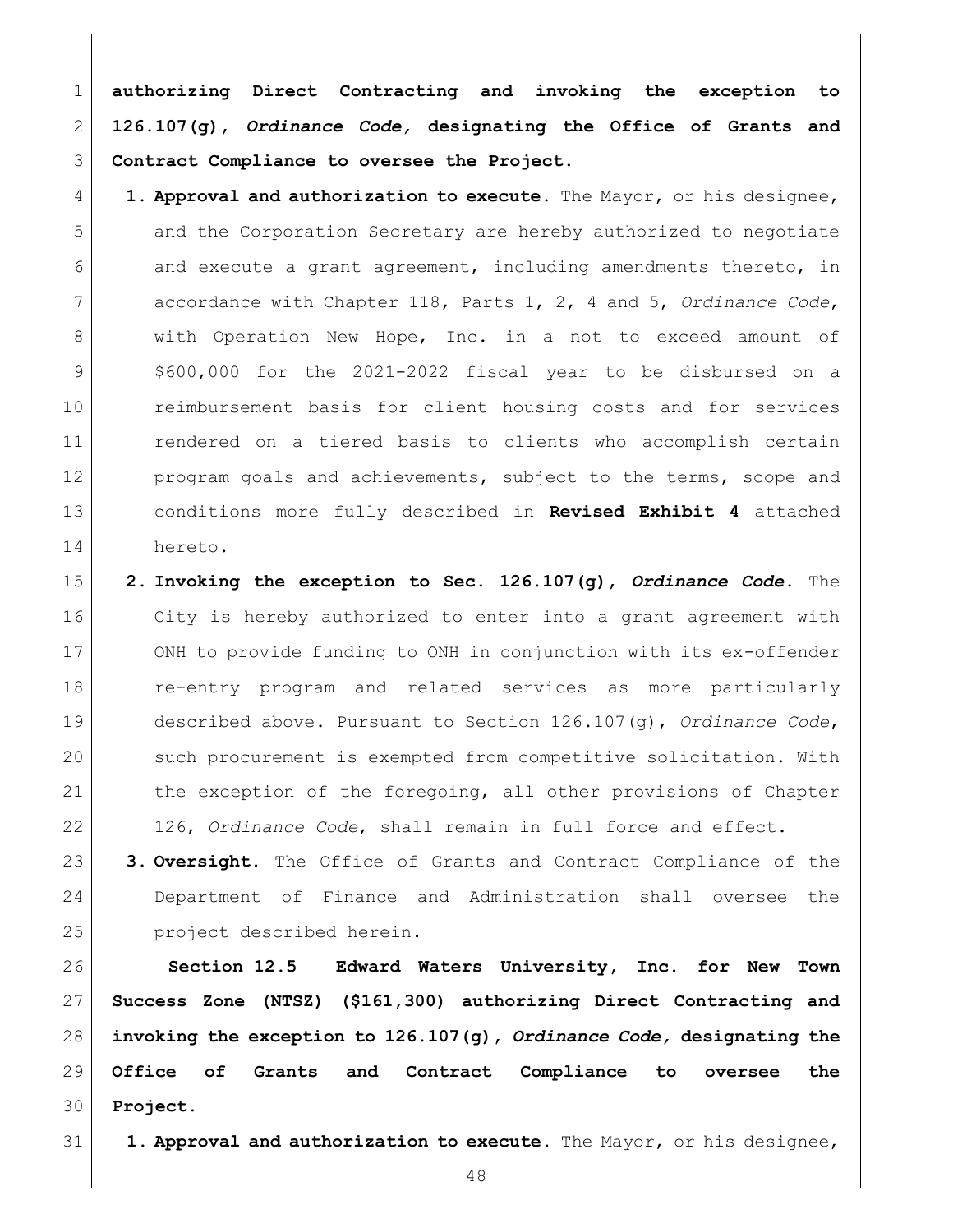1 and the Corporation Secretary are hereby authorized to negotiate 2 and execute a grant agreement, including amendments thereto, in accordance with Chapter 118, Parts 1-5, *Ordinance Code*, with 4 Edward Waters University, Inc. in a not to exceed amount of 5 \$161,300 for the 2021-2022 fiscal year to be used for the New Town Success Zone Program, subject to the terms, scope and conditions more fully described in **Revised Exhibit 5** attached hereto.

 **2. Invoking the exception to Sec. 126.107(g),** *Ordinance Code***.** The City is hereby authorized to enter into a grant agreement with Edward Waters University, Inc. to provide funding to NTSZ in conjunction with their children and families programs and related services. Pursuant to Section 126.107(g), *Ordinance Code*, such **procurement** is exempted from competitive solicitation. With the 15 exception of the foregoing, all other provisions of Chapter 126, *Ordinance Code*, shall remain in full force and effect.

 **3. Oversight.** The Office of Grants and Contract Compliance of the Department of Finance and Administration shall oversee the project described herein.

 **Section 12.6 Groundwork Jacksonville, Inc. (GWJ) (\$50,000) authorizing Direct Contracting and invoking the exception to 126.107(g),** *Ordinance Code* **designating the Public Works Department to oversee the Project.** 

 **1. Approval and authorization to execute.** The Mayor, or his designee, and the Corporation Secretary are hereby authorized to negotiate 26 and execute a funding agreement, including amendments thereto, in accordance with Chapter 118, Parts 1-5, *Ordinance Code*, with Groundwork Jacksonville, Inc. to appropriate \$50,000 for the 2021-2022 fiscal year to be used to pay for a portion of the CEO's 30 salary, for support in applying for grants, coordination and oversight of the McCoy's Creek and Hogan's Creek Improvements to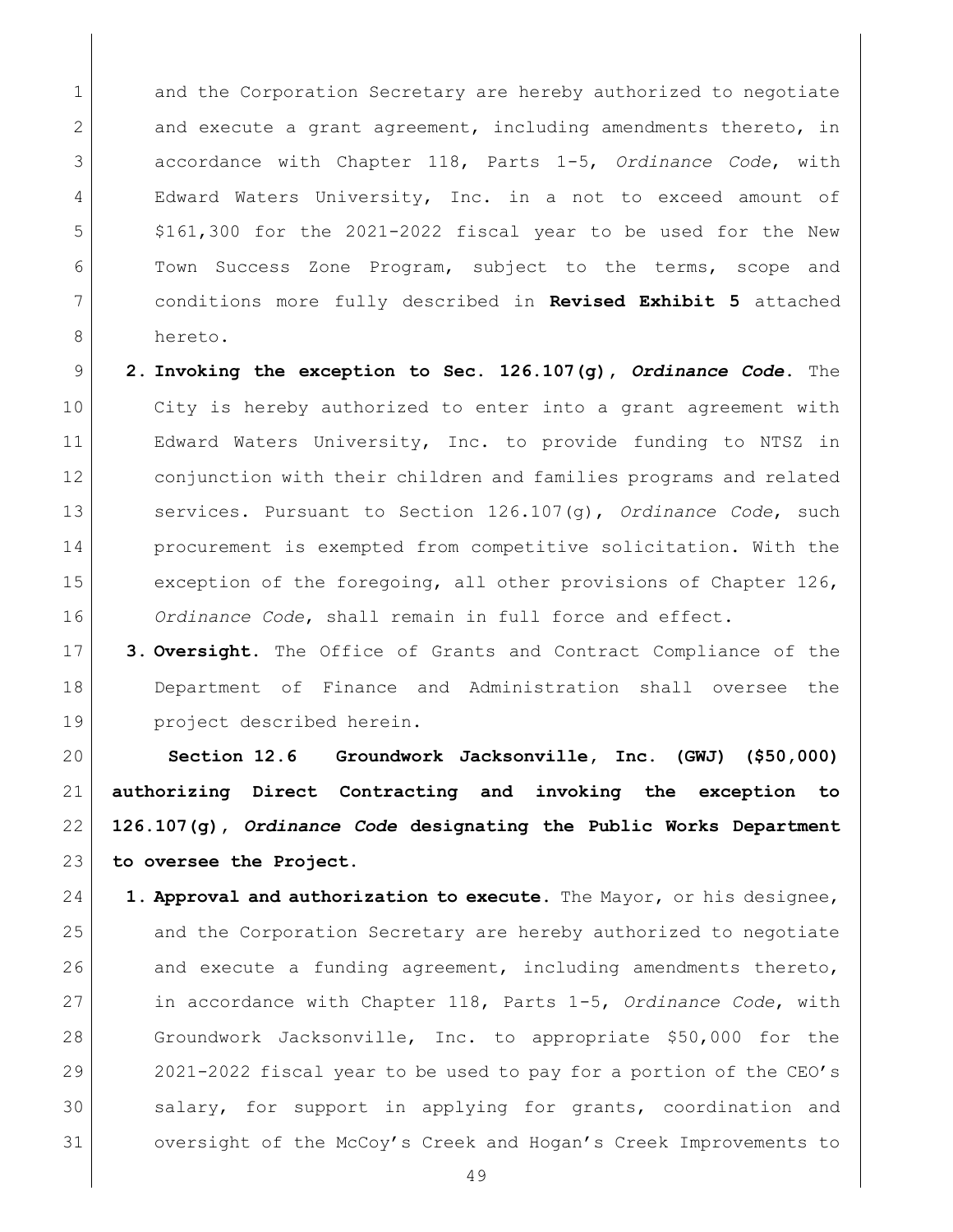1 build and connect Jacksonville's Emerald Necklace, subject to the terms, scope and conditions more fully described in **Exhibit 6** attached hereto.

 **2. Invoking the exception to Sec. 126.107(g),** *Ordinance Code***.** The City is hereby authorized to enter into a funding agreement with GWJ to provide funding to GWJ to fund a portion of the CEO's salary in conjunction with the McCoy's Creek and Hogan's Creek Improvements to build and connect Jacksonville's Emerald Necklace. Pursuant to Section 126.107(g), *Ordinance Code*, such procurement is exempted from competitive solicitation. With the 11 exception of the foregoing, all other provisions of Chapter 126, *Ordinance Code*, shall remain in full force and effect.

 **3. Oversight.** The Public Works Department shall oversee the project described herein.

 **Section 12.7 United Way of Northeast Florida, Inc. (\$150,000) authorizing Direct Contracting and invoking the exception to 126.107(g),** *Ordinance Code,* **designating the Office of Grants and Contract Compliance to oversee the Project.** 

19 1. **Approval and authorization to execute.** The Mayor, or his designee, and the Corporation Secretary are hereby authorized to negotiate 21 and execute a grant agreement, including amendments thereto, in accordance with Chapter 118, Parts 1-5, *Ordinance Code*, with United Way of Northeast Florida, Inc. in a not to exceed amount of \$150,000 for the 2021-2022 fiscal year to be used for the United Way 2-1-1 program to provide a three-digit telephone number 26 that enables people in need of services to connect with appropriate community and human resources services, subject to the terms, scope and conditions more fully described in **Revised Exhibit 7** attached hereto. Receipt of this grant shall be to the exclusion of any other city grants for the funded program for FY 2021-2022, not including funding received from the Florida's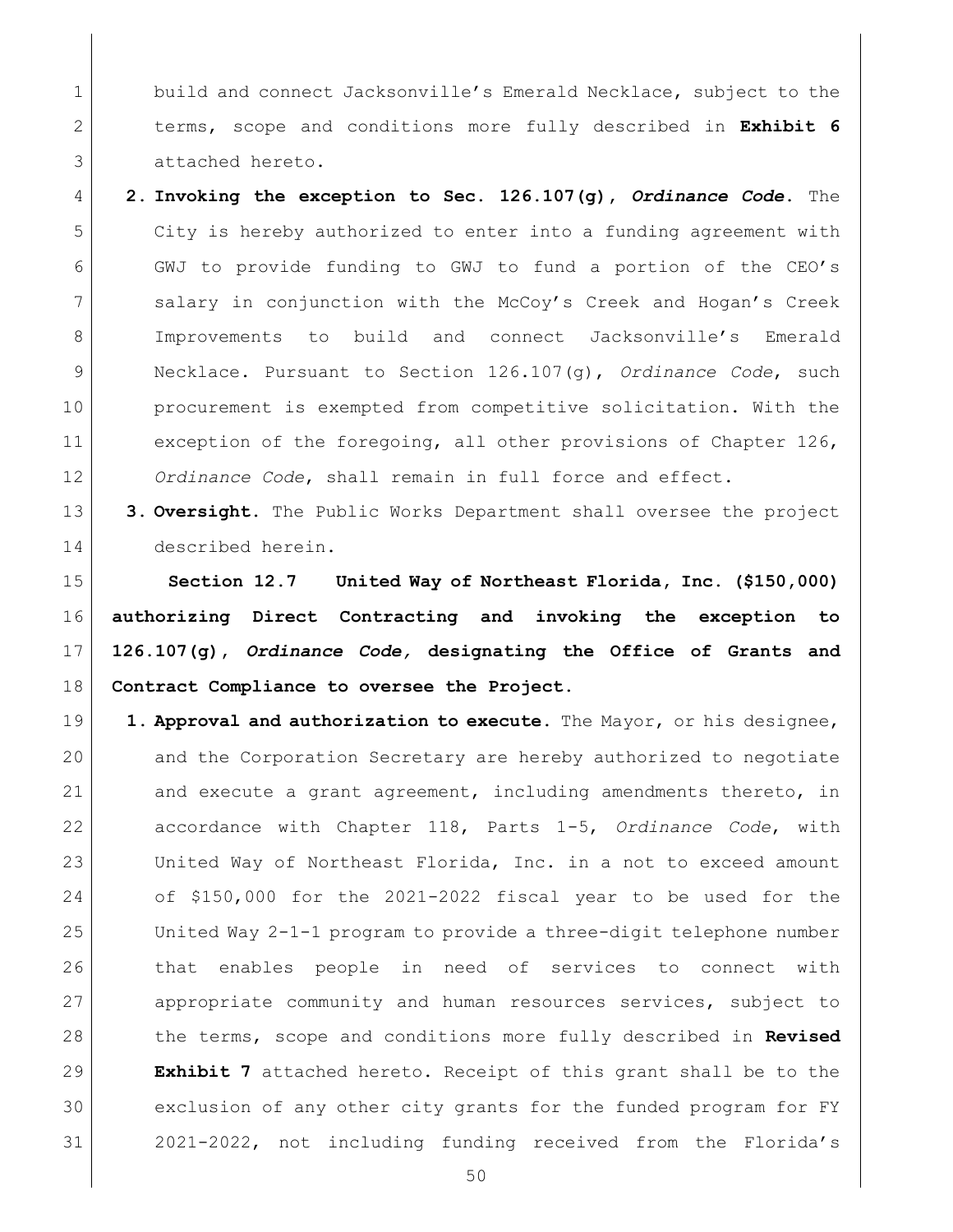1 First Coast Relief Fund.

 **2. Invoking the exception to Sec. 126.107(g),** *Ordinance Code***.** The City is hereby authorized to enter into a grant agreement with United Way of Northeast Florida, Inc. (United Way) to provide funding to United Way in conjunction with their community and human resources. Pursuant to Section 126.107(g), *Ordinance Code*, such procurement is exempted from competitive solicitation. With 8 the exception of the foregoing, all other provisions of Chapter 9 126, *Ordinance Code*, shall remain in full force and effect.

 **3. Oversight.** The Office of Grants and Contract Compliance of the Department of Finance and Administration shall oversee the project described herein.

 **Section 12.8 Agape Community Health Center, Inc. (\$160,000) authorizing Direct Contracting, and invoking the exception to 126.107(g),** *Ordinance Code,* **designating the Office of Grants and Contract Compliance to oversee the Project.** 

- **1. Approval and authorization to execute.** The Mayor, or his 18 designee, and the Corporation Secretary are hereby authorized to execute a Letter of Agreement between the City of Jacksonville, on behalf of Agape Community Health Center, Inc. ("ACHC"), and the State of Florida Agency for Health Care 22 Administration, and a grant agreement between the City and ACHC, 23 including amendments thereto, in accordance with Chapter 118, Parts 1-5, *Ordinance Code*, in an not to exceed amount of \$160,000 25 for an intergovernmental transfer to be used for one time funding during the 2021-2022 fiscal year to provide matching funding for 27 health services for some of the City's neediest individuals and 28 families, diverting them from Emergency Rooms to a primary care 29 | medical home, subject to the terms, scope and conditions more fully described in **Revised Exhibit 8** attached hereto.
- **2. Invoking the exception to Sec. 126.107(g),** *Ordinance Code***.** The
	-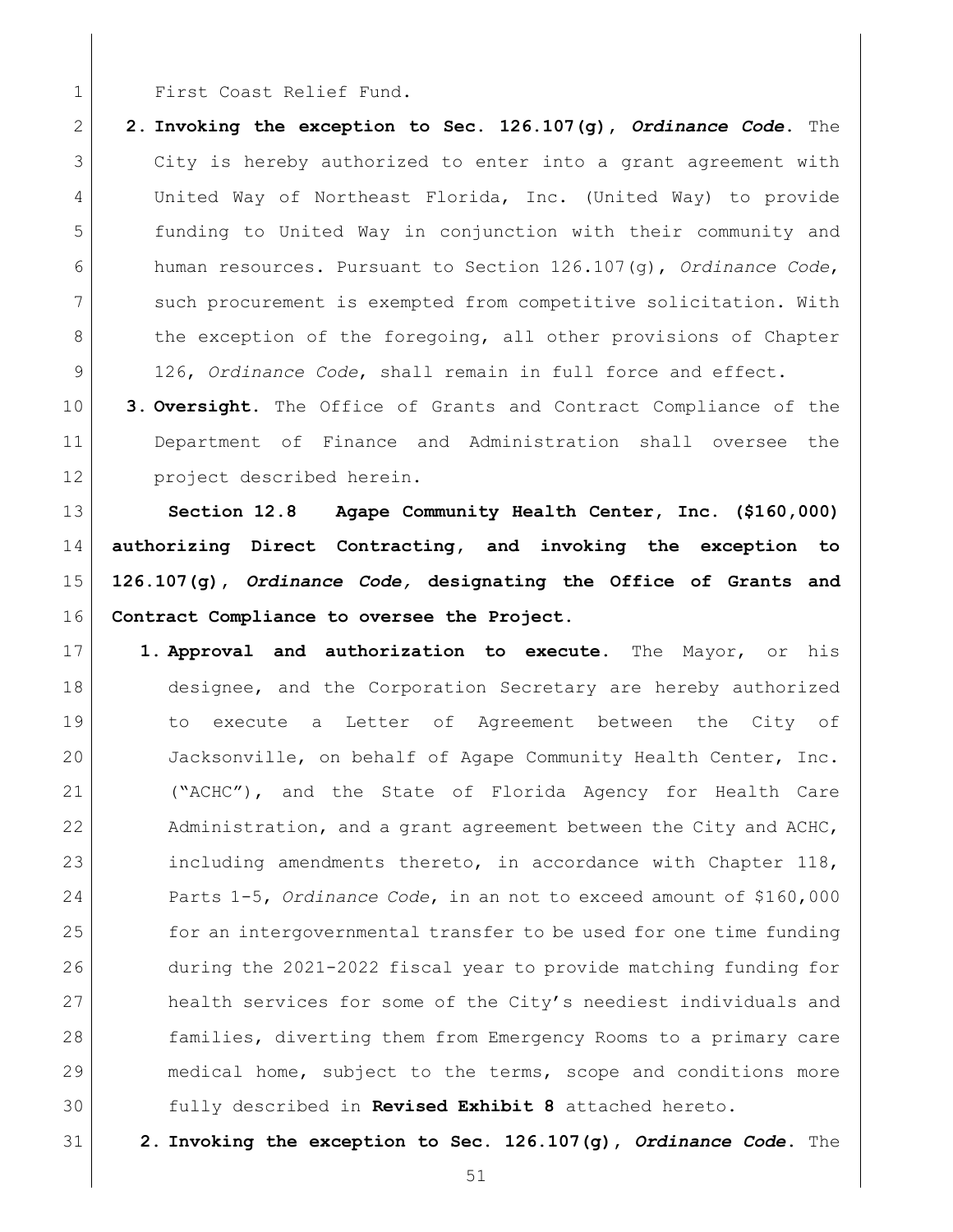1 city is hereby authorized to enter into a grant agreement with 2 Agape Community Health Center, Inc. to provide health services 3 3 involving examination, diagnosis, treatment, prevention, and medical consultation and administration. Pursuant to Section 126.107(g), *Ordinance Code*, such procurement is exempted from competitive solicitation. With the exception of the foregoing, all other provisions of Chapter 126, *Ordinance Code*, shall **8 remain in full force and effect.** 

 **3. Oversight.** The Office of Grants and Contract Compliance of the Department of Finance and Administration shall oversee the 11 project described herein.

 **Section 12.9 I.M. Sulzbacher Center for the Homeless, Inc. (\$270,000) authorizing Direct Contracting and invoking the exception to 126.107(g),** *Ordinance Code,* **designating the Office of Grants and Contract Compliance to oversee the Project and Waiving Conflicting Provisions of Section 118.805 (Eligibility to apply for public service grants),** *Ordinance Code***.** 

 **1. Approval and authorization to execute.** The Mayor, or his designee, and the Corporation Secretary are hereby authorized to negotiate and execute a grant agreement, including amendments thereto, in accordance with Chapter 118, Parts 1-5, *Ordinance Code*, with I.M. Sulzbacher Center for the Homeless, Inc. in a not to exceed amount of \$270,000 for the 2021-2022 fiscal year to be used to partner with Mental Health Resource Center to continue building and providing an Urban Rest Stop Program and to continue providing emergency shelter, rapid 27 rehousing, permanent supportive housing, case management, meals, life skills, employment assistance and referrals, career 29 education, primary health and dental care, mental health care, 30 substance abuse counseling, showers, laundry and mail access to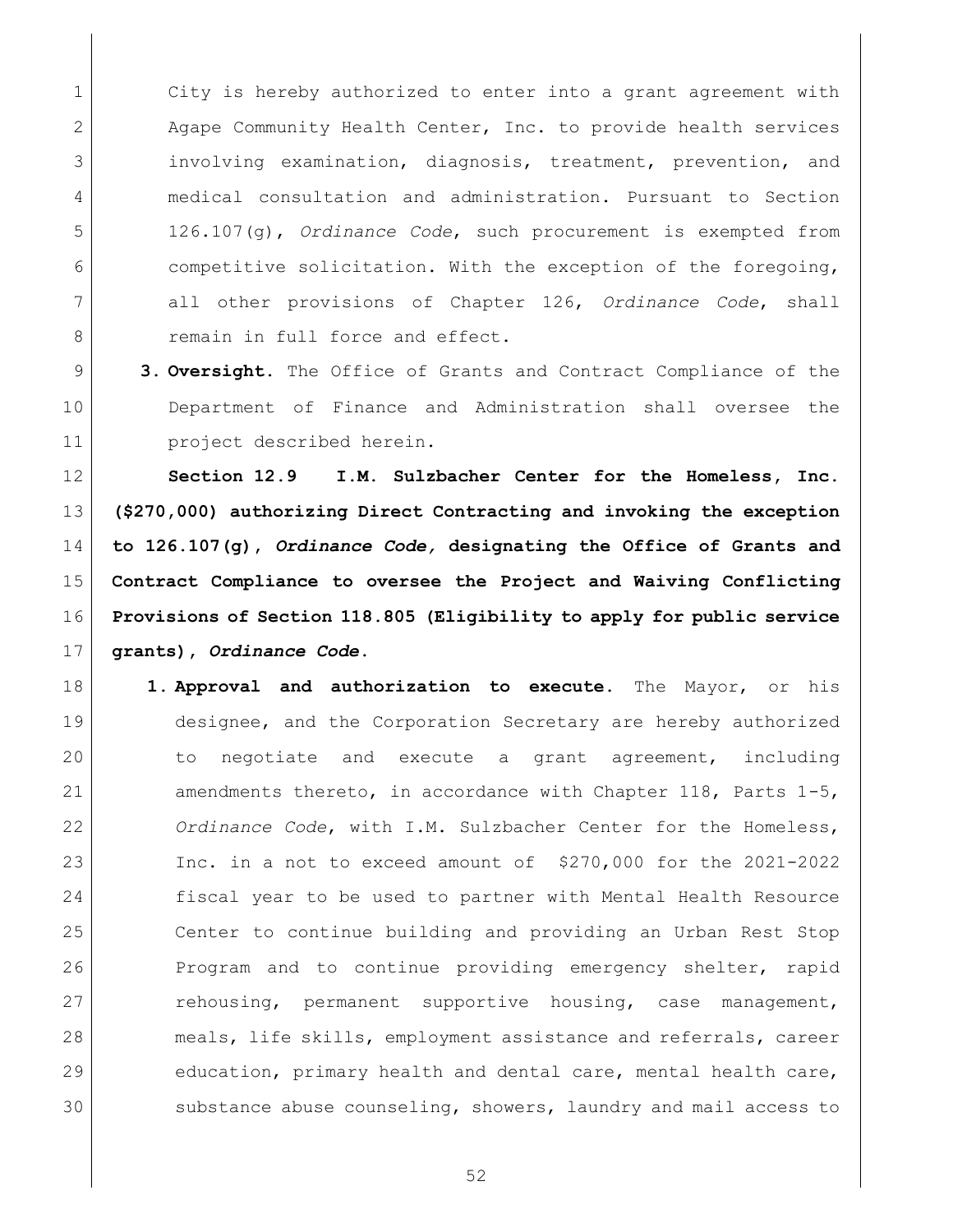1 the City's street homeless, subject to terms, scope and conditions more fully described in **Exhibit 9** attached hereto.

 **2. Invoking the exception to Sec. 126.107 (g),** *Ordinance Code***.** The 4 City is hereby authorized to enter into a grant agreement with I.M. Sulzbacher Center for the Homeless, Inc. to provide added personnel and security in the amount of \$129,568 and temporary housing, utilities, supplies, and administrative costs in the amount of \$140,432. Pursuant to Section 126.107(g), *Ordinance Code*, such procurement is exempted from competitive 10 solicitation. With the exception of the foregoing, all other provisions of Chapter 126, *Ordinance Code*, shall remain in full 12 force and effect.

- **3. Oversight.** The Office of Grants and Contract Compliance of the Department of Finance and Administration shall oversee the project described herein.
- **4. Waiving Section 118.805 (Eligibility to Apply for Public Service Grants),** *Ordinance Code***.** Receipt of this Direct City Grant will not disqualify the recipient from eligibility to apply for funding under other City grant programs. The provisions of Section 118.805, *Ordinance Code*, to the contrary are hereby waived.

 **Section 12.10 I.M. Sulzbacher Center for the Homeless, Inc. ("Sulzbacher"), authorizing the execution of a Letter of Agreement with the State of Florida Agency for Health Care Administration ("AHCA") and a Letter of Agreement between the City and Sulzbacher allowing up to \$300,000 of City funds to be remitted to AHCA for Sulzbacher programs, designating the Social Services Division of the Department Of Parks, Recreation and Community Services to oversee the project.**

 **1. Approval and authorization to execute.** The Mayor, or his designee, and the Corporation Secretary are hereby authorized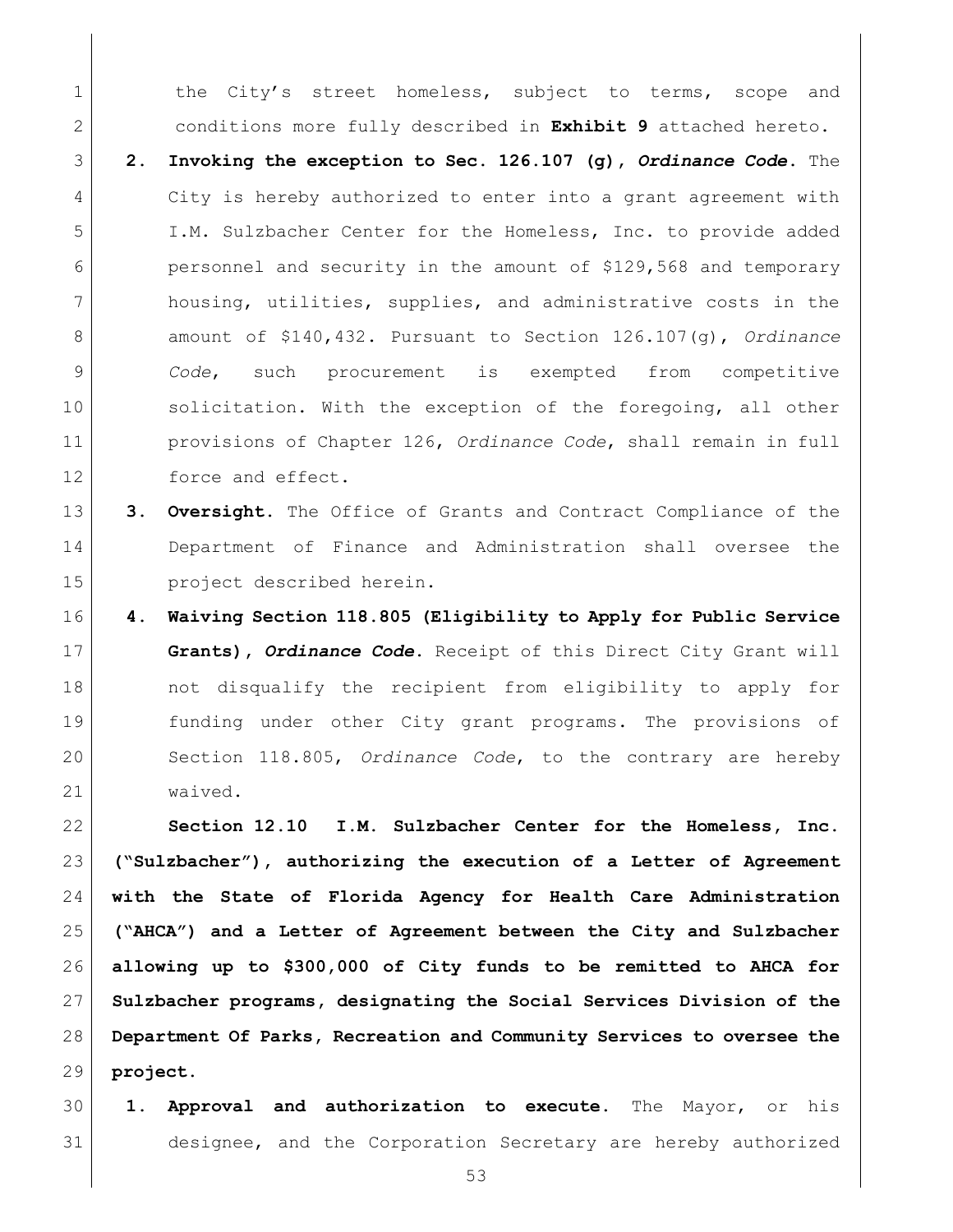1 to execute a Letter of Agreement between the City of Jacksonville, on behalf of Sulzbacher, and AHCA, and a funding agreement between the City and Sulzbacher, allowing the City to process an intergovernmental transfer in an amount not to exceed 5 \$300,000 for the 2021-2022 fiscal year to be used for funding to provide an increased provision of charity care health services through Sulzbacher. The agreement with Sulzbacher shall 8 acknowledge that the amount remitted to AHCA (\$300,000) shall 9 be considered a portion of its total 2021-2022 Social Services 10 Division funding of \$591,738.

 **2. Confirmation of program participation.** No agreements between the City and Sulzbacher will be executed, and no funding disbursed 13 by the City to the State until the City confirms adequate **participation in the Intergovernmental Transfers Program by** 15 other counties and government entities in the State to ensure 16 that Sulzbacher will receive at least \$300,000 from AHCA.

 **3. Oversight.** The Social Services Division of the Department of 18 Parks, Recreation and Community shall oversee the project described herein.

 **Section 12.11 Mental Health Resource Center, Inc. ("MHRC"), authorizing the execution of a Letter of Agreement with the State of Florida Agency for Health Care Administration ("AHCA") and a Letter of Agreement between the City and MHRC allowing up to \$773,322 of City funds to be remitted to AHCA for MHRC programs, designating the Social Services Division of the Department Of Parks, Recreation and Community Services and the Office of Grants and Contract Compliance to oversee the project.**

 **1. Approval and authorization to execute.** The Mayor, or his designee, and the Corporation Secretary are hereby authorized to execute a Letter of Agreement between the City of Jacksonville, on behalf of MHRC, and AHCA, and a funding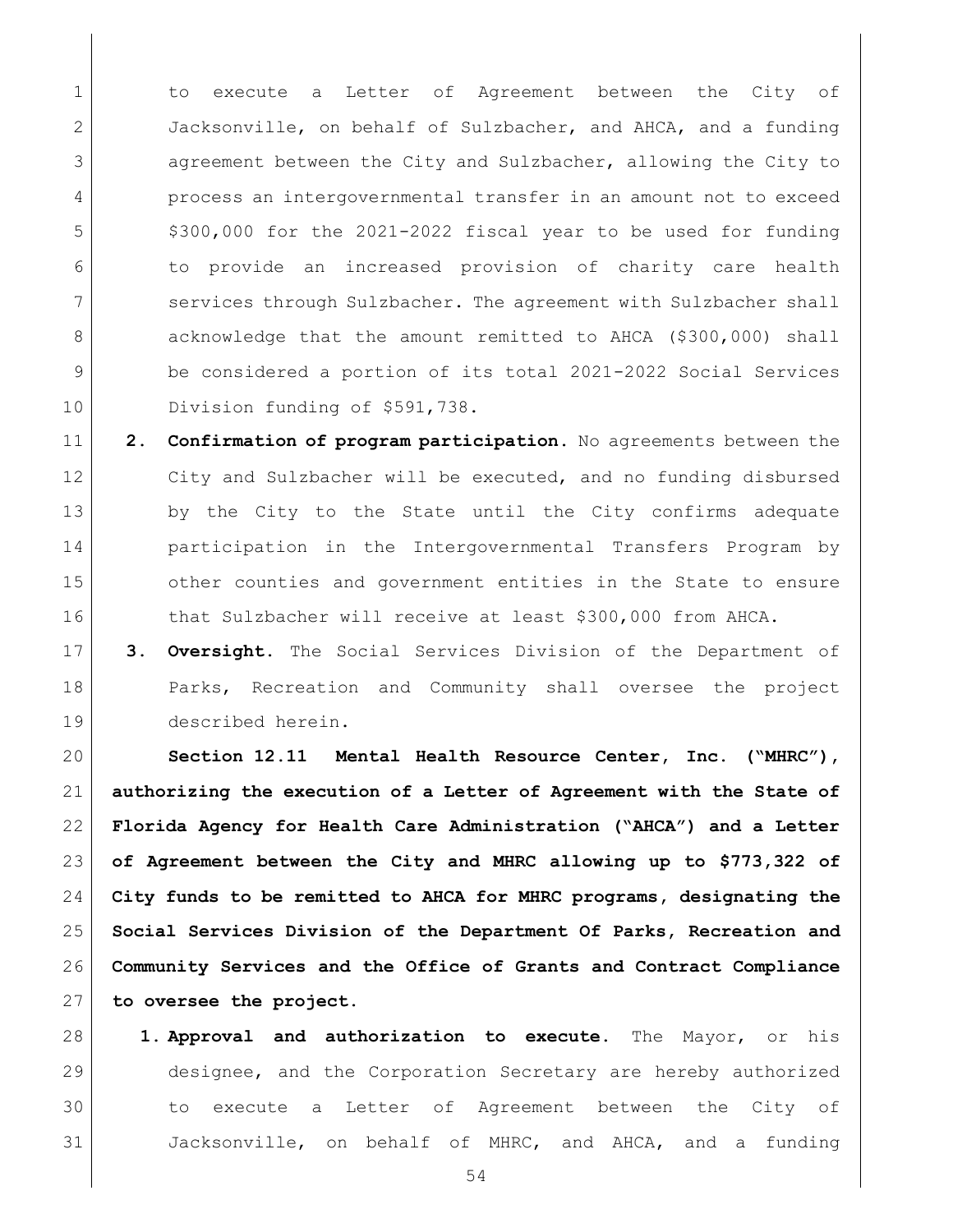1 agreement between the City and MHRC, allowing the City to process an intergovernmental transfer in an amount not to exceed \$773,322 for the 2021-2022 fiscal year to be used for funding to provide an increased provision of charity care health services through MHRC. The agreement with MHRC shall acknowledge 6 that the amount remitted to AHCA (\$773,322) shall be considered 7 a portion of its total 2021-2022 contract funding of \$2,228,632.

 **2. Confirmation of program participation.** No agreements between the City and AHCA will be executed and no funding disbursed by the City to the State until the City confirms adequate participation 11 in the Intergovernmental Transfers Program by other counties and government entities in the State to ensure that MHRC will receive at least \$773,322 from AHCA.

 **3. Oversight.** The Social Services Division of the Department of 15 Parks, Recreation and Community Services and the Office of 16 Grants and Contract Compliance of the Department of Finance and 17 Administration shall oversee the project described herein.

 **Section 12.12 Goodwill Industries of North Florida, Inc. (\$225,000) authorizing Direct Contracting, and invoking the exception to 126.107(g),** *Ordinance Code,* **designating the Office of Grants and Contract Compliance to oversee the Project.** 

 **1. Approval and authorization to execute.** The Mayor, or his designee, and the Corporation Secretary are hereby authorized 24 to negotiate and execute an agreement, including amendments thereto, in accordance with Chapter 118, Parts 1-5, *Ordinance Code*, with Goodwill Industries of North Florida, Inc. in a not to exceed amount of \$225,000 to continue funding an adult workforce preparation program known as "A-STEP" in northwest Jacksonville. Funding will be used for candidate assistance, a full-time college navigator position, Chief Mission Officer, 31 financial coaching, program manager, GED classes and workshops,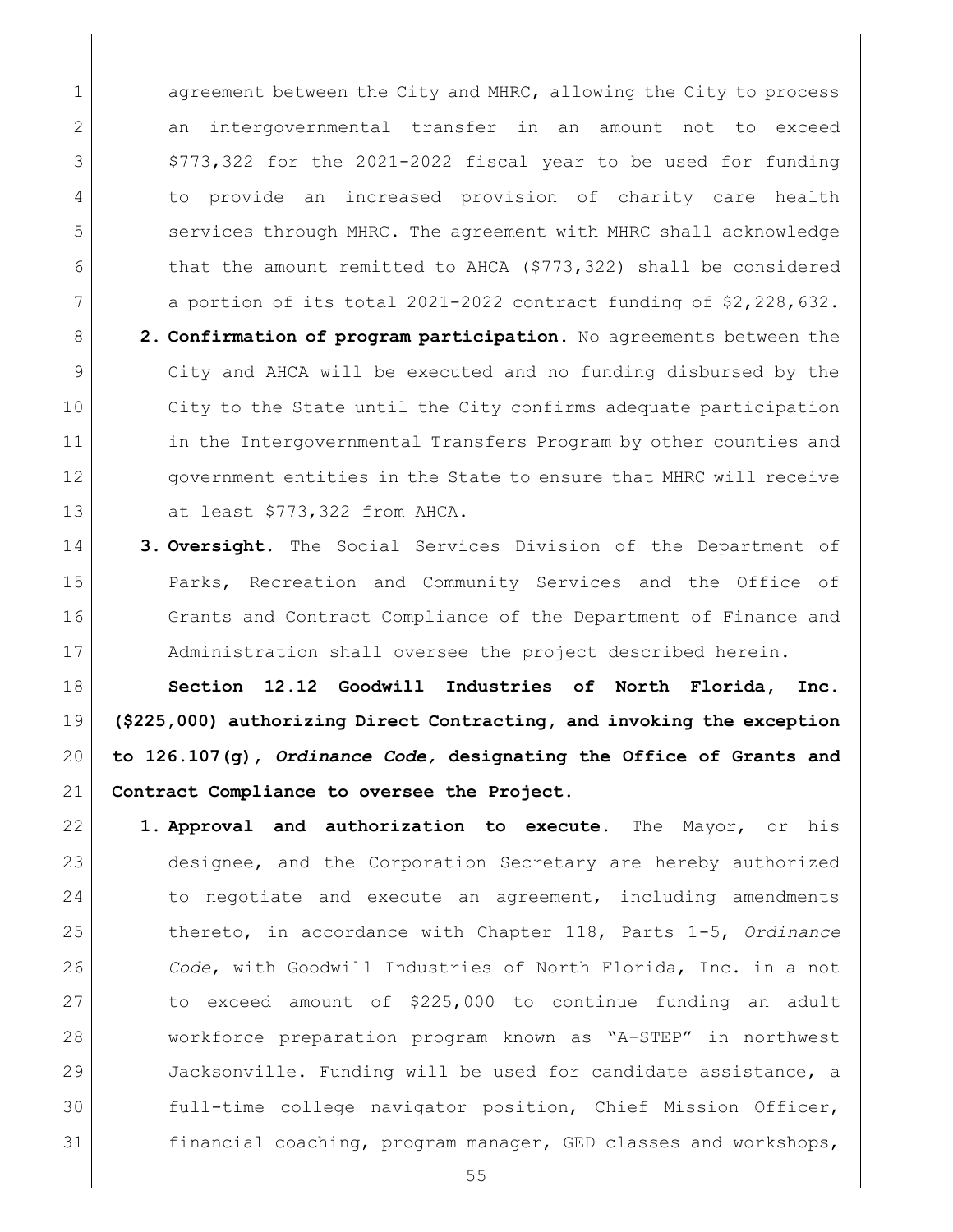1 and supplies, subject to the terms, scope and conditions more fully described in **Exhibit 10** attached hereto.

- **2. Invoking the exception to Sec. 126.107(g),** *Ordinance Code***.** The 4 City is hereby authorized to enter into a grant agreement with Goodwill Industries of North Florida, Inc. to provide for the establishment of a Workforce training program in northwest Jacksonville, which will provide employment assistance, GED 8 assistance, career planning, coaching, college enrollment, financial counseling, and career placement. Pursuant to Section 126.107(g), *Ordinance Code*, such procurement is exempted from 11 competitive solicitation. With the exception of the foregoing, all other provisions of Chapter 126, *Ordinance Code*, shall 13 remain in full force and effect.
- **3. Oversight.** The Office of Grants and Contract Compliance of the Department of Finance and Administration shall oversee the project described herein.

 **Section 12.13 First Coast Crime Stoppers, Inc. (\$150,000) authorizing Direct Contracting and invoking the exception to 126.107(g),** *Ordinance Code,* **designating the Office of Grants and Contract Compliance to oversee the Project and Waiving Conflicting Provisions of Section 118.805 (Eligibility to apply for public service grants),** *Ordinance Code***.** 

 **1. Approval and authorization to execute.** The Mayor, or his designee, and the Corporation Secretary are hereby authorized 25 to negotiate and execute a grant agreement, including amendments thereto, in accordance with Chapter 118, Parts 1-5, *Ordinance Code*, with First Coast Crime Stoppers, Inc. (Crime Stoppers) in 28 a not to exceed amount of \$150,000 for the 2021-2022 fiscal year 29 to be used to support the Crime Stoppers' program through which informants provide information about crime and criminals to law enforcement, while maintaining the anonymity of informants,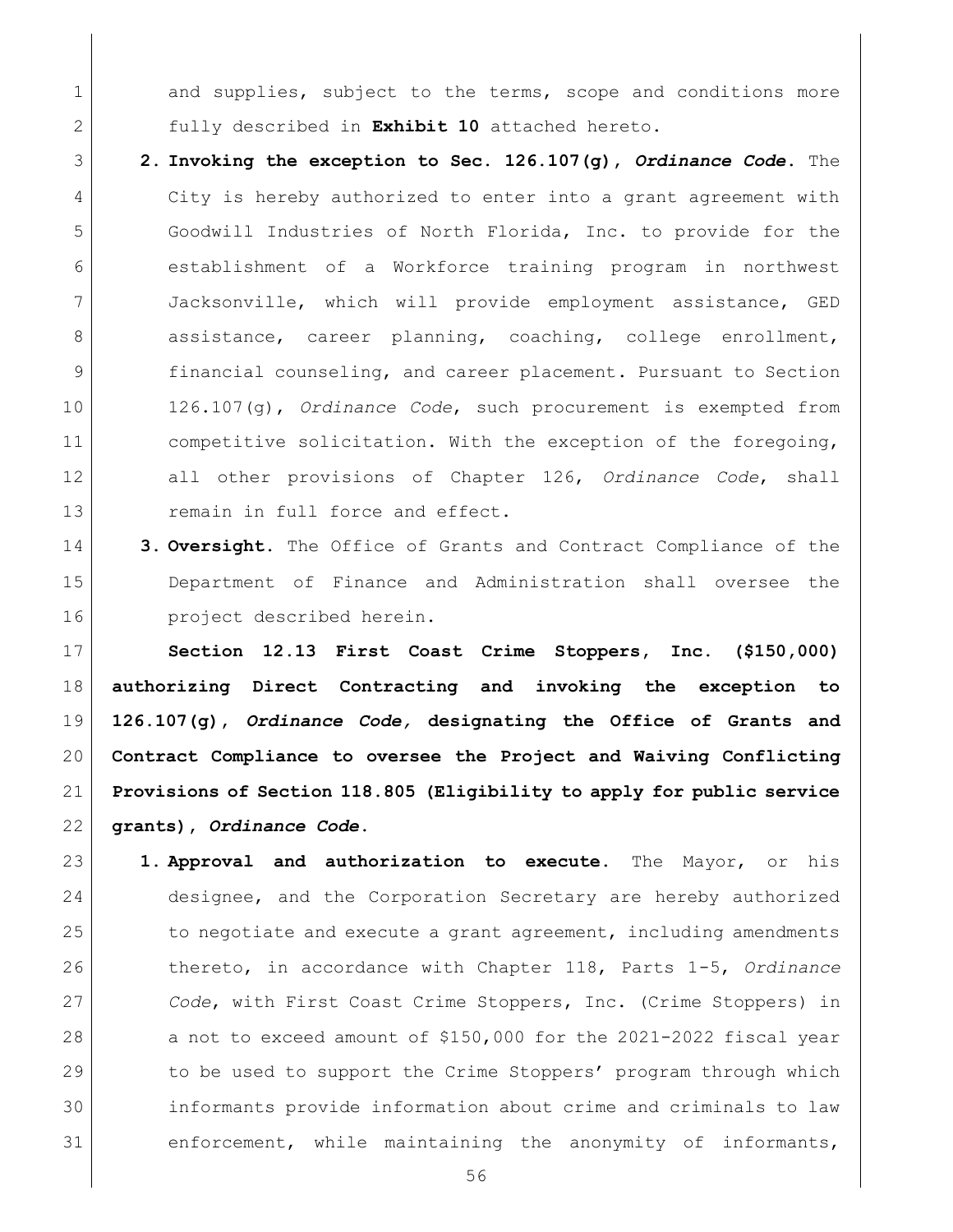1 subject to the terms, scope and conditions more fully described in **Exhibit 11** attached hereto.

- **2. Invoking the exception to Sec. 126.107(g),** *Ordinance Code***.** The 4 City is hereby authorized to enter into a grant agreement with First Coast Crime Stoppers, Inc. to provide funding to support 6 the Crime Stoppers program by funding costs for advertising and promotional materials. Pursuant to Section 126.107(g), *Ordinance Code*, such procurement is exempted from competitive 9 solicitation. With the exception of the foregoing, all other provisions of Chapter 126, *Ordinance Code*, shall remain in full 11 force and effect.
- **3. Oversight.** The Office of Grants and Contract Compliance of the Department of Finance and Administration shall oversee the project described herein.
- **4. Waiving Section 118.805 (Eligibility to Apply for Public Service Grants),** *Ordinance Code***.** Receipt of this Direct City Grant will not disqualify the recipient from eligibility to apply for funding under other City grant programs. The provisions of Section 118.805, *Ordinance Code*, to the contrary are hereby waived.

 **Section 12.14 Cure Violence Program ("Program") and five contractors (\$2,730,000), authorizing Direct Contracting and invoking the exception to 126.107(g),** *Ordinance Code,* **providing for expenditure of public funds on food pursuant to Section 106.203(b),** *Ordinance Code,* **designating the Office of Grants and Contract Compliance to oversee the Project.**

 **1. Approval and authorization to execute.** The Mayor, or his 28 designee, and the Corporation Secretary are hereby authorized 29 to execute separate contracts with five contractors to provide 30 services in support of the Program, which was established to 31 reduce and prevent shootings and killings in Jacksonville, said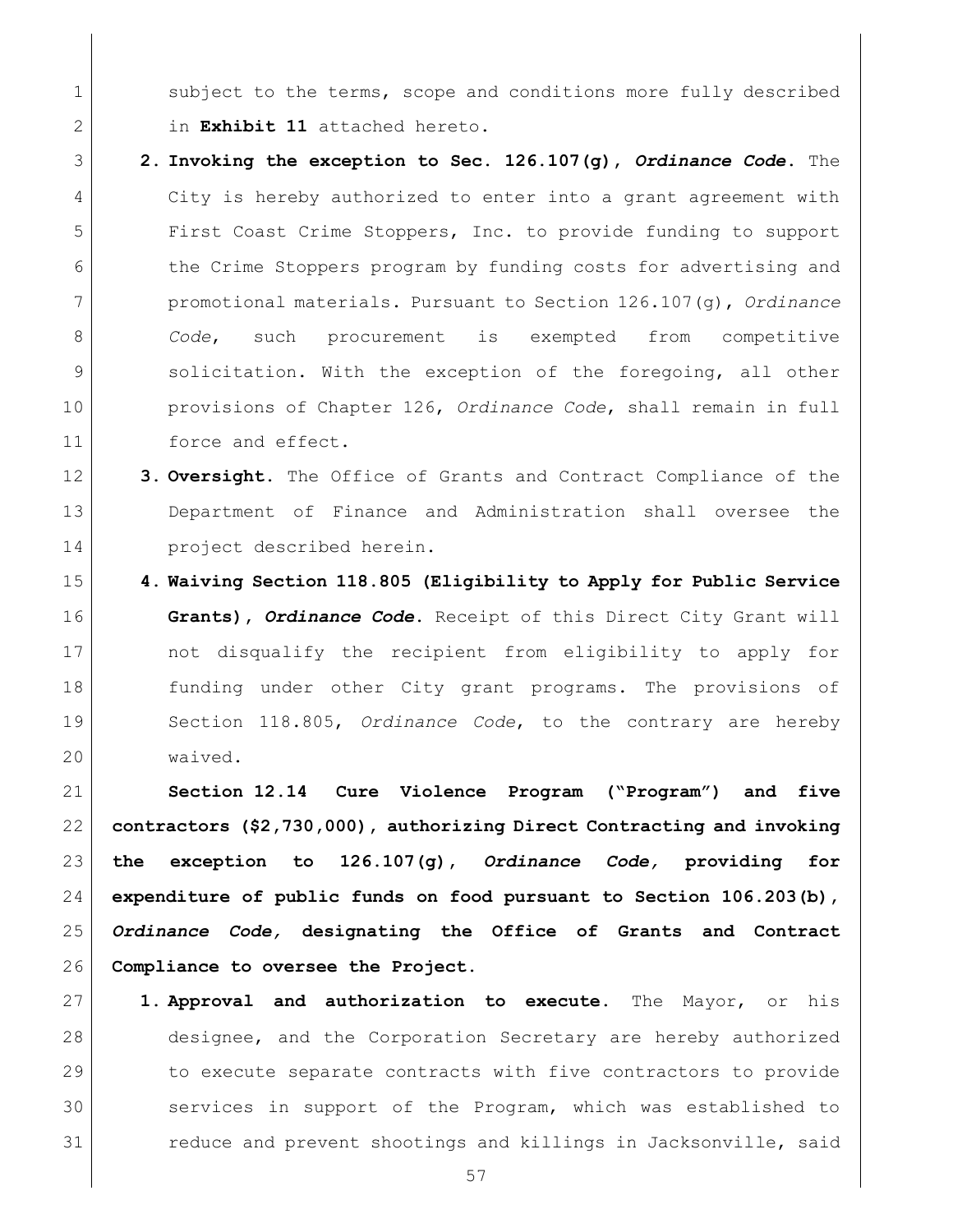1 contracts to cover the period from October 1, 2021 through 2 September 30, 2022 and to appropriate \$2,730,000 to provide 3 funding for the provision of services in support of the Program. 4 | Additionally, the Mayor, or his designee, and the Corporation 5 Secretary are hereby authorized to execute additional technical 6 amendments to these contracts, provided no modification to the 7 contracts may increase the financial obligations or the 8 liability of the City and any such modification shall be 9 technical only and shall be subject to appropriate legal review 10 and approval of the General Counsel, or his or her designee, and 11 all other appropriate action required by law.

- 12 **2. Approval and authorization to execute agreements with up to five** 13 **contractors.** The Mayor, or his designee, and the Corporation 14 Secretary, are hereby authorized to negotiate and execute 15 contracts with Cure Violence Global through its fiscal agent 16 Public Health Institute of Metropolitan Chicago in an amount not 17 to exceed \$150,000, Bridges to the Cure, LLC in an amount not 18 to exceed \$800,000, Reintegration Solutions, Inc. d/b/a Noah's 19 Ark Project in an amount not to exceed \$800,000, The Potter's 20 House Community Development Empowering Center, Inc. in an amount 21 not to exceed \$800,000 and Family Foundations of Northeast 22 Florida, Inc. in an amount not to exceed \$180,000 to accomplish 23 the intent of the Cure Violence Program and subject to the terms, 24 scope and conditions as more fully described in **Exhibit 12** 25 attached hereto.
- 26 **3. Invoking the exception to Section 126.107(g),** *Ordinance Code***.** 27 The City is hereby authorized to enter into agreements with Cure 28 Violence Global through its fiscal agent Public Health Institute 29 of Metropolitan Chicago, Bridges to the Cure, LLC, Reintegration 30 Solutions, Inc. d/b/a Noah's Ark Project, The Potter's House 31 Community Development Empowering Center, Inc. and Family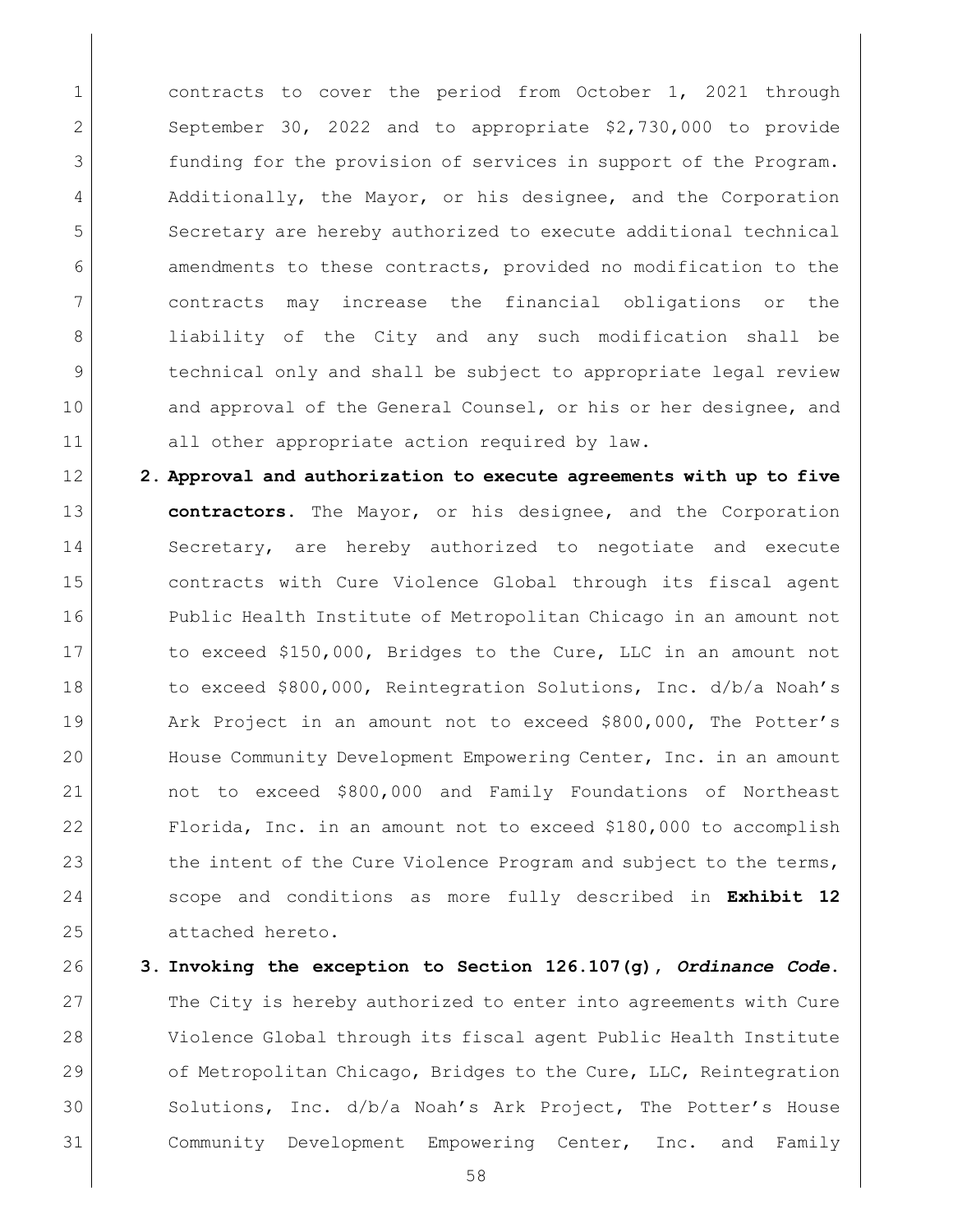1 Foundations of Northeast Florida, Inc., to provide services in 2 Support of the Program. Pursuant to Section 126.107(g), *Ordinance Code*, such procurement is exempted from competitive 4 solicitation. With the exception of the foregoing, all other provisions of Chapter 126, *Ordinance Code*, shall remain in full force and effect.

- **4. Expenditure of Public Funds on Food, pursuant to Section 106.203(b),** *Ordinance Code***.** The Program is authorized to expend funds (up to 5% of the total grant in the aggregate) on food 10 and beverage. The purpose of the Cure Violence grant is outreach 11 to the community to effectuate change with the goal of reducing violence. The food will be one source of interacting with the community at large to implement the Program.
- **5. Oversight.** The Office of Grants and Contract Compliance of the Department of Finance and Administration shall oversee the 16 Program described herein.

 **Section 12.15 Jacksonville Local Initiatives Support Corporation ("LISC") Small Business Grant Program ("Program") (\$1,000,000), authorizing Direct Contracting and invoking the exception to 126.107(g),** *Ordinance Code,* **designating the Office of Grants and Contract Compliance to oversee the Project and Waiving Conflicting Provisions of Section 118.805 (Eligibility to apply for public service grants),** *Ordinance Code***.**

- **1. Approval and authorization to execute.** The Mayor, or his designee, and the Corporation Secretary are hereby authorized 26 to negotiate and execute a grant agreement, including amendments thereto, in accordance with Chapter 118, Parts 1-5, *Ordinance Code*, with Jacksonville Local Initiatives Support Corporation ("LISC") in a not to exceed amount of \$1,000,000 for the 2021- 2022 fiscal year to be used to fund salaries, benefits, and re- grants in its Small Business Grant Program ("Program"), more
	-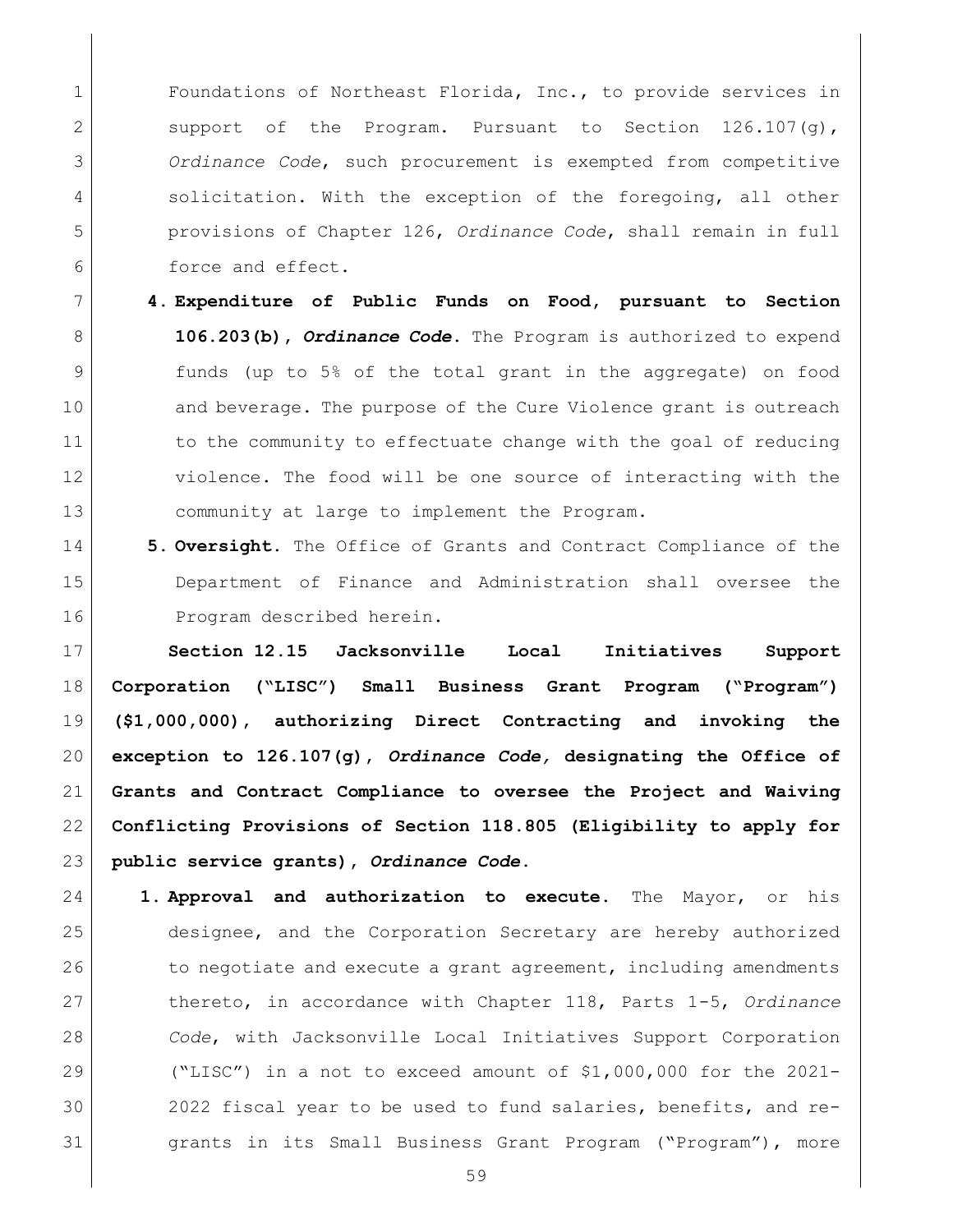fully described in **Revised Exhibit 13** attached hereto.

- **2. Invoking the exception to Sec. 126.107(g),** *Ordinance Code***.** The City is hereby authorized to enter into a grant agreement with 4 LISC to provide funding for costs for salaries, benefits, and re-grants. Pursuant to Section 126.107(g), *Ordinance Code*, such procurement is exempted from competitive solicitation. With the 7 exception of the foregoing, all other provisions of Chapter 126, *Ordinance Code*, shall remain in full force and effect.
- **3. Oversight.** The Office of Grants and Contract Compliance of the Department of Finance and Administration shall oversee the project described herein.
- **4. Waiving Section 118.805 (Eligibility to Apply for Public Service Grants),** *Ordinance Code***.** Receipt of this Direct City Grant will not disqualify the recipient from eligibility to apply for funding under other City grant programs. The provisions of Section 118.805, *Ordinance Code*, to the contrary are hereby waived.

 **Section 12.16 Volunteers in Medicine Jacksonville, Inc. (\$144,065), authorizing Direct Contracting and invoking the exception to 126.107(g),** *Ordinance Code,* **designating the Office of Grants and Contract Compliance to oversee the Project and Waiving Conflicting Provisions of Section 118.805 (Eligibility to apply for public service grants),** *Ordinance Code***.**

 **1. Approval and authorization to execute.** The Mayor, or his designee, and the Corporation Secretary are hereby authorized 26 to negotiate and execute a grant agreement, including amendments thereto, in accordance with Chapter 118, Parts 1-5, *Ordinance Code*, with Volunteers in Medicine Jacksonville, Inc. in a not to exceed amount of \$144,065 for the 2021-2022 fiscal year to 30 be used to support the Volunteers in Medicine Jacksonville, Inc. program more fully described in **Exhibit 14** attached hereto.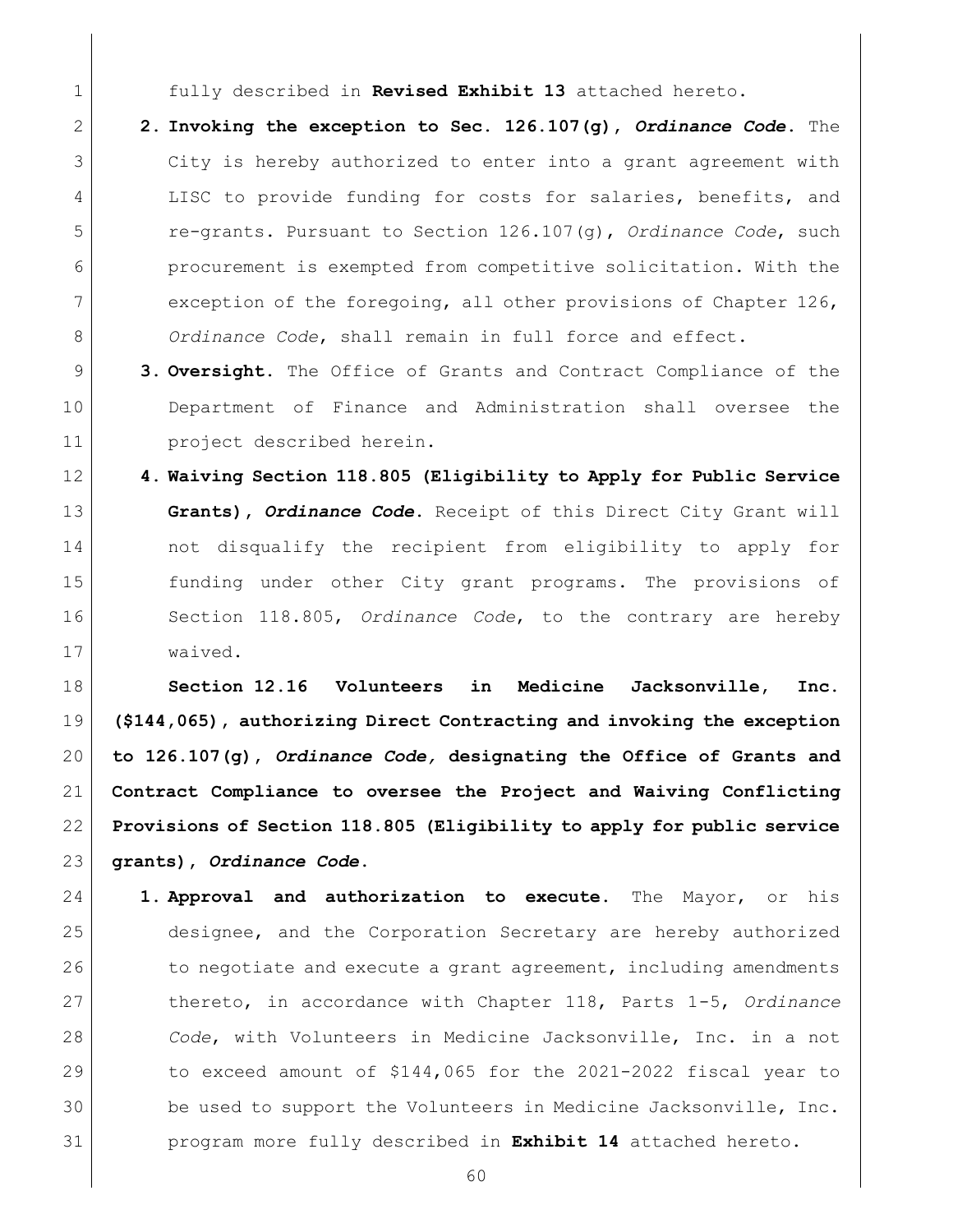- **2. Invoking the exception to Sec. 126.107(g),** *Ordinance Code***.** The 2 City is hereby authorized to enter into a grant agreement with Volunteers in Medicine Jacksonville, Inc. to provide funding to 4 support the Volunteers in Medicine Jacksonville, Inc. program 5 by funding costs for salaries, occupancy expenses, office expenses, and client medical expenses. Pursuant to Section 126.107(g), *Ordinance Code*, such procurement is exempted from 8 competitive solicitation. With the exception of the foregoing, all other provisions of Chapter 126, *Ordinance Code*, shall 10 remain in full force and effect.
- **3. Oversight.** The Office of Grants and Contract Compliance of the Department of Finance and Administration shall oversee the project described herein.
- **4. Waiving Section 118.805 (Eligibility to Apply for Public Service Grants),** *Ordinance Code***.** Receipt of this Direct City Grant will 16 16 not disqualify the recipient from eligibility to apply for funding under other City grant programs. The provisions of Section 118.805, *Ordinance Code*, to the contrary are hereby waived.

 **Section 12.17 The Fire Watch Project, Inc. ("Project") (\$100,000), authorizing Direct Contracting and invoking the exception to 126.107(g),** *Ordinance Code,* **designating the Office of Grants and Contract Compliance to oversee the Project and Waiving Conflicting Provisions of Section 118.805 (Eligibility to apply for public service grants),** *Ordinance Code***.**

- **1. Approval and authorization to execute.** The Mayor, or his designee, and the Corporation Secretary are hereby authorized 28 to negotiate and execute a grant agreement, including amendments thereto, in accordance with Chapter 118, Parts 1-5, *Ordinance Code*, with The Fire Watch Project, Inc. in a not to exceed amount of \$100,000 for the 2021-2022 fiscal year to be used to support
	-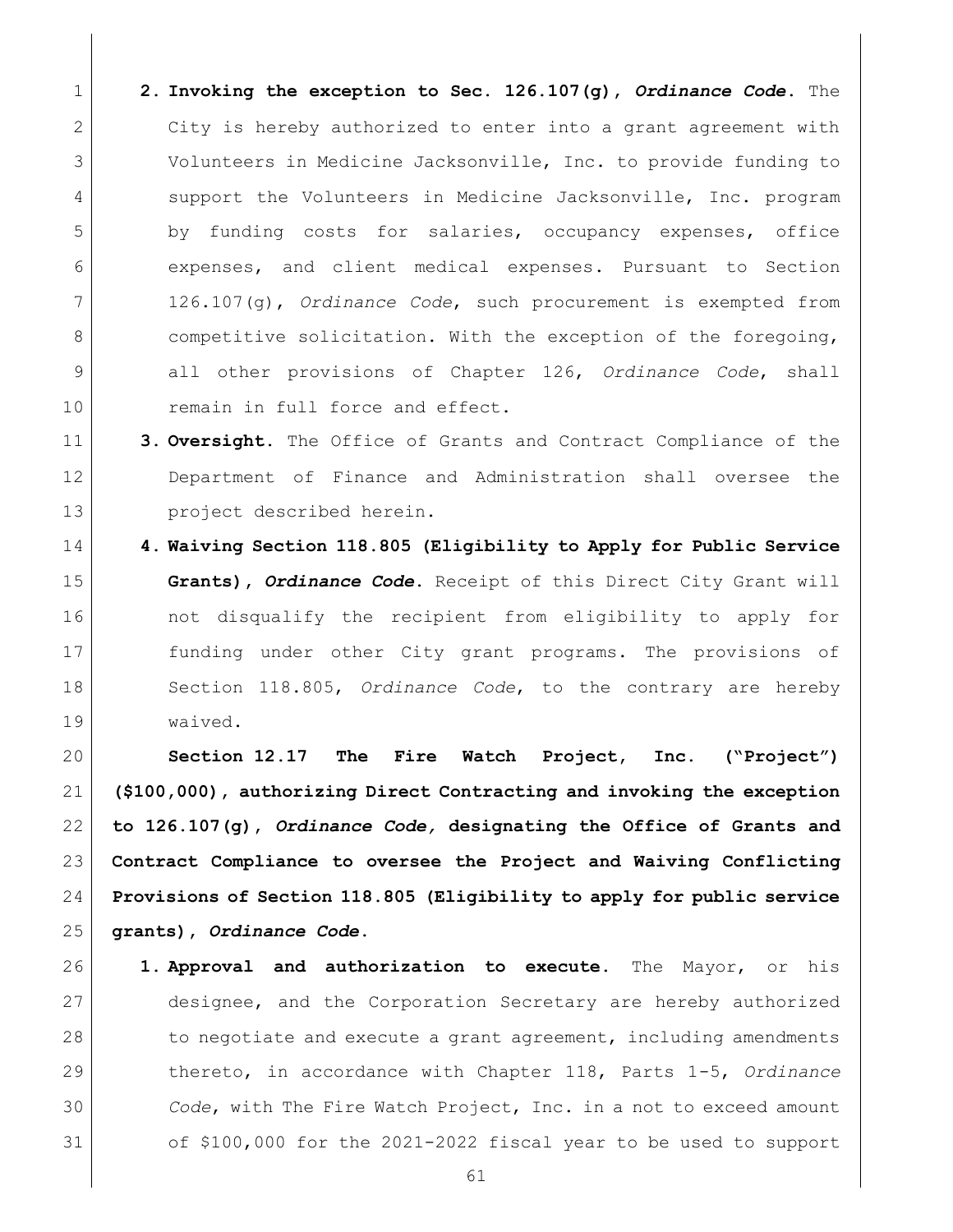the project more fully described in **Revised Exhibit 15** attached hereto.

- **2. Invoking the exception to Sec. 126.107(g),** *Ordinance Code***.** The City is hereby authorized to enter into a grant agreement with 5 The Fire Watch Project, Inc. to provide funding to support the project by funding costs for salaries, printing and advertising, outreach, digital and social media, micro-grants, payroll and 8 accounting services, and parking and tools. Pursuant to Section 126.107(g), *Ordinance Code*, such procurement is exempted from 10 competitive solicitation. With the exception of the foregoing, all other provisions of Chapter 126, *Ordinance Code*, shall 12 remain in full force and effect.
- **3. Oversight.** The Office of Grants and Contract Compliance of the Department of Finance and Administration shall oversee the **project** described herein.
- **4. Waiving Section 118.805 (Eligibility to Apply for Public Service Grants),** *Ordinance Code***.** Receipt of this Direct City Grant will not disqualify the recipient from eligibility to apply for funding under other City grant programs. The provisions of Section 118.805, *Ordinance Code*, to the contrary are hereby waived.

 **Section 12.18 The Pollock Group, LLC for the Florida Black Expo ("Program") (\$25,000), authorizing Direct Contracting and invoking the exception to 126.107(g),** *Ordinance Code,* **Designating the Office of Grants and Contract Compliance to oversee the Project and Waiving Conflicting Provisions of Section 118.805 (Eligibility to apply for public service grants),** *Ordinance Code***.**

 **1. Approval and authorization to execute.** The Mayor, or his designee, and the Corporation Secretary are hereby authorized to negotiate and execute a grant agreement, including amendments thereto, in accordance with Chapter 118, Parts 1-5, *Ordinance*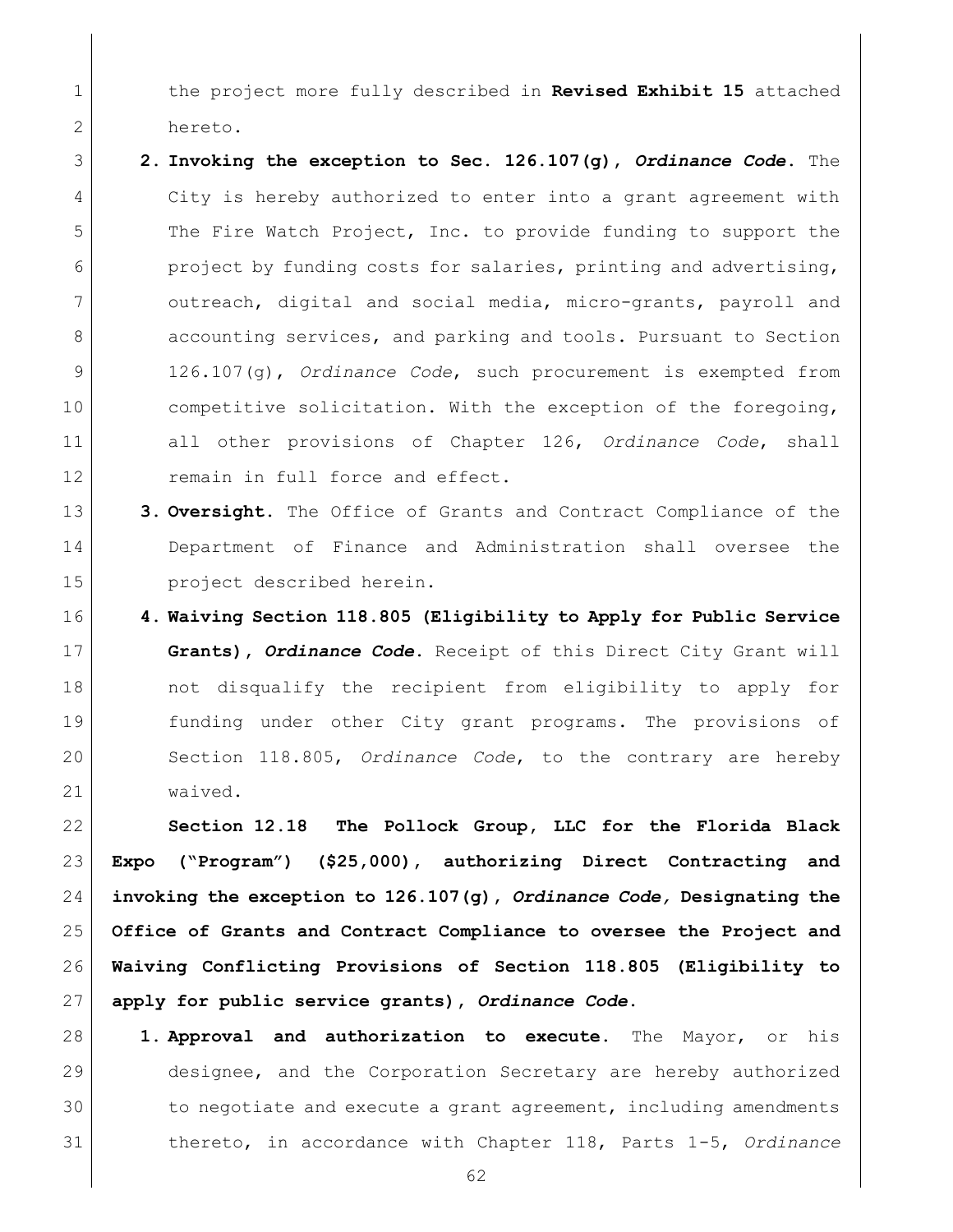*Code*, with The Pollock Group, LLC for the Florida Black Expo in 2 a not to exceed amount of \$25,000 for the 2021-2022 fiscal year 3 to be used to support the Florida Black Expo more fully described in **Revised Exhibit 16** attached hereto.

- **2. Invoking the exception to Sec. 126.107(g),** *Ordinance Code***.** The City is hereby authorized to enter into a grant agreement with The Pollock Group, LLC for the Florida Black Expo to provide 8 funding to support the program by funding costs for salaries, 9 benefits, facility rental, and expo-related event costs. Pursuant to Section 126.107(g), *Ordinance Code*, such procurement 11 is exempted from competitive solicitation. With the exception of the foregoing, all other provisions of Chapter 126, *Ordinance Code*, shall remain in full force and effect.
- **3. Oversight.** The Office of Grants and Contract Compliance of the Department of Finance and Administration shall oversee the project described herein.
- **4. Waiving Section 118.805 (Eligibility to Apply for Public Service Grants),** *Ordinance Code***.** Receipt of this Direct City Grant will not disqualify the recipient from eligibility to apply for funding under other City grant programs. The provisions of Section 118.805, *Ordinance Code*, to the contrary are hereby waived.

 **Section 12.19 Farm Share, Inc. (\$1,100,000) authorizing Direct Contracting and invoking the exception to 126.107(g),** *Ordinance Code,*  **Designating the Office of Economic Development to oversee the Project.** 

 **1. Approval and authorization to execute.** The Mayor, or his 28 designee, and the Corporation Secretary are hereby authorized 29 to negotiate and execute a grant agreement, including amendments thereto, in accordance with Chapter 118, Parts 1-5, *Ordinance Code*, with Farm Share, Inc. in a not to exceed amount of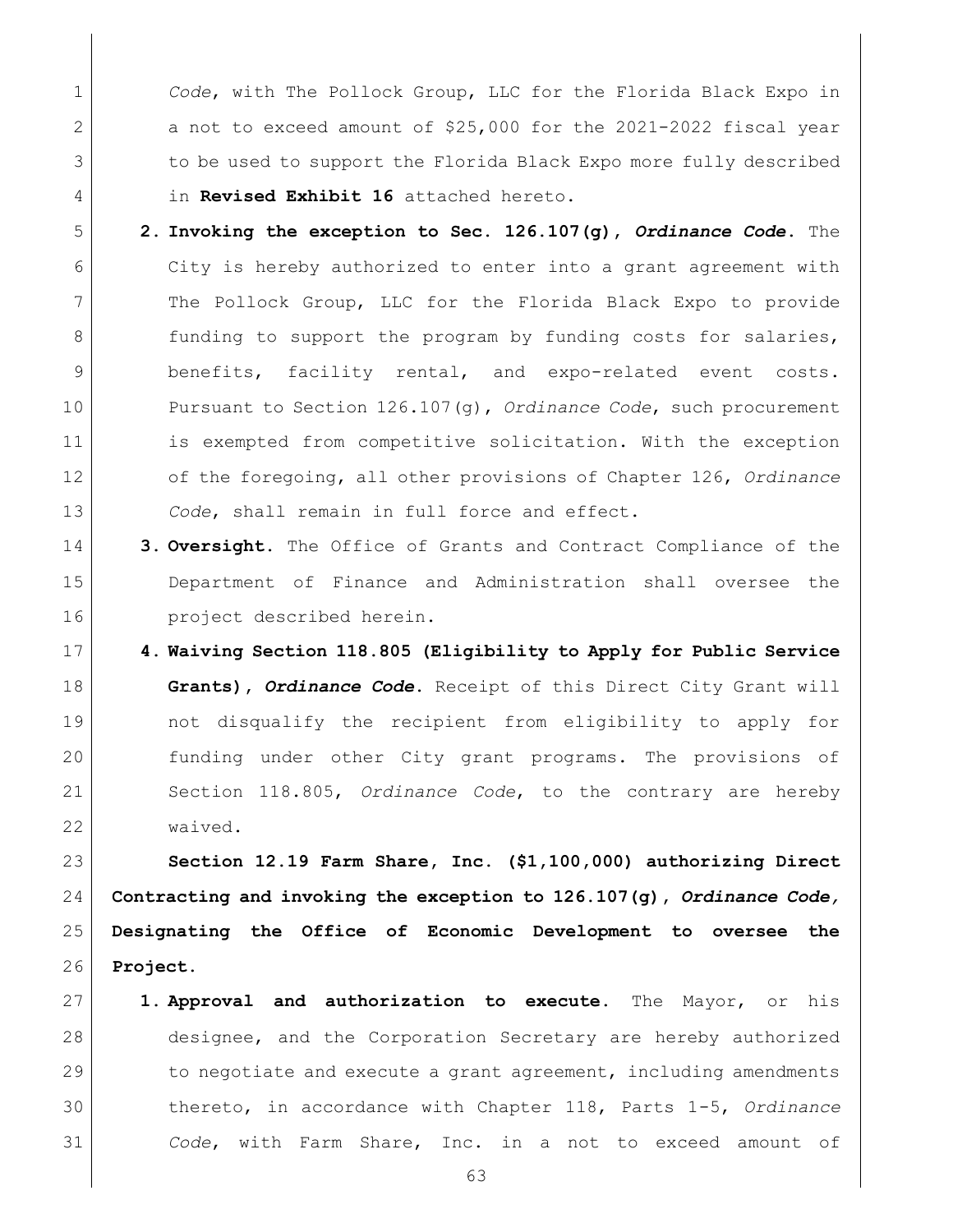$\vert$  \$1,100,000 for the 2021-2022 fiscal year to be used for the occupancy and warehousing for the Farm Share program, subject 3 to the terms, scope and conditions more fully described in **Exhibit 17** attached hereto.

- **2. Invoking the exception to Sec. 126.107(g),** *Ordinance Code***.** The City is hereby authorized to enter into a grant agreement with Farm Share, Inc. to provide funding for the occupancy and warehousing for the Farm Share program. Pursuant to Section 126.107(g), *Ordinance Code*, such procurement is exempted from 10 competitive solicitation. With the exception of the foregoing, all other provisions of Chapter 126, *Ordinance Code*, shall 12 remain in full force and effect.
- **3. Oversight.** The Office of Economic Development shall oversee the 14 agreement described herein.

 **Section 12.20 Regional Food Bank of Northeast Florida, Inc. d/b/a Feeding Northeast Florida (\$1,200,000) authorizing Direct Contracting and invoking the exception to 126.107(g),** *Ordinance Code***, Designating the Office of Economic Development to oversee the Project.** 

- **1. Approval and authorization to execute.** The Mayor, or his designee, and the Corporation Secretary are hereby authorized 22 to negotiate and execute a grant agreement, including amendments thereto, in accordance with Chapter 118, Parts 1-5, *Ordinance Code*, with Regional Food Bank of Northeast Florida, Inc. d/b/a Feeding Northeast Florida in a not to exceed amount of \$1,200,000 26 for the 2021-2022 fiscal year to be used for the acquisition, 27 renovation and equipping of the Beaver Street Farmers Market, 28 subject to the terms, scope and conditions more fully described in **Revised Exhibit 18** attached hereto.
- **2. Invoking the exception to Sec. 126.107(g),** *Ordinance Code***.** The City is hereby authorized to enter into a grant agreement with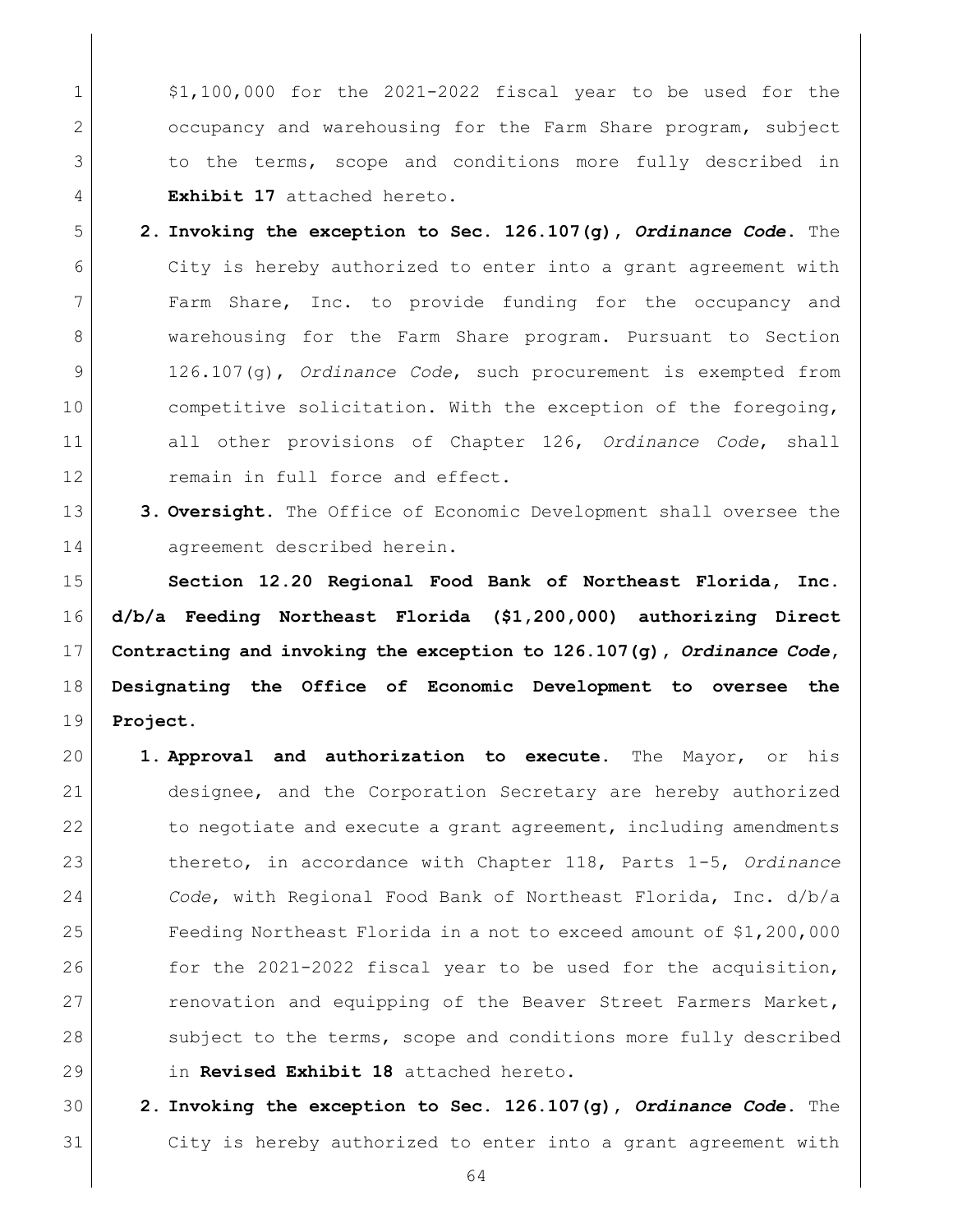1 Regional Food Bank of Northeast Florida, Inc. d/b/a Feeding Northeast Florida to provide funding for the acquisition, renovation and equipping of the Beaver Street Farmers Market. Pursuant to Section 126.107(g), *Ordinance Code*, such procurement is exempted from competitive solicitation. With the exception of the foregoing, all other provisions of Chapter 126, *Ordinance Code*, shall remain in full force and effect.

 **3. Oversight.** The Office of Economic Development shall oversee the 9 agreement described herein.

 **Section 12.21 Friends of the Brentwood Public Library, Inc. (\$25,000), authorizing Direct Contracting and invoking the exception to 126.107(g),** *Ordinance Code,* **providing for expenditure of public funds on food pursuant to Section 106.203(b),** *Ordinance Code***.**

- **1. Approval and authorization to execute.** The Mayor, or his designee, and the Corporation Secretary are hereby authorized 16 to negotiate and execute a grant agreement, including amendments 17 thereto, in accordance with Chapter 118, Parts 1, 2, 4 and 5, *Ordinance Code*, with Friends of the Brentwood Public Library, 19 Inc. for the James Weldon Johnson Writer's Festival in a not to exceed amount of \$25,000 for the 2021-2022 fiscal year as more fully described in **Exhibit 20** attached hereto.
- **2. Invoking the exception to Sec. 126.107(g),** *Ordinance Code***.** The City is hereby authorized to enter into a grant agreement with 24 Friends of the Brentwood Public Library, Inc. for programming 25 associated with the James Weldon Johnson Writer's Festival. Pursuant to Section 126.107(g), *Ordinance Code*, such procurement is exempted from competitive solicitation. With the exception of the foregoing, all other provisions of Chapter 126, *Ordinance Code*, shall remain in full force and effect.
- **3. Expenditure of Public Funds on Food, pursuant to Section 106.203(b),** *Ordinance Code***.** The Program is authorized to expend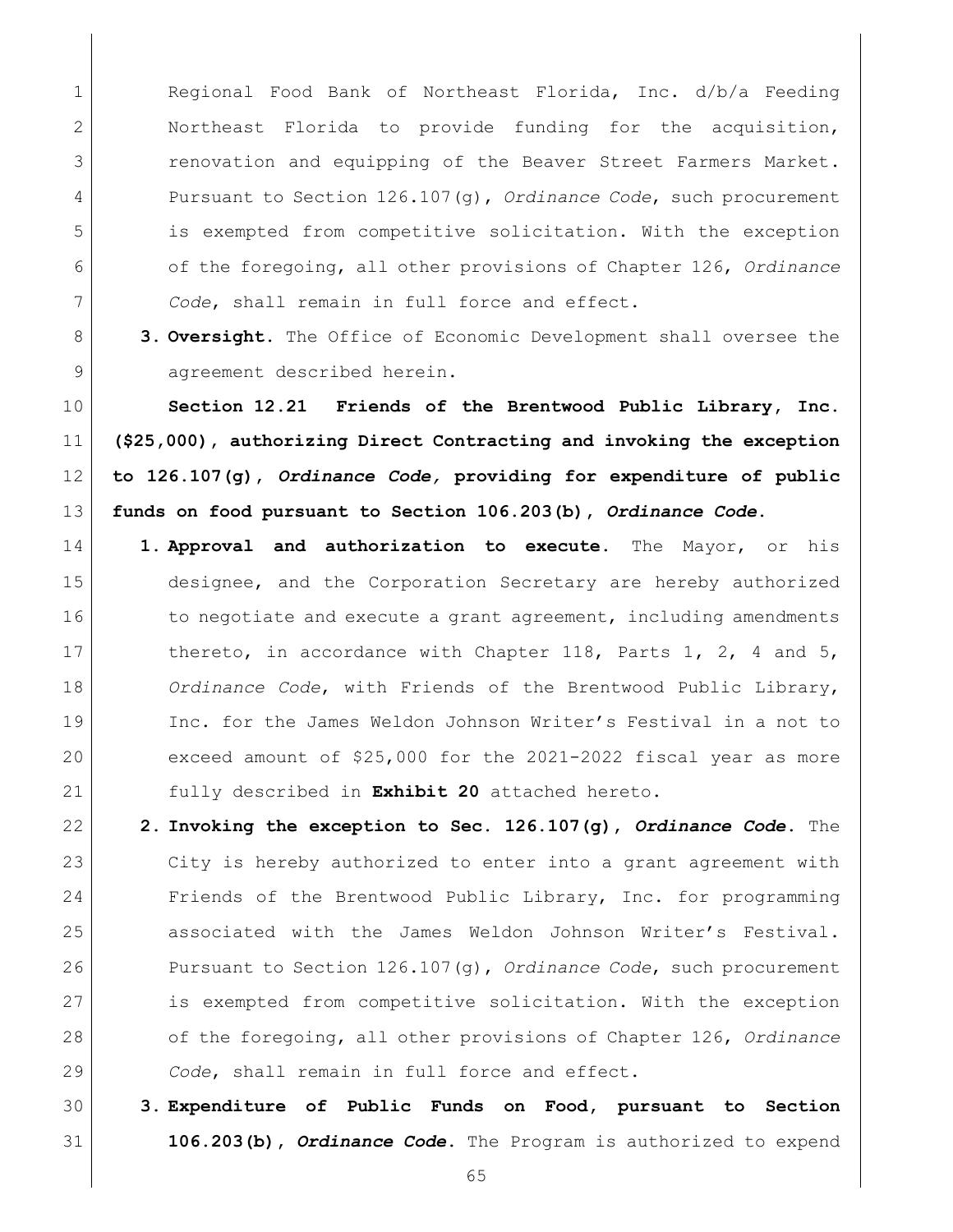1 funds (up to 5% of the total grant in the aggregate) on food and beverage. The purpose of the James Weldon Johnson Writer's Festival is outreach to the community to effectuate change with 4 the goal of increasing interest in reading. The food will be one source of interacting with the community at large to implement the program.

- **4. Oversight.** The Jacksonville Public Library shall oversee the 8 project described herein.
- **5. Waiving Section 118.805 (Eligibility to Apply for Public Service Grants),** *Ordinance Code***.** Receipt of this Direct City Grant will not disqualify the recipient from eligibility to apply for funding under other City grant programs. The provisions of Section 118.805, *Ordinance Code*, to the contrary are hereby waived.

 **Section 12.22 NE Florida Sober Living Alliance, Inc. (\$25,000), authorizing Direct Contracting and invoking the exception to 126.107(g),** *Ordinance Code,* **Designating the Office of Grants and Contract Compliance of the Department of Finance and Administration to oversee the Project, Waiving Section 118.805 (Eligibility to Apply for Public Service Grants),** *Ordinance Code***.**

- **1. Approval and authorization to execute.** The Mayor, or his designee, and the Corporation Secretary are hereby authorized 23 to negotiate and execute a grant agreement, including amendments thereto, in accordance with Chapter 118, Parts 1 - 5, *Ordinance Code*, with NE Florida Sober Living Alliance, Inc. for the 26 administration of the Jumpstart program in a not to exceed amount 27 of \$25,000 for the 2021-2022 fiscal year, which may be expended 28 over a two year term through fiscal year 2022-2023, as more fully described in **Exhibit 21** attached hereto.
- **2. Invoking the exception to Sec. 126.107(g),** *Ordinance Code***.** The City is hereby authorized to enter into a grant agreement with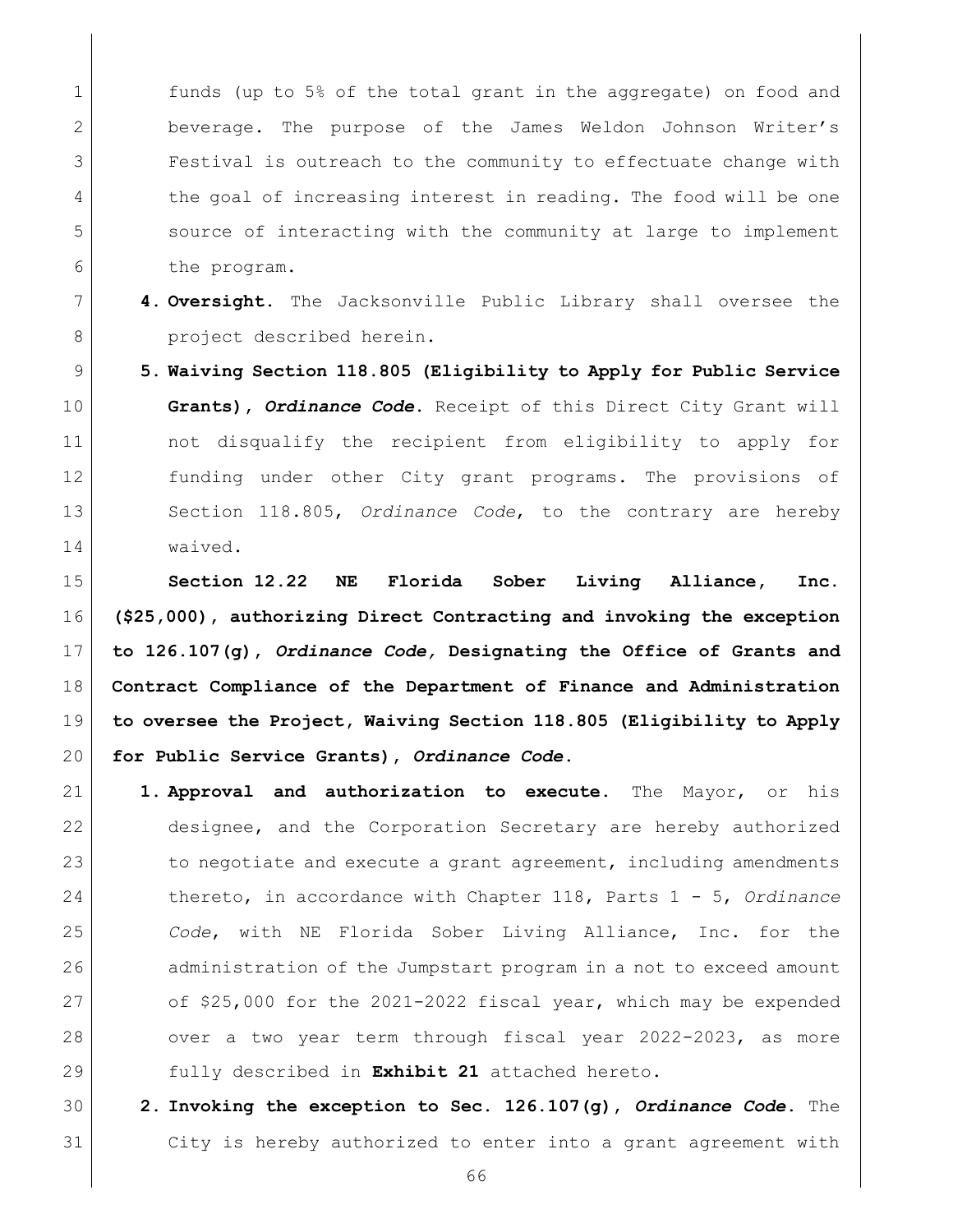1 NE Florida Sober Living Alliance, Inc. for continuation of the Jumpstart program. Pursuant to Section 126.107(g), *Ordinance Code*, such procurement is exempted from competitive 4 solicitation. With the exception of the foregoing, all other provisions of Chapter 126, *Ordinance Code*, shall remain in full **force** and effect.

- **3. Oversight.** The Office of Grants and Contract Compliance of the 8 Department of Finance and Administration shall oversee the **project** described herein.
- **4. Waiving Section 118.805 (Eligibility to Apply for Public Service Grants),** *Ordinance Code***.** Receipt of this Direct City Grant will not disqualify the recipient from eligibility to apply for funding under other City grant programs. The provisions of Section 118.805, *Ordinance Code*, to the contrary are hereby waived.

 **Section 12.23 M.A.D. D.A.D.S., Jacksonville Chapter, Inc. (\$15,000), authorizing Direct Contracting and invoking the exception to 126.107(g),** *Ordinance Code,* **providing for expenditure of public funds on food pursuant to Section 106.203(b), designating the Office of Grants and Contract Compliance to oversee the Project.**

- **1. Approval and authorization to execute.** The Mayor, or his designee, and the Corporation Secretary are hereby authorized 23 to negotiate and execute a grant agreement, including amendments 24 thereto, in accordance with Chapter 118, Parts 1, 2, 4 and 5, *Ordinance Code*, with M.A.D. D.A.D.S., Jacksonville Chapter, Inc. in a not to exceed amount of \$15,000 for the 2021-2022 fiscal year to be used for the Sankofa program as more fully described in **Exhibit 22** attached hereto.
- **2. Invoking the exception to Sec. 126.107(g),** *Ordinance Code***.** The City is hereby authorized to enter into a grant agreement with 31 | M.A.D. D.A.D.S., Jacksonville Chapter, Inc. for the Sankofa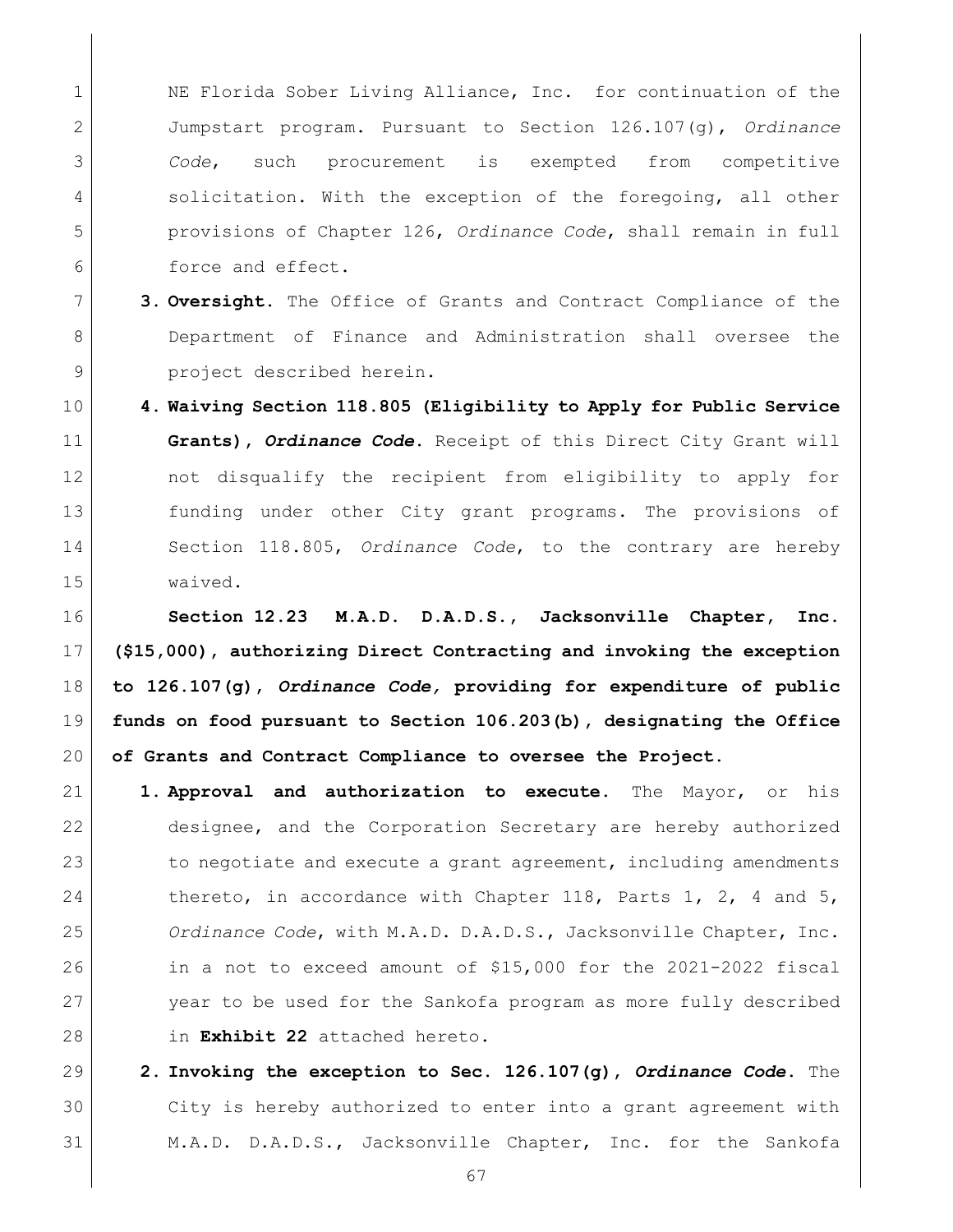program. Pursuant to Section 126.107(g), *Ordinance Code*, such procurement is exempted from competitive solicitation. With the 3 exception of the foregoing, all other provisions of Chapter 126, *Ordinance Code*, shall remain in full force and effect.

- **3. Expenditure of Public Funds on Food, pursuant to Section 106.203(b),** *Ordinance Code***.** The Program is authorized to expend funds (up to 5% of the total grant in the aggregate) on food 8 and beverage. The purpose of this 8-week curriculum 9 concentrates on the daily problems facing each participant, learning skills and goal setting while building strong values and principles that will ultimately enable participants to function in everchanging neighborhoods within the city. Upon completion of the program, there is graduation dinner to 14 celebrate the end of the course. The food will be provided 15 during the graduation dinner.
- **4. Oversight.** The Office of Grants and Contract Compliance of the Department of Finance and Administration shall oversee the project described herein.
- **5. Waiving Section 118.805 (Eligibility to Apply for Public Service Grants),** *Ordinance Code***.** Receipt of this Direct City Grant will not disqualify the recipient from eligibility to apply for funding under other City grant programs. The provisions of Section 118.805, *Ordinance Code*, to the contrary are hereby waived.

 **Section 12.24 Angela Spears Communications, LLC. (\$100,000), authorizing Direct Contracting and invoking the exception to 126.107(g),** *Ordinance Code,* **providing for expenditure of public funds on food pursuant to Section 106.203(b), designating the Office of Grants and Contract Compliance to oversee the Project.**

 **1. Approval and authorization to execute.** The Mayor, or his designee, and the Corporation Secretary are hereby authorized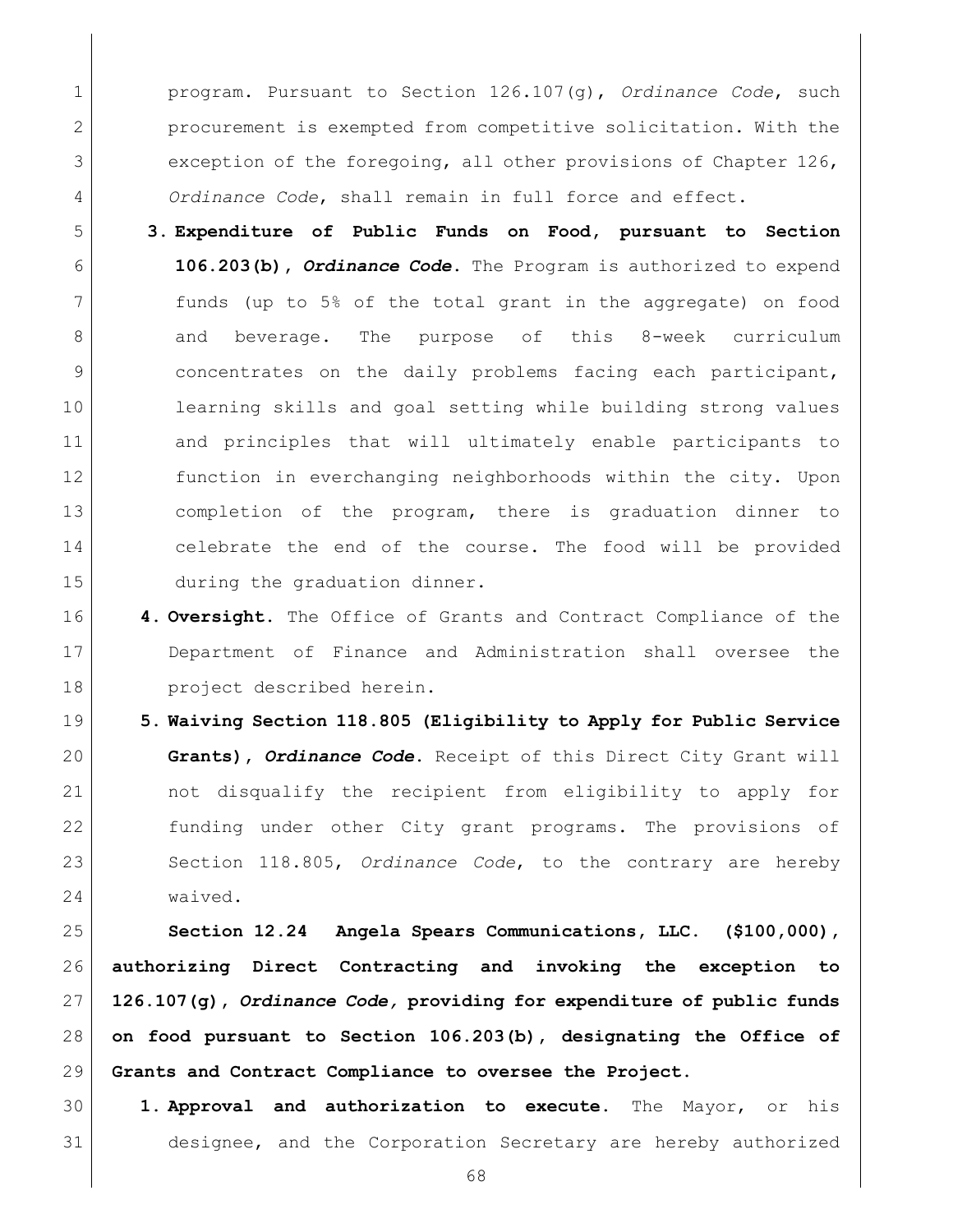1 to negotiate and execute a grant agreement, including amendments 2 thereto, in accordance with Chapter 118, Parts 1, 2, 4 and 5, *Ordinance Code*, with Angela Spears Communications, LLC. for a public awareness campaign in a not to exceed amount of \$100,000 for the 2021-2022 fiscal year to be used for a program entitled "Violent Crime, Trauma and Mental Health: Impact on the Community" as more fully described in **Exhibit 23** attached hereto.

- **2. Invoking the exception to Sec. 126.107(g),** *Ordinance Code***.** The City is hereby authorized to enter into a grant agreement with Angela Spears Communications, LLC. for a public awareness campaign entitled "Violent Crime, Trauma and Mental Health: 13 Impact on the Community". Pursuant to Section 126.107(q), *Ordinance Code*, such procurement is exempted from competitive 15 solicitation. With the exception of the foregoing, all other provisions of Chapter 126, *Ordinance Code*, shall remain in full 17 force and effect.
- **3. Expenditure of Public Funds on Food, pursuant to Section 106.203(b),** *Ordinance Code***.** The Program is authorized to expend funds (up to 5% of the total grant in the aggregate) on food and beverage. The purpose of the public awareness campaign is 22 outreach to the community to effectuate change with the goal of 23 reducing violence and improving mental health. The food will be one source of interacting with the community at large to 25 implement the public awareness campaign.
- **4. Oversight.** The Office of Grants and Contract Compliance of the Department of Finance and Administration shall oversee the project described herein.

 **Part XIII. Community Redevelopment Agency Budgets. Section 13.1 Renew Arlington Community Redevelopment Agency budget and carryover language.**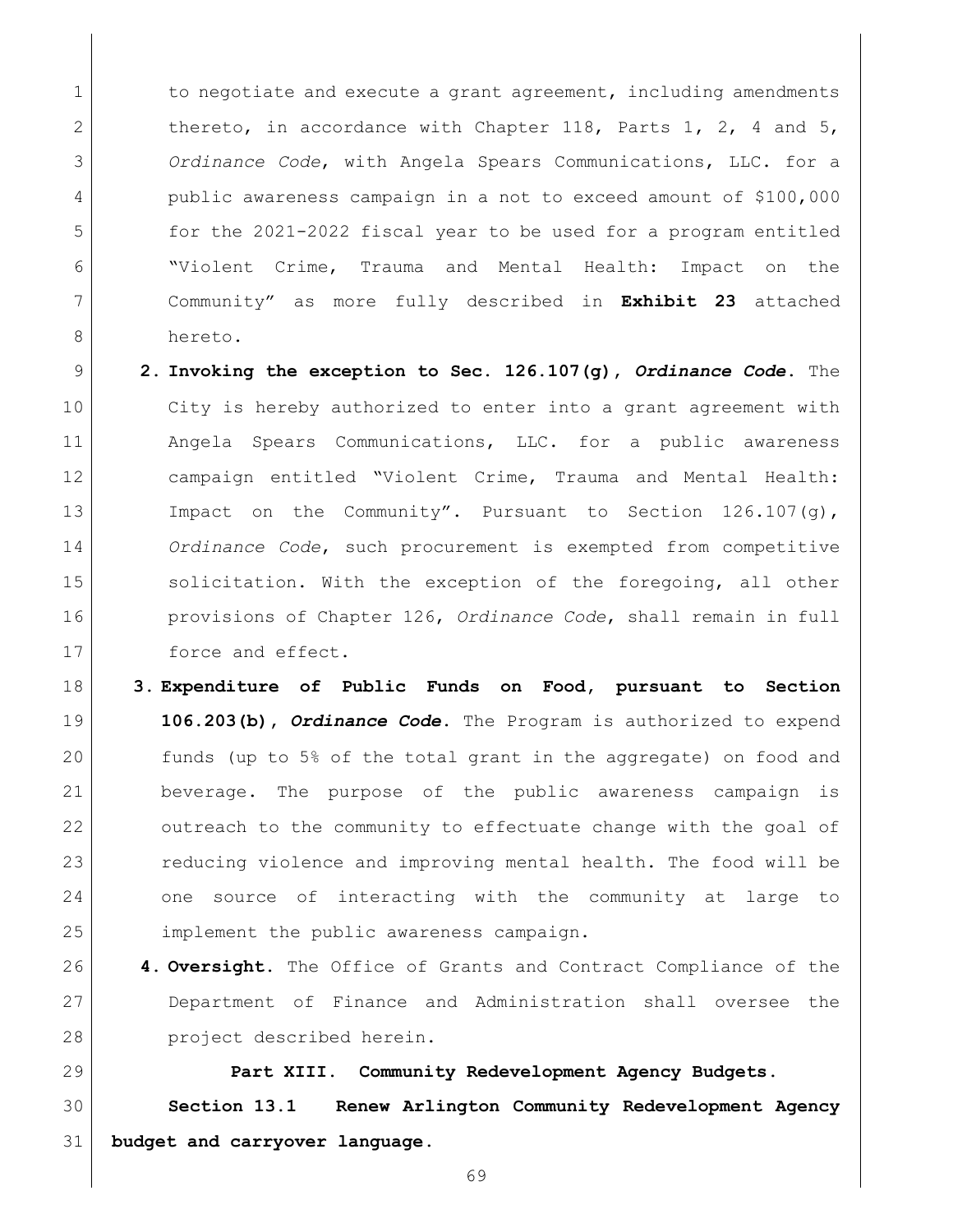1 The Jacksonville City Council seated as the Renew Arlington Community Redevelopment Agency ("Renew Arlington CRA"), pursuant to §163.357, F.S., for the Renew Arlington Community Redevelopment Area has approved the Renew Arlington CRA 2021-2022 budget. From the estimated operating and other revenues set forth on **Revised Schedule S**, there are hereby appropriated the sums set forth on **Revised Schedule S** for the indicated purposes of the Renew Arlington CRA. The estimated revenues and appropriations provided therein, together with 9 the other applicable provisions of this ordinance, shall constitute the annual budget and appropriations for the Renew Arlington CRA for its fiscal year beginning October 1, 2021 and ending September 30, 12 2022, which budget is hereby adopted and approved by the Council.

 **Section 13.2 KingSoutel Crossing Community Redevelopment Agency budget and carryover language.**

15 The Jacksonville City Council seated as the KingSoutel Crossing Community Redevelopment Agency ("KingSoutel Crossing CRA"), pursuant to §163.357, F.S., for the KingSoutel Crossing Community Redevelopment Area has approved the KingSoutel Crossing CRA 2021-2022 budget. From the estimated operating and other revenues set forth on **Schedule T**, there are hereby appropriated the sums set forth on **Schedule T** for the indicated purposes of the KingSoutel Crossing CRA. The estimated revenues and appropriations provided therein, together with the other applicable provisions of this ordinance, shall constitute the annual budget and appropriations for the KingSoutel Crossing CRA for its fiscal year beginning October 1, 2021 and ending September 30, 2022, which budget is hereby adopted and approved by the Council.

 **Section 13.3 Jacksonville International Airport Community Redevelopment Agency budget and carryover language.**

 The Jacksonville City Council seated as the Jacksonville International Airport Community Redevelopment Agency ("JIA CRA"),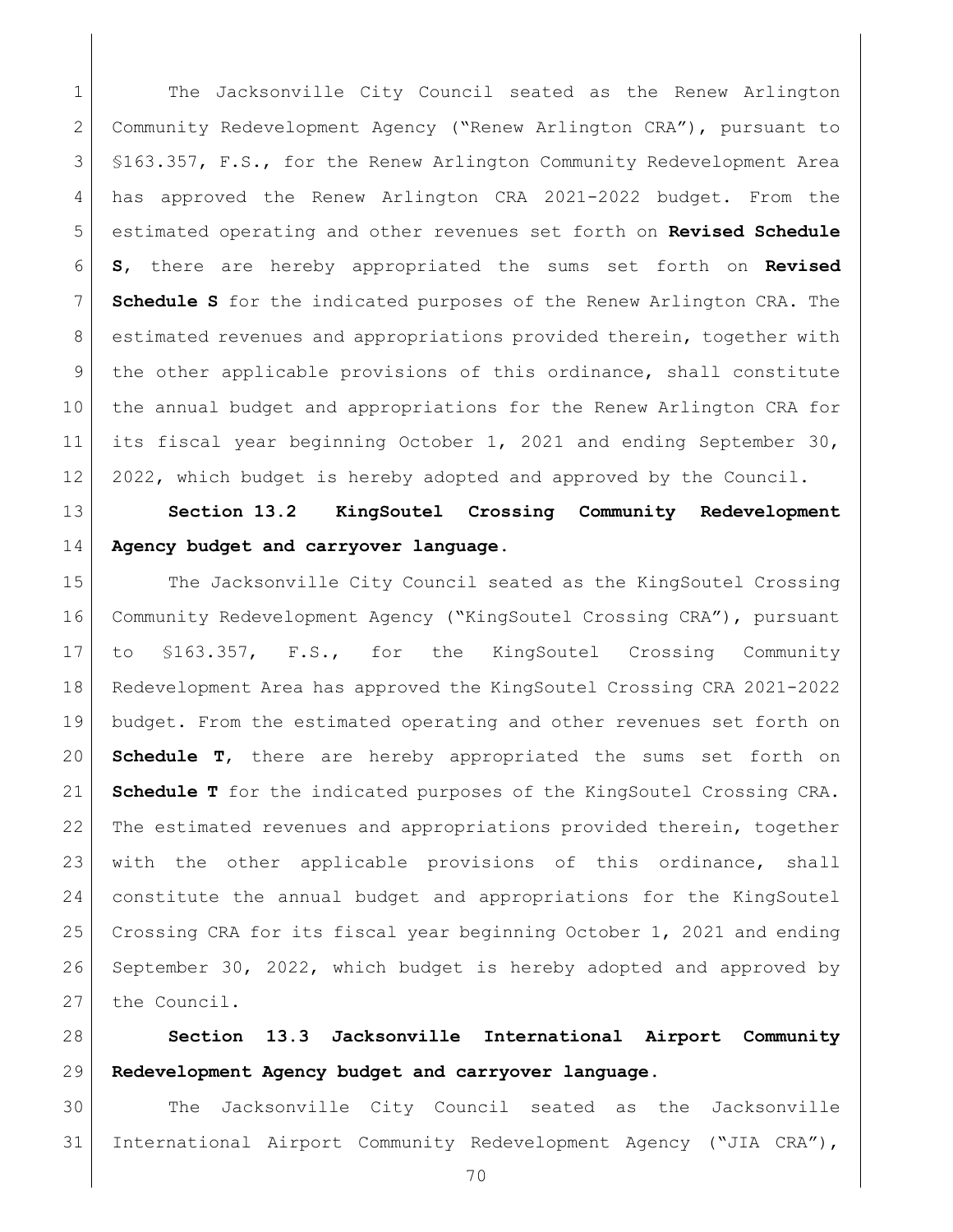pursuant to §163.357, *F.S.*, for the Jacksonville International Airport Community Redevelopment Area has approved the JIA CRA 2021- 2022 budget. From the estimated operating and other revenues set forth on **Schedule U**, there are hereby appropriated the sums set forth on **Schedule U** for the indicated purposes of the JIA CRA. The estimated revenues and appropriations provided therein, together with the other applicable provisions of this ordinance, shall constitute the annual 8 budget and appropriations for the JIA CRA for its fiscal year beginning October 1, 2021 and ending September 30, 2022, which budget 10 is hereby adopted and approved by the Council.

## **Section 13.4 DIA Community Redevelopment Agency and carryover language.**

 The Downtown Investment Authority seated as the Community Redevelopment Agency ("DIA CRA") for the Downtown Northbank Community Redevelopment Area and the Southside Community Redevelopment Area has approved the 2021-2022 budget for the Community Redevelopment Agency. From the estimated operating and other revenues set forth on **Revised Schedule V**, there are hereby appropriated the sums set forth on **Revised Schedule V** for the indicated purposes of the Downtown Northbank Community Redevelopment Area and the Southside Community Redevelopment Area. The estimated revenues and appropriations provided therein, together with the other applicable provisions of this ordinance, shall constitute the annual budget and appropriations for the Downtown Investment Authority Community Redevelopment Areas for its fiscal year beginning October 1, 2021 and ending September 26 30, 2022, which budget is hereby adopted and approved by the Council.

**Part XIV. Duval County Tourist Development Council.**

 **Section 14.1 Duval County Tourist Development Council (TDC) budget.**

 Pursuant to Section 70.105, *Ordinance Code*, the Tourist Development Council (TDC) shall annually submit a proposed budget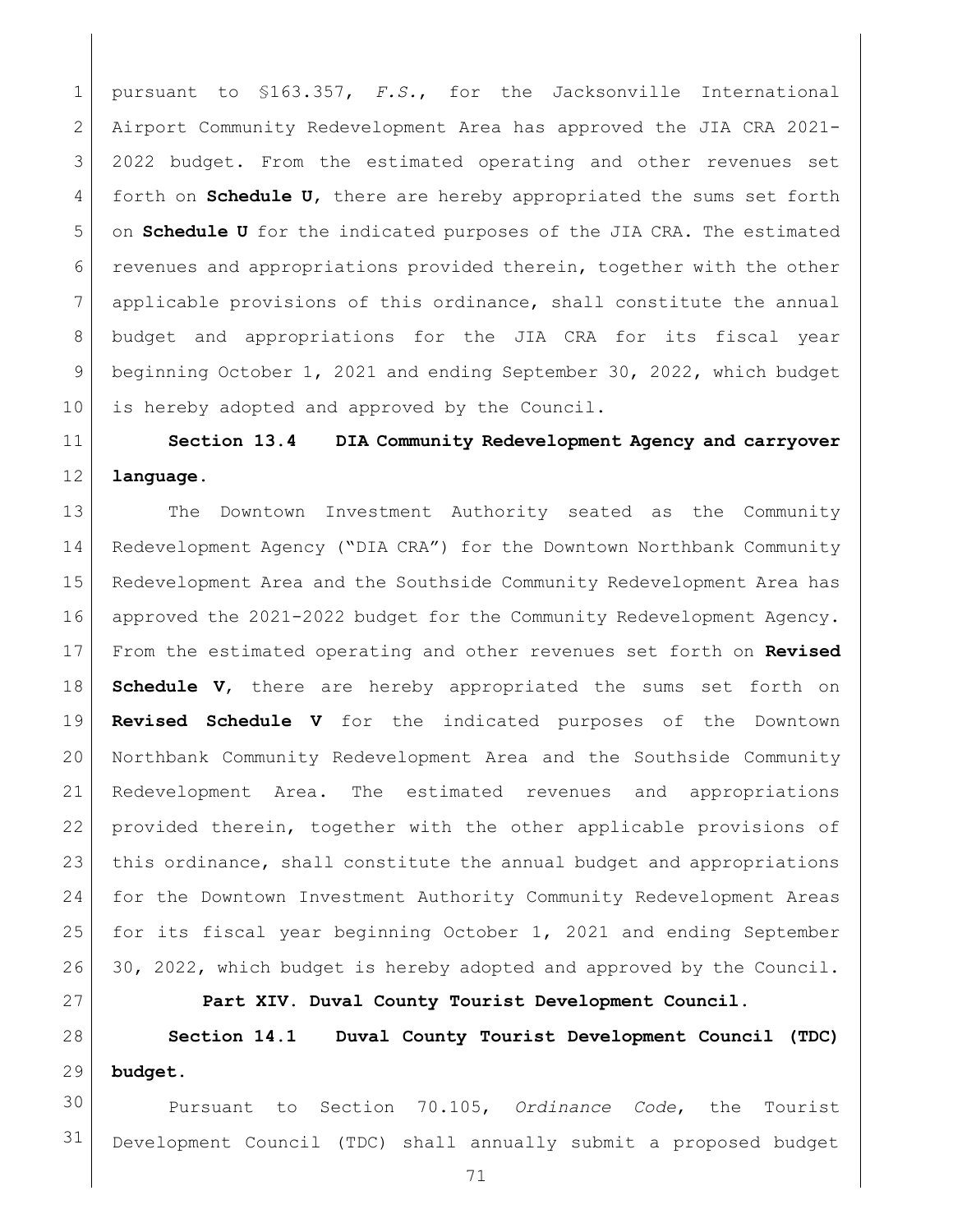to the Mayor, to be included as part of the annual budget. The  $2 \mid$  Tourist Development Council shall administer the budget approved by the City Council in accordance with the Tourist Development Plan, subject to the provisions of [Chapter 106](https://library.municode.com/fl/jacksonville/codes/code_of_ordinances?nodeId=TITVADPE_CH106BUACCO) and [Chapter 666.](https://library.municode.com/fl/jacksonville/codes/code_of_ordinances?nodeId=TITXVIIILIRE_CH666DUCOTODEPL) The TDC budget for the 2021-2022 fiscal year is as set forth in **Revised Schedule W**.

## **Part XV. Schedules Incorporated, Severability, Document Reconciliation, Effective Date.**

### **Section 15.1 Incorporation of Schedules.**

10 | All Schedules, Attachments and Exhibits attached hereto are incorporated herein by this reference and made a part hereof.

#### **Section 15.2 Severability.**

13 If any part, section, subsection or other portion of this ordinance or any application thereof to any person or circumstances is declared to be void, unconstitutional or invalid for any reason, 16 such part, section, subsection or other portion, or the proscribed application thereof, shall be severable and the remaining provisions of this ordinance and all applications thereof not having been declared void, unconstitutional or invalid shall remain in full force and effect. The Council declares that no invalid or proscribed provision of application was an inducement to the enactment of this ordinance and that it would have enacted this ordinance regardless 23 of the invalid or proscribed provision or application.

 **Section 15.3 Reconciliation of schedules, text, codification, journal entries.**

26 The Office of General Counsel and the Council Auditor's Office 27 are authorized to make all changes to titles, tables of content, *Ordinance Code*, journal entries, schedules, attachments, editorial and text changes consistent with the changes set forth herein to effectuate the Council's action.

- **Section 15.4 Effective Date.** 
	-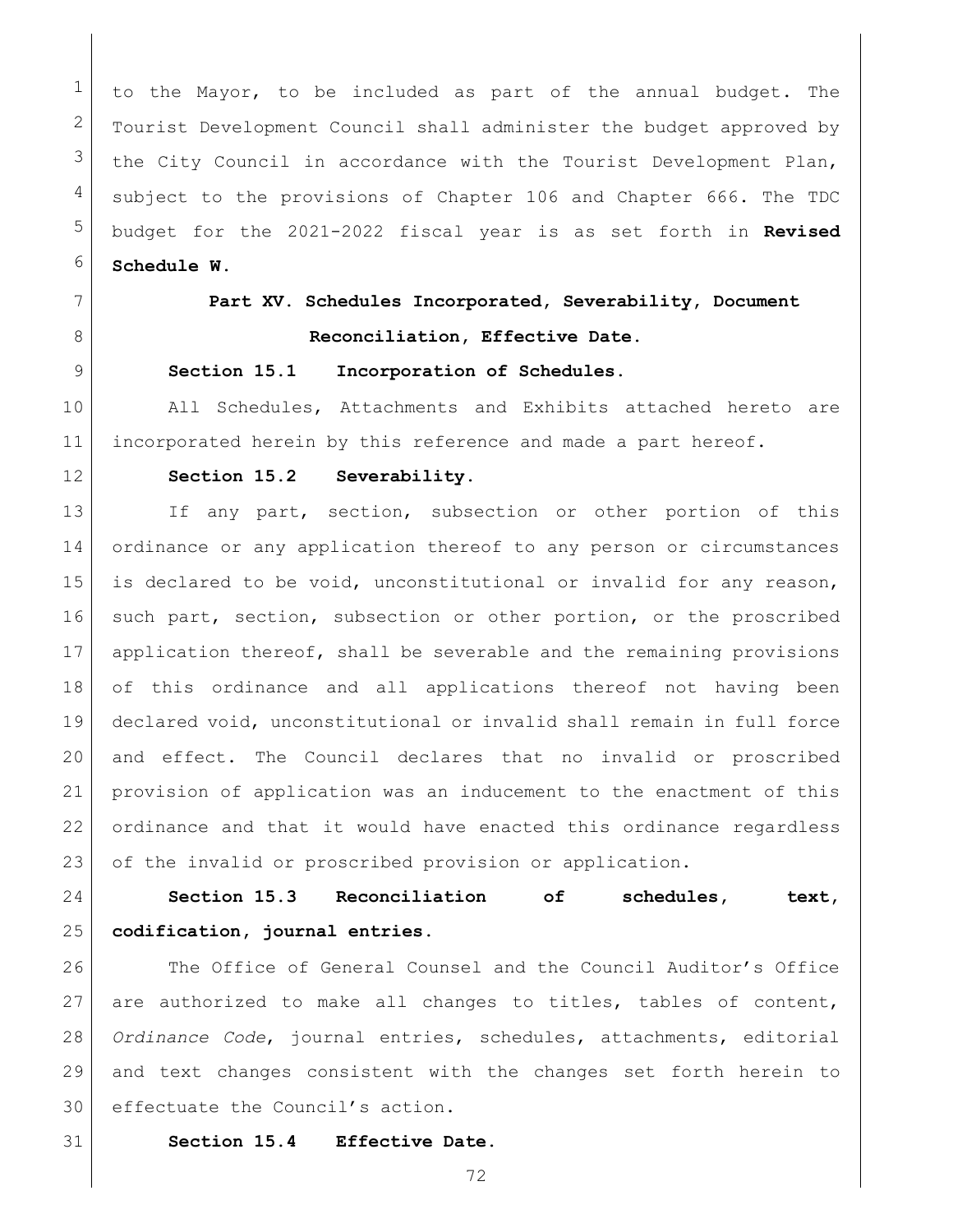1 This Ordinance shall become effective upon signature by the 2 Mayor or upon becoming effective without the Mayor's signature. Form Approved:

5 | /s/ Paige H. Johnston

Office of General Counsel

Legislation Prepared By: Margaret M. Sidman

GC-#1452907-v1-2021-504\_Finance\_Substitue\_.docx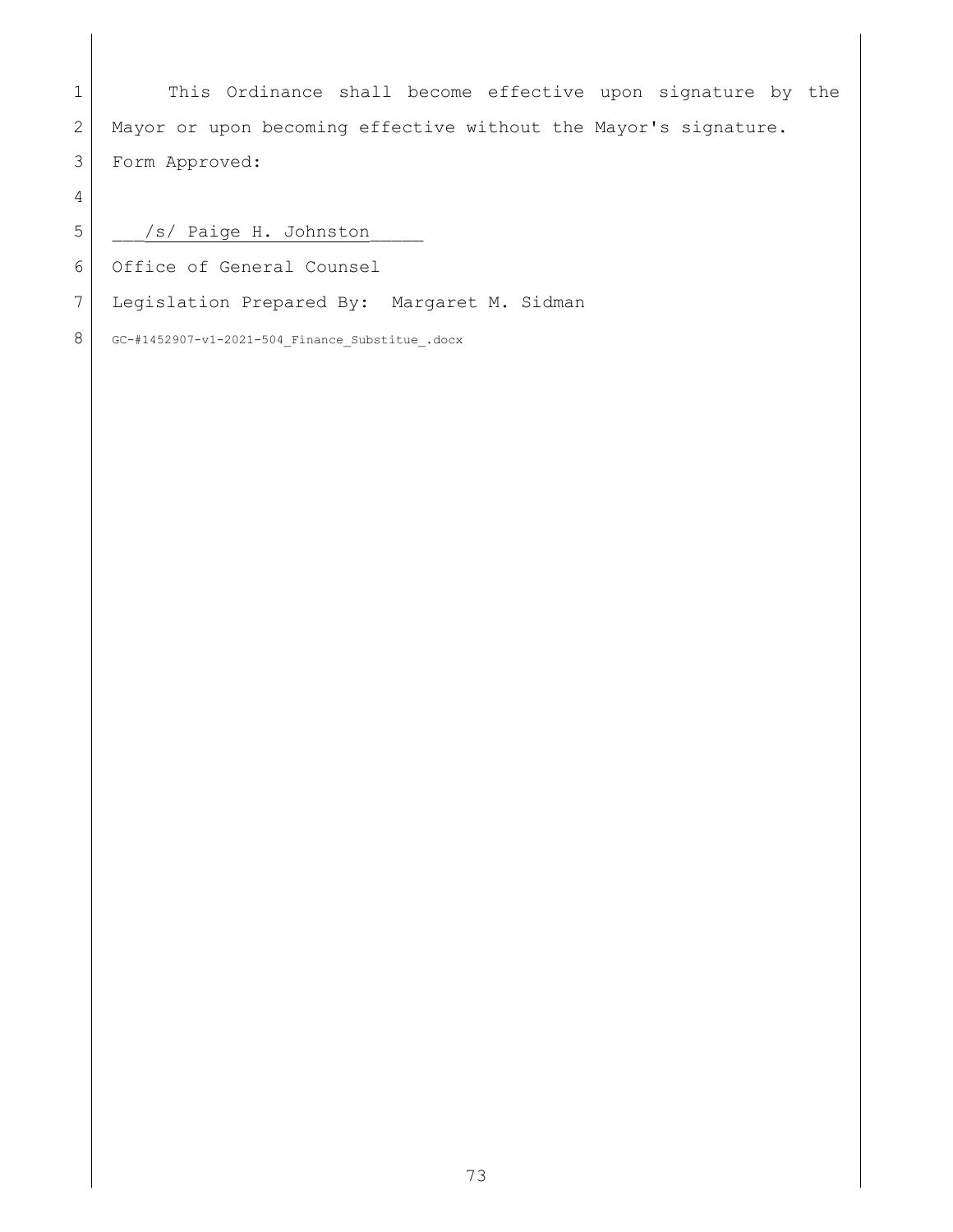| $\mathbf 1$ |                       | List of Schedules                       |
|-------------|-----------------------|-----------------------------------------|
| 2           | Revised Schedule A    | City of Jacksonville Budgeted           |
| 3           |                       | Revenue and Appropriation Summary       |
| 4           | Revised Schedule A-1  | FY 2021 Capital Improvement Plan Budget |
| 5           | Revised Schedule A-2  | City Grants                             |
| 6           | Schedule A-3          | Federal Public Service Grants           |
| 7           | Revised Schedule A-4  | IT Systems Development Program          |
| 8           | Revised Schedule AB   | Police and Fire Pension Fund Budget     |
| 9           |                       | Estimated Revenues                      |
| 10          | Revised Schedule AC   | Police and Fire Pension Fund Budget     |
| 11          |                       | Appropriations                          |
| 12          | Revised Schedule AD   | Downtown Vision Business Improvement    |
| 13          |                       | District Estimated Revenues             |
| 14          | Schedule AE           | Downtown Vision Business Improvement    |
| 15          |                       | District Appropriations                 |
| 16          | Revised Schedule AF   | Capital Outlay Expenditures Not Lapsed  |
| 17          | Schedule AG           | [Intentionally Omitted]                 |
| 18          | Revised Schedule B    | City of Jacksonville Appropriations     |
| 19          |                       | by Division                             |
| 20          | Revised Schedule B1-A | Grants Requiring No Match Schedule      |
| 21          | Revised Schedule B1-B | Continuation Grant / City Match         |
| 22          |                       | Required Schedule                       |
| 23          | Revised Schedule B1-C | Schedule of FIND Grants - City          |
| 24          |                       | Participation                           |
| 25          | Schedule B-2          | Positions, Redlined list                |
| 26          | Schedule B-3          | [Intentionally Omitted - General Fund   |
| 27          |                       | Revenue and Expenditure Projections]    |
| 28          | Revised Schedule B-4  | Debt Management                         |
| 29          | Schedule B4-a         | Technology Replacements                 |
| 30          | Revised Schedule B4-b | FY 2021 Capital Improvement Projects    |
| 31          |                       | Funded via Debt Management              |
|             |                       | 74                                      |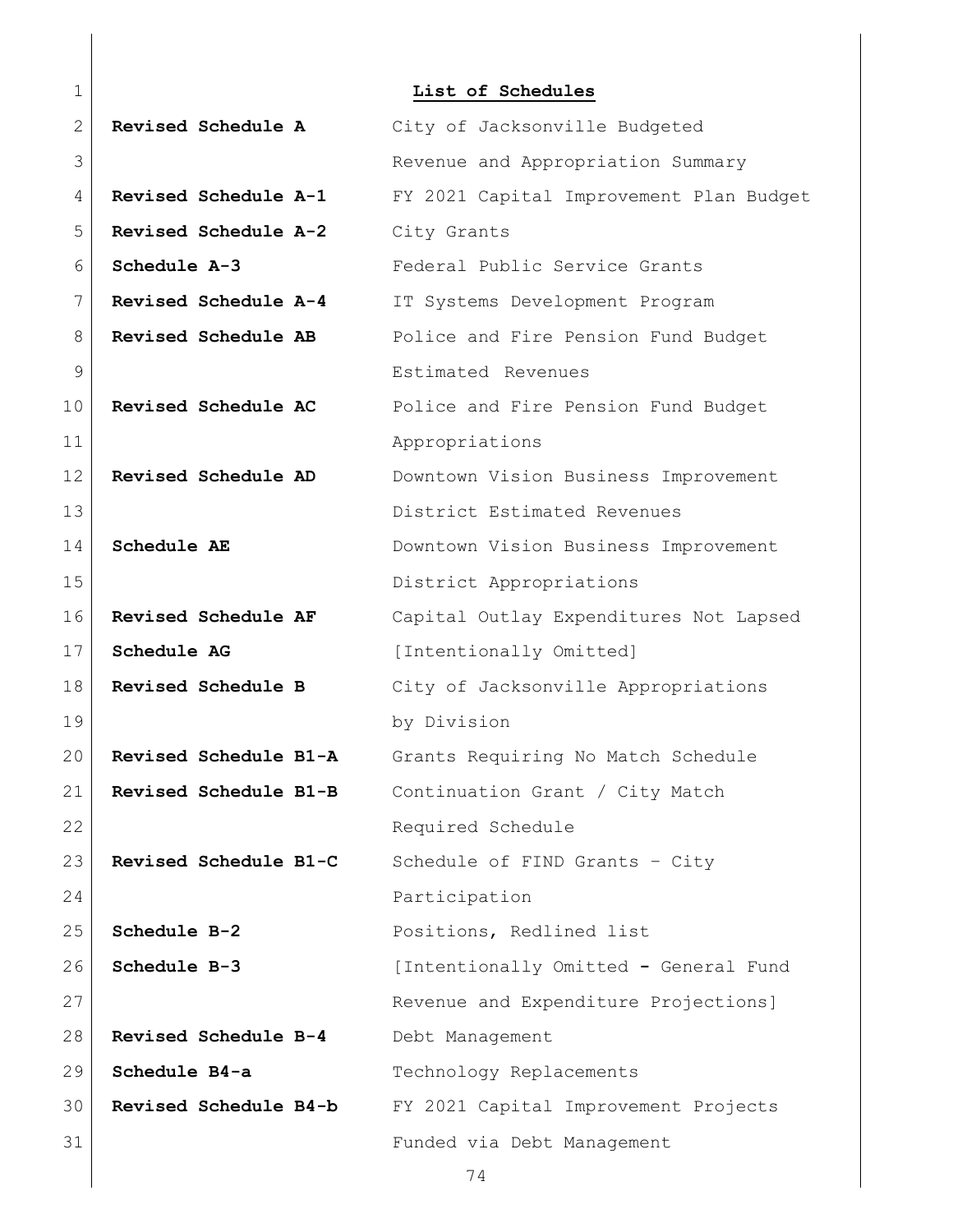| 1            | Schedule B4-c             | FY 2021 Vehicle Replacements               |
|--------------|---------------------------|--------------------------------------------|
| $\mathbf{2}$ | Schedule B-5              | Septic Tank                                |
| 3            | Schedule B-6              | Program Match between City of Jacksonville |
| 4            |                           | and the Health Administration / State      |
| 5            |                           | Department of Health                       |
| 6            | Schedule C                | JEA Operating Budget                       |
| 7            | Schedule D                | JEA Capital Budget                         |
| 8            | Schedule E                | [Intentionally Omitted]                    |
| 9            | Schedule F                | [Intentionally Omitted]                    |
| 10           | Revised Schedule G        | Jacksonville Aviation Authority            |
| 11           |                           | Operating Budget                           |
| 12           | Revised Schedule H        | Jacksonville Aviation Authority Capital    |
| 13           |                           | Budget                                     |
| 14           | <b>Revised Schedule I</b> | Jacksonville Port Authority Operating      |
| 15           | Budget                    |                                            |
| 16           | Revised Schedule J        | Jacksonville Port Authority Capital        |
| 17           |                           | Budget                                     |
| 18           | Schedule K                | [Intentionally Omitted]                    |
| 19           | Schedule L                | [Intentionally Omitted]                    |
| 20           | Schedule M                | [Intentionally Omitted]                    |
| 21           | Revised Schedule N        | Jacksonville Housing Finance Authority     |
| 22           | Revised Schedule O        | Jacksonville Transportation                |
| 23           |                           | Authority - Estimated Operating Revenues   |
| 24           | Revised Schedule P        | Jacksonville Transportation                |
| 25           |                           | Authority - Operating Appropriations       |
| 26           | Revised Schedule Q        | Jacksonville Transportation                |
| 27           |                           | Authority - Estimated Capital Revenues     |
| 28           | Revised Schedule R        | Jacksonville Transportation                |
| 29           |                           | Authority - Capital Appropriations         |
| 30           | Revised Schedule S        | Renew Arlington Community                  |
| 31           |                           | Redevelopment Area Budget                  |
|              |                           | 75                                         |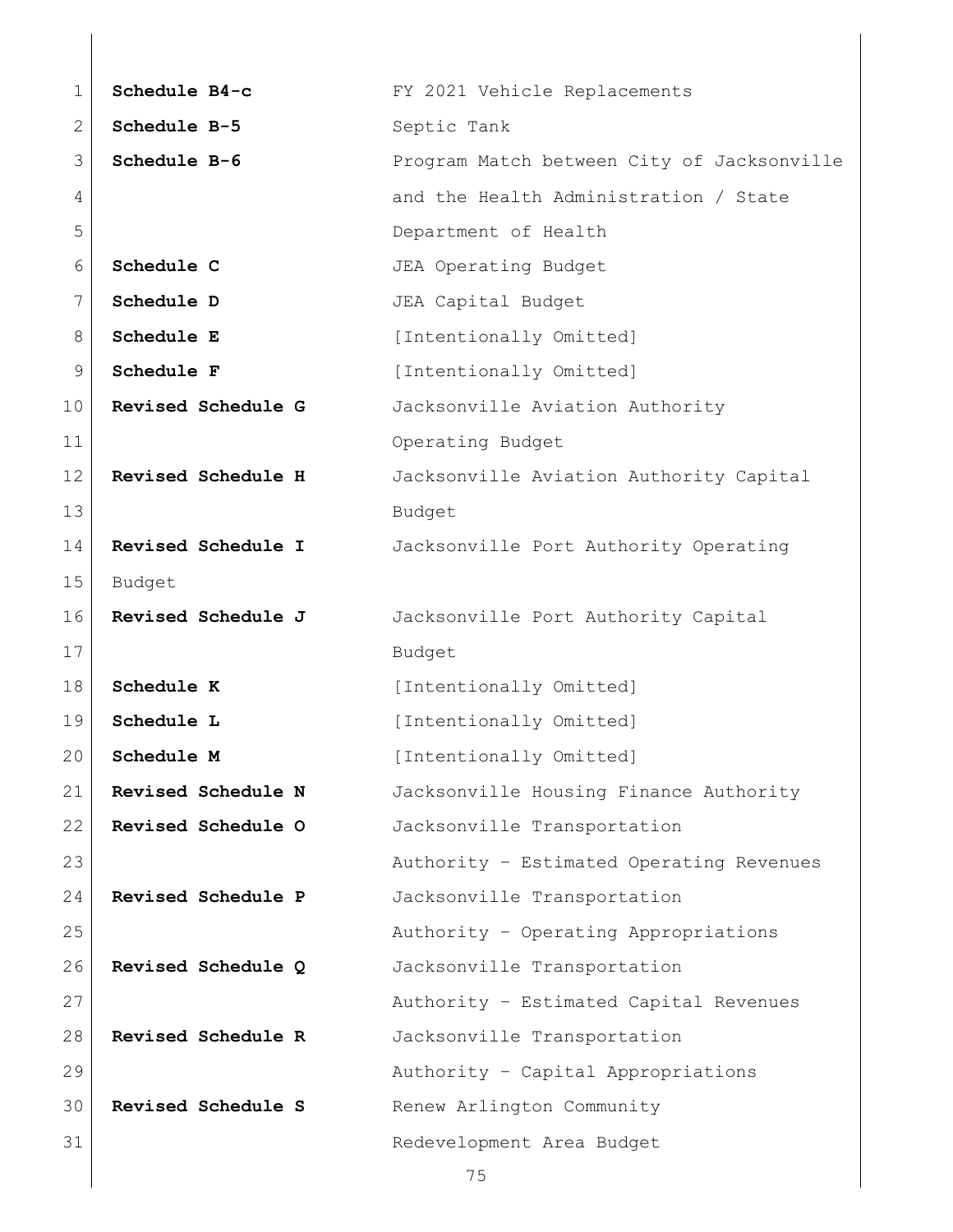| 1  | Schedule T               | KingSoutel Crossing Community                   |
|----|--------------------------|-------------------------------------------------|
| 2  |                          | Redevelopment Area Budget                       |
| 3  | Schedule U               | Jacksonville International Airport              |
| 4  |                          | Community Redevelopment Area Budget             |
| 5  | Revised Schedule V       | Downtown Investment Authority                   |
| 6  |                          | Community Redevelopment Area Budgets            |
| 7  | Revised Schedule W       | Tourist Development Council Budget              |
| 8  |                          |                                                 |
| 9  |                          | List of Attachments                             |
| 10 | Attachment A             | Food and Beverage Appropriation and             |
| 11 |                          | Municipal Purpose                               |
| 12 | Attachment B             | Veterans Memorial Arena Trust Fund Recipients   |
| 13 |                          |                                                 |
| 14 |                          | List of Exhibits                                |
| 15 | Exhibit 1                | Gateway Community Services Scope of Services    |
| 16 | Exhibit 2                | Prisoners of Christ, Inc. Scope of Services     |
| 17 | Revised Exhibit 3        | New Hope Education and Addiction Services,      |
| 18 |                          | Inc. Scope of Services                          |
| 19 | Revised Exhibit 4        | Operation New Hope, Inc. Scope of Services      |
| 20 | Revised Exhibit 5        | Edward Waters University, Inc. Scope of         |
| 21 |                          | Services                                        |
| 22 | Exhibit 6                | Groundwork Jacksonville, Inc. Scope of Services |
| 23 | Revised Exhibit 7        | United Way Of Northeast Florida 2-1-1 Scope of  |
| 24 |                          | Service                                         |
| 25 | <b>Revised Exhibit 8</b> | Agape Community Health Center, Inc. Scope of    |
| 26 |                          | Service                                         |
| 27 | Exhibit 9                | I.M. Sulzbacher Center for the Homeless, Inc.,  |
| 28 |                          | Scope of Service                                |
| 29 | Exhibit 10               | Goodwill Industries of North Florida, Inc.      |
| 30 |                          | Scope of Service                                |
|    |                          |                                                 |